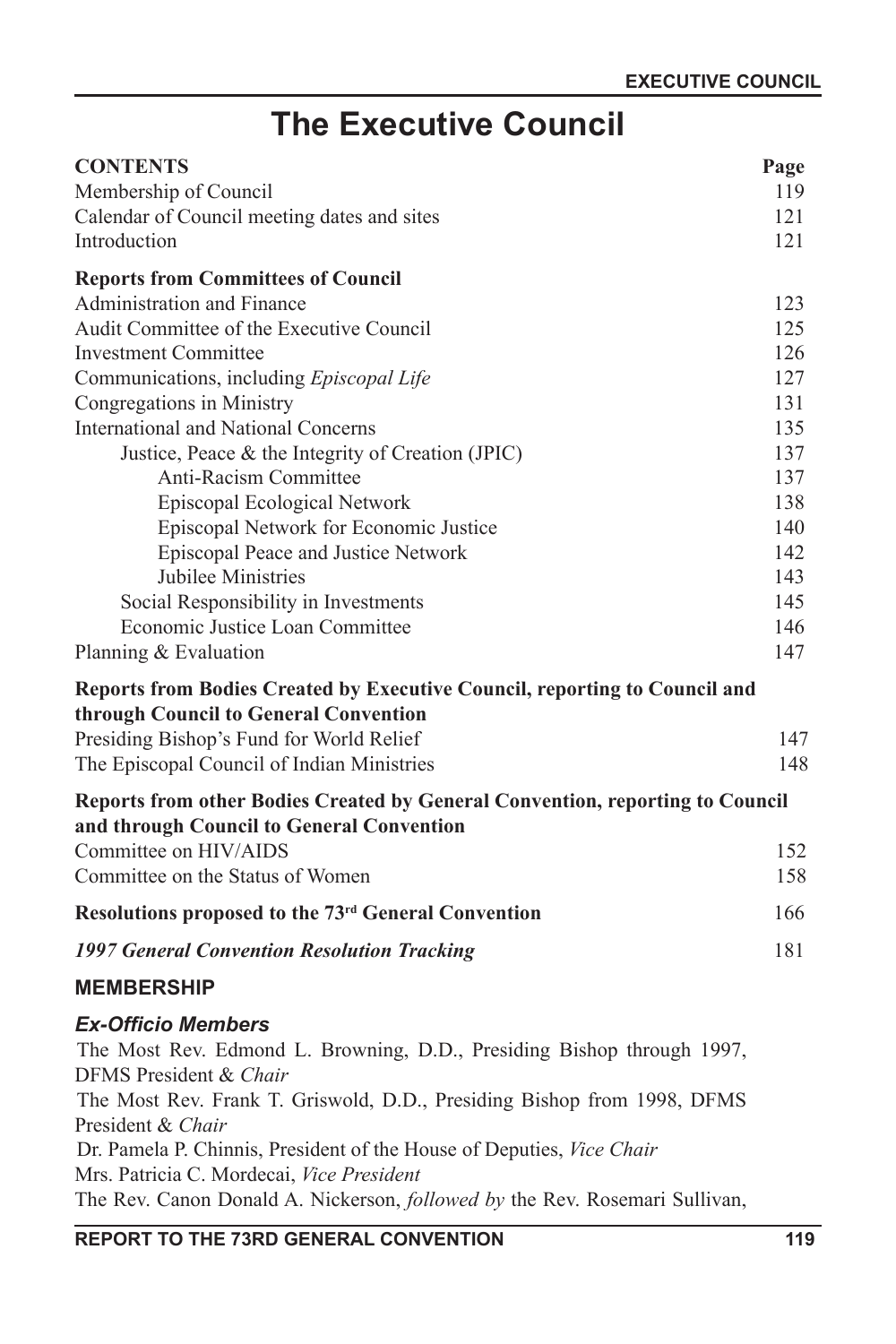*Secretary*

Mr. Stephen C. Duggan, *Treasurer*

### *Elected by General Convention to serve until General Convention 2000*

Mr. R.P.M. Bowden, Sr. (Atlanta, IV) Ms. Virginia Doctor (Alaska, VIII), *followed by* Frank Oberly (Oklahoma, VII) Mrs. Diana Frade (Honduras, IX) Ms. Virginia Paul (Western Louisiana, VII) Mrs. Hatsune Sekimura (Hawaii, VIII) Mr. Ralph Spence, Jr. (Montana, VI) The Rev. Reynolds S. Cheney II (West Tennessee, IV) The Rev. Carmen Guerrero, *followed by* the Rev. Kathleen J. Cullinane (both of Los Angeles, VIII) The Rt. Rev. Christopher Epting (Iowa, VI) The Rt. Rev. Franklin Turner (Pennsylvania, III)

## *Elected by their Provinces to serve until General Convention 2000*

- I The Rev. Canon Randall Chase, Jr. (Rhode Island)
- II The Rev. Dr. Virginia Sheay (New Jersey)
- III The Rev. John D. Lane (Southwestern Virginia)
- IV Ms. Toni H. McGauley (East Tennessee)
- V The Rev. Canon Margaret Sue Reid (Indianapolis)
- VI The Very Rev. Sandra A. Wilson (Minnesota)
- VII The Very Rev. M. L. Agnew, Jr. (Western Louisiana)
- VIII The Rev. Bavi Edna Rivera (California)
- IX Ms. Virginia A. Norman (Dominican Republic)

# *Elected by General Convention to serve until General Convention 2003*

The Rt. Rev. Keith L. Ackerman (Quincy, V)

Dr. Thomas R. Bates (Central Florida, IV)

The Hon. James E. Bradberry (Southern Virginia, III)

The Rt. Rev. Robert H. Johnson (Western North Carolina, IV)

Ms. Carole Jan Lee (California, VIII)

Ms. Barbara Mann (South Carolina, IV)

The Rev. Barnum McCarty (Florida, IV)

Mr. Richard E. Miller (Southeast Florida, IV)

The Rev. Benjamin Pao, *R.I.P.*, *followed by* the Rev. David Tsu Hian Chee (both of Los Angeles, VIII)

Dr. Warren C. Ramshaw (Central New York, II)

# *Elected by Provinces to serve until General Convention 2003*

- I Ms. Rita Redfield-Cochrane (Maine)
- II Mr. Alfred D. Price (Western New York)
- III Ms. Iris E. Harris (Washington)
- IV The Rev. Robert L. Sessum (Lexington)
- V Mrs. Constance Ott (Milwaukee)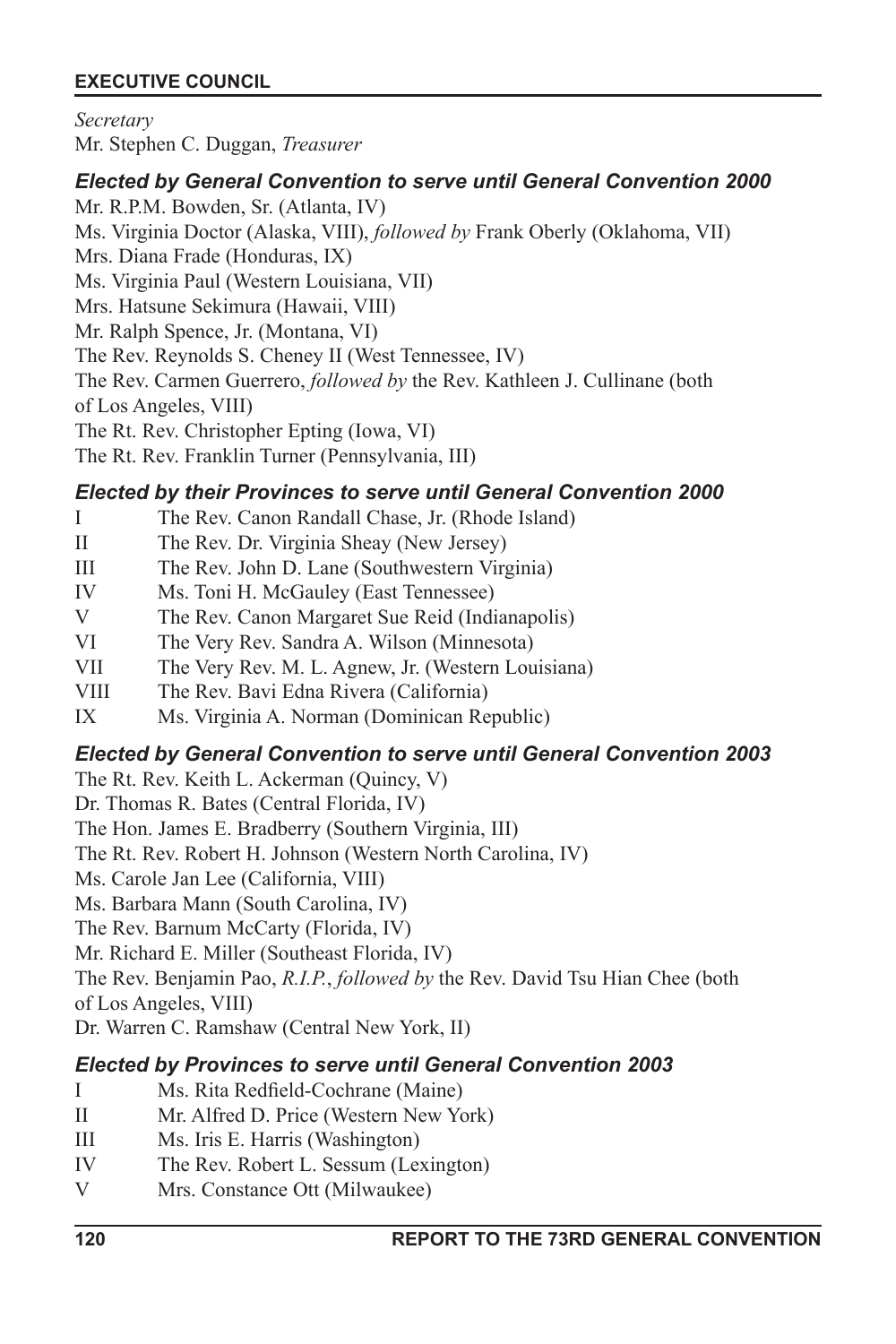- VI Mr. Don Betts (Nebraska)
- VII Mrs. Shelly Vescovo (Dallas)
- VIII Mrs. Nancy T. Salmon (San Joaquin)
- IX The Rev. Francisco Duque (Columbia)

# *By Invitation*

The Very Rev. George Werner (Pittsburgh), Vice President of the House of Deputies *Anglican Church of Canada Partners*: The Rev. Arthur Anderson, the Ven. James B. Boyles, Mrs. Dorthy Davies-Flindall

*Evangelical Lutheran Church of America Partners:* The Rev. Dr. Dan Martensen, the Rev. Karen S. Parker

# **CALENDAR OF MEETING DATES AND SITES**

The Executive Council met on the following dates during the 1997-2000 triennium.

- *1997* New York City, November 6-9
- *1998* San Jose, California, February 13-17 Burlington, Vermont, June 8-12 Oklahoma City, November 2-6
- *1999* Denver, February 12-16 Fond du Lac, Wisconsin, June 14-18 Honduras, October 28-November 1
- *2000* New Orleans, January 17-21 Washington DC, April 27-May 1

# **INTRODUCTION**

Since 1919, the Canons of the Episcopal Church have provided for an Executive Council (in its early years called the National Council), to work with the Presiding Bishop between Conventions to implement and monitor the policies and programs authorized by the Convention. The Council also proposes and exercises oversight of the budget adopted by the General Convention. In its capacity as Board of Directors of the Domestic and Foreign Missionary Society—the church's legal and financial entity—it directs the disposition of the monies and other property of the Society.

> Canon I.4: There shall be an Executive Council of the General Convention (which council shall generally be called simply the Executive Council) whose duty it shall be to carry out the program and policies adopted by the General Convention. The Executive Council shall have charge of the coordination, development, and implementation of the ministry and mission of the Church…

> Canon I.4.2(e): The Council shall exercise the powers conferred upon it by Canon, and such further powers as may be designated by the General Convention, and between sessions of the General Convention may initiate and develop such new works as it may deem necessary…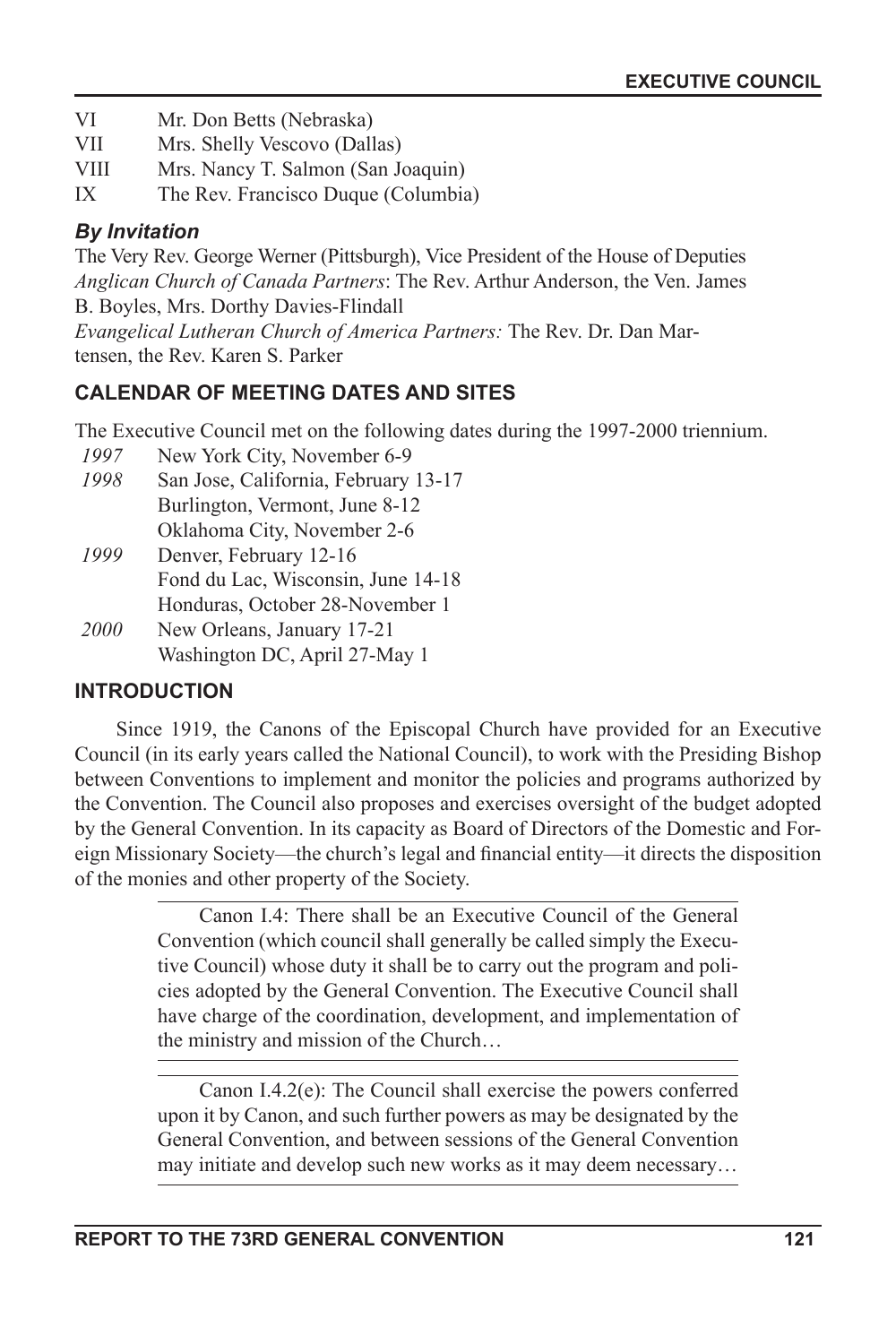CANON I.3: The Constitution of The Domestic and Foreign Missionary Society of the Protestant Episcopal Church in the United States of America as established in 1821, and since amended at various times.

ARTICLE I This organization shall be called The Domestic and Foreign Missionary Society of the Protestant Episcopal Church in the United States of America, and shall be considered as comprehending all persons who are members of the Church.

ARTICLE II The Executive Council, as constituted by Canon, shall be its Board of Directors…

For eighty years, the Council has sought to carry out this mandate and at each Convention has offered, as required by the canon, "a full published report concerning the work with which it is charged."

The Presiding Bishop serves *ex officio* as Chair of the Council, and the President of the House of Deputies serves *ex officio* as Vice-Chair. They preside over the Council of 38 members, 20 of whom are elected by the General Convention and 18 by the nine provinces. In addition, a Treasurer is elected by the General Convention, and the Secretary of the General Convention is ex officio the Secretary of the Council. As DFMS Board, the Council elects a Vice-President (generally the Presiding Bishop's administrative deputy). The Secretary and Treasurer of Council also serve in those offices for the DFMS. At the invitation of the Presiding Bishop for the triennium, also sitting at the table with voice but no vote has been the Vice-President of the House of Deputies. Although this structure is difficult to chart, it works reasonably well in practice.

Daily worship, bible study and reflection, growing personal trust and sharing provide the framework for the Council's deliberations and decision-making. The life of the Council is considerably enriched by the active presence of members of two partner churches, the Anglican Church of Canada and the Evangelical Lutheran Church in America. Meeting three times annually during the triennium, once in each of the nine provinces, the Council is able to "carry out the policies and program adopted by the General Convention" with the able support of the staff of the Episcopal Church Center.

This triennium was marked by three significant transitions. The first meeting, in November of 1997, was the last meeting for out-going Presiding Bishop Edmond L. Browning and the first for about-to-be-invested Presiding Bishop Frank T. Griswold. It was a time of farewells and hopeful anticipation. Half the Council had served under Bishop Browning during the previous triennium. Many treasured his calm but firm leadership and wondered how things might change. New Council members, including Bishop Griswold, came to their first meeting without that shared experience but with commitment and enthusiasm for wherever the new triennium might take us.

In June 1998, Council said good-bye to its long-time Secretary, the Rev. Canon Donald A. Nickerson, who served for twelve years as Executive Officer of the General Convention and Secretary of the House of Deputies, of the Convention, of the Executive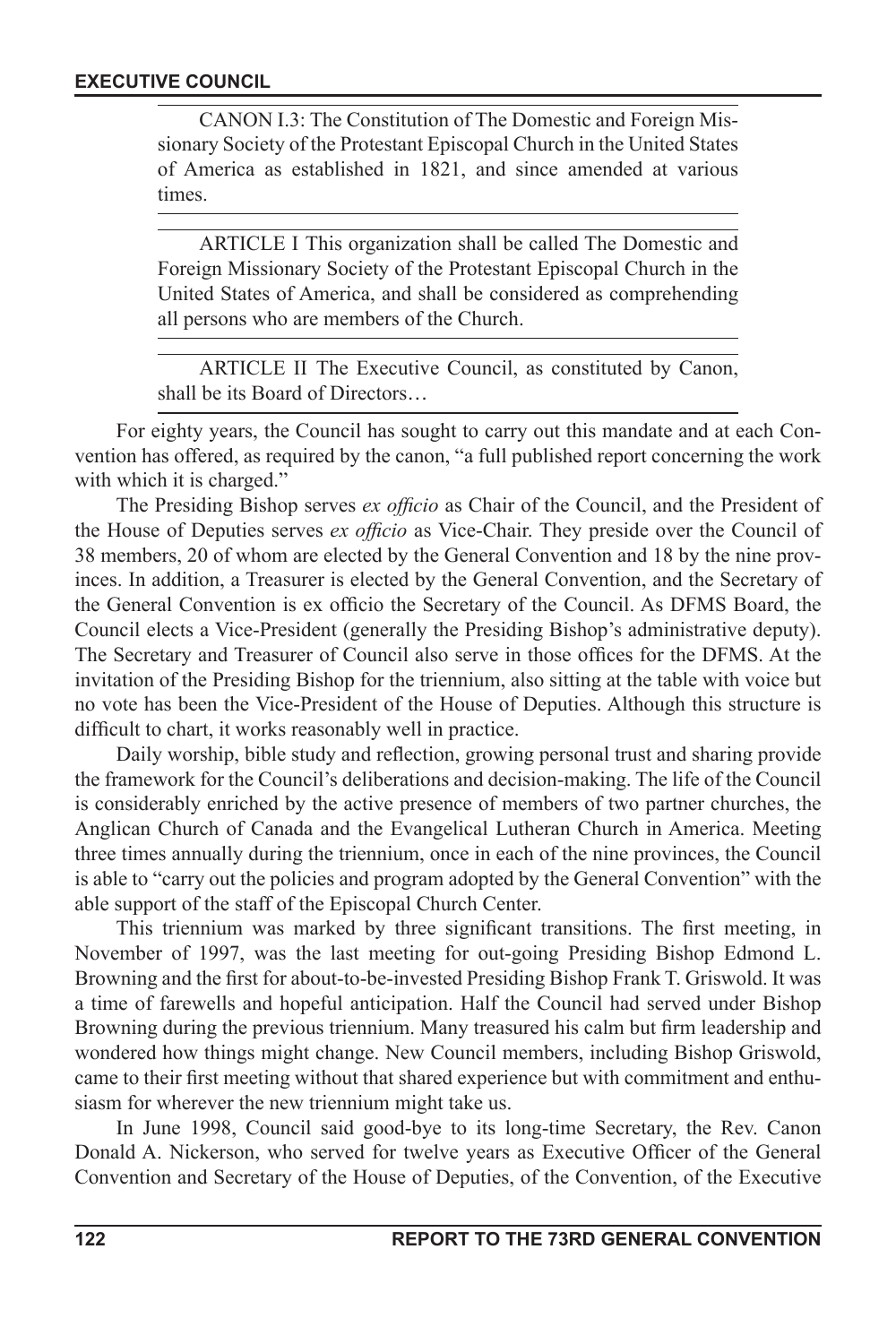Council, and of the Domestic and Foreign Missionary Society. His ability to juggle tasks and remember which hat he was wearing was impressive, and his competent and unflappable manner was always reassuring as we sought to do our work. In November, the Rev. Rosemari Sullivan succeeded Canon Nickerson, the first woman to hold that office in its two-century history. Under her leadership, we began experimenting with alternative methods for providing staff support during Council meetings and reorganizing legislative support activities in the office in preparation for the next General Convention.

Our last meeting, in April 2000, marked the final session for Dr. Pamela P. Chinnis, President of the House of Deputies and Vice-Chair of the Council. We think hers may have been the longest tenure of any Council member: 21 consecutive years of service, first as an elected member, then as vice-president, and for the last nine years as President. All who have served with her remain in her debt, for her great wisdom and humor, her knowledge of the history and polity of this church, and her prophetic vision, so freely shared. Dr. Chinnis is the first woman ever to hold the office of President, and those who follow—men or women—will be hard-pressed to match her contributions, or the love and great esteem in which she is held around the church.

Throughout 1998, the Council worked to discern and honor its evolving identity in a new administration. A new set of subcommittees was adopted, reflecting changes in the way we do business. An Agenda/Design Team plans each meeting, accommodating the unique circumstances of each host diocese, and arranging the daily schedule of worship, reflection, speakers, committee reports, and so forth. Committees for Administration and Finance, Communications, International & National Concerns, Planning & Evaluation, and Congregations in Ministry consider matters referred to them, and bring recommendations forward to the full Council. Their individual reports appear below.

#### **COMMITTEES OF COUNCIL**

#### *Administration and Finance Committee of the Executive Council*

Members: Dr. Pamela P. Chinnis, ex officio; the Very Rev. M. L. Agnew, *chair*; Mr. Stephen C. Duggan, *treasurer*; Ms. Barbara Mann, the Rev. Barnum McCarty, Ms. Toni McGauley, Mr. Richard Miller, Ms. Patricia C. Mordecai, Ms. Ginger Paul, Mrs. Nancy Salmon, the Rev. Robert Sessum, the Very Rev. George Werner. The full committee meets during Executive Council meetings. Its Executive Committee holds additional meetings each year, as needed.

Goals of the Committee: to facilitate the ministry of the Episcopal Church in partnership with other Executive Council committees; to support the work of the Assistant to the Presiding Bishop for Administration and the Office of the Treasurer; to oversee the operation of the Domestic & Foreign Missionary Society; to maintain close relationships with the General Convention through regular contact with the Joint Standing Committee on Program, Budget and Finance.

In accordance with the canons of the church and the goals indicated above, the committee addressed the following agenda items during the triennium:

- financial statements, budgets, and statements of operation for DFMS;
- establishment of various trust funds in accordance with established procedures;
- audit issues: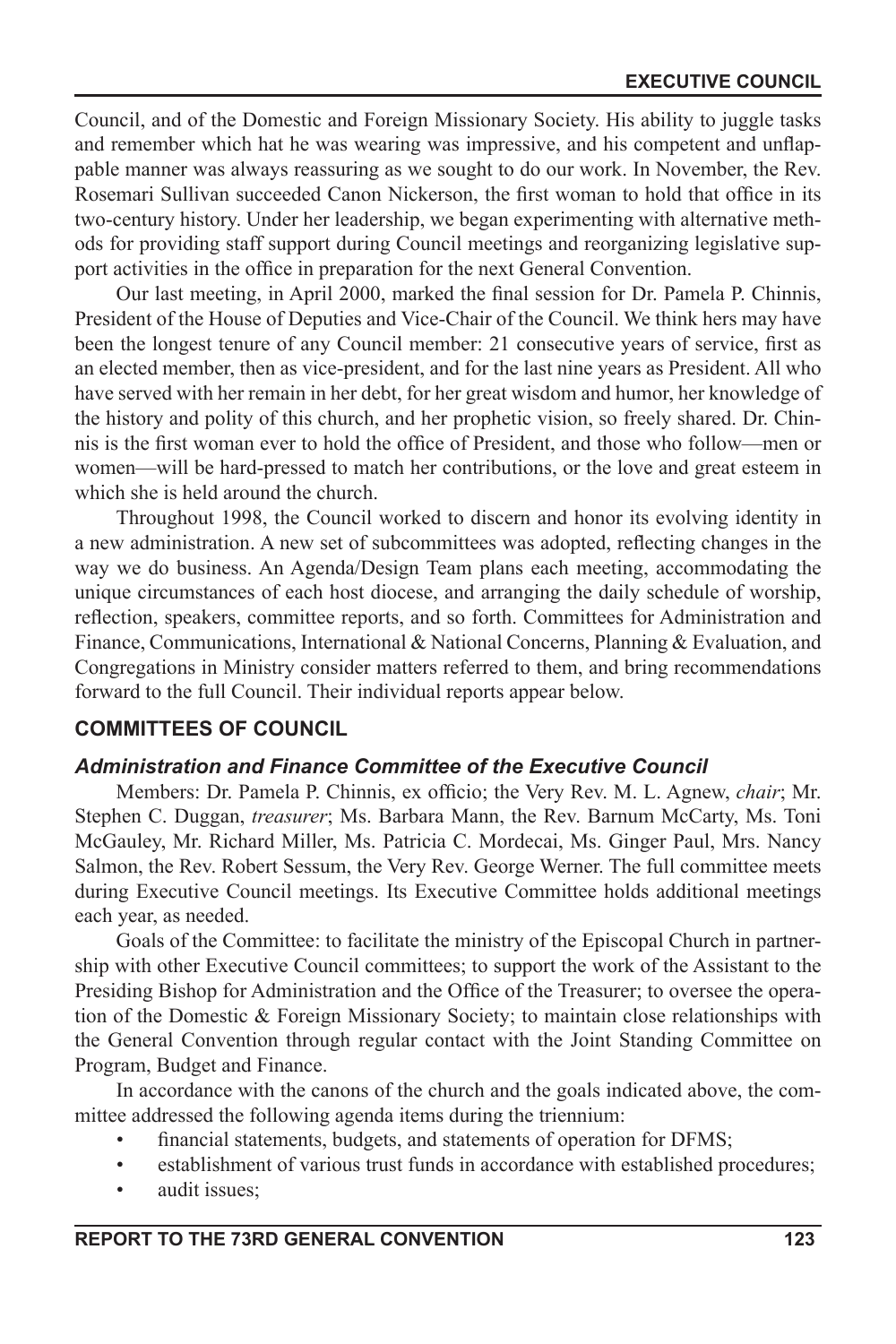- termination of the defined benefit pension plan for DFMS lay employees;
- responses of the dioceses to the new asking formula;
- the status of *Episcopal Life;*
- canonical portions of the budget for committees, commissions, agencies, and boards;
- hiring a real estate firm to evaluate and report on the use of the Church Center (see report below)
- the Episcopal Church in Micronesia (Guam), including real estate funding issues;
- establishment of criteria for economic justice loans;
- discussion of the triennial budget development process;
- established priorities as the basis for budget development;
- status of the Bookstore in the Church Center;
- oversight of the church's investments;
- church travel guidelines and travel agents;
- Church Center staff positions;
- Church Center building improvements;
- support for Cuttington College in Liberia, West Africa;
- the revised parochial report forms;
- report from New York State Attorney General on DFMS trust funds;
- Church Center staff salary modifications, revisions of personnel guidelines and organizational consultancy;
- job description for President of the House of Deputies;
- budget for next triennium, for referral to the full Executive Council.

#### **Episcopal Church Center Location**

In 1997 General Convention passed Resolution D012s: *Resolved*, That the Executive Council consider a new location for the Episcopal Church Center after having taken into consideration among other factors, the relocation experiences of other denominational bodies, and report to the 73rd General Convention.

Ms. Ginger Paul, Diocese of Western Louisiana, convened a subcommittee, which included the Very Rev. George W. Werner, Diocese of Pittsburgh, the Rev. Robert Sessum, Diocese of Lexington and Mr. Steven Duggan, treasurer. The committee first reviewed the 1994 Blue Book Report, (p. 217), which dealt with the same subject and included a history of Church Center locations.

The following were identified by the present committee as key factors: the experience of denominations who have moved; the reasons why other denominations have remained in the New York City area; cost and convenience of travel to and from an area; cost of housing for staff and visitors; and impact on the mission of the church headquarters.

During the triennium, the subcommittee has focused on issues of financial stewardship in terms of the present headquarters: rising maintenance costs in an aging building; improving use of building space for church activities and the potential for renting space to others; the possibility of realizing economies and mission benefits by combining operations with another Episcopal or non-profit institution; and the rapidly changing real estate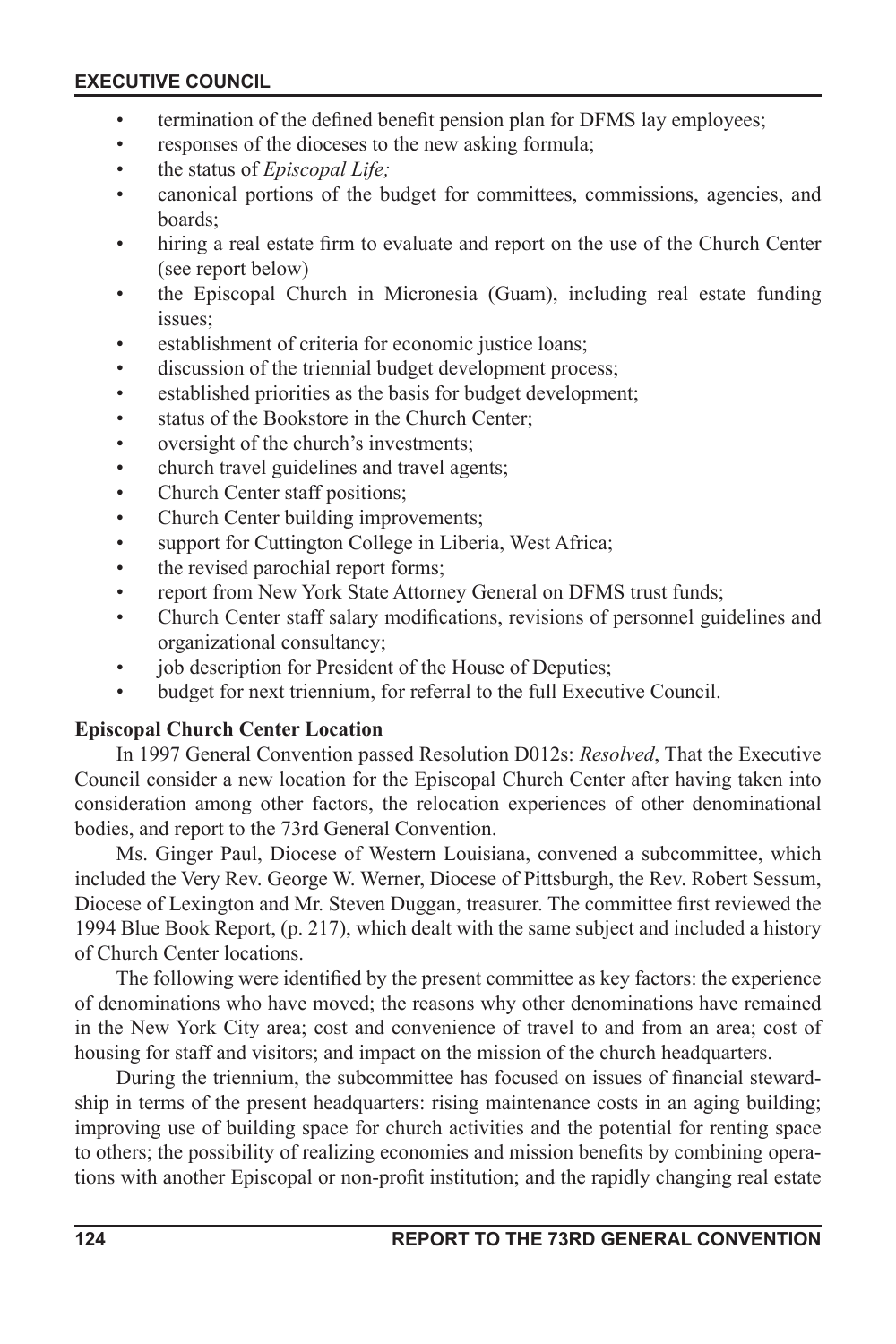market in mid-town Manhattan. Professional real estate studies and architectural evaluations, together with internal information covering operational costs and maintenance requirements are being assembled and analyzed. Other denominational headquarters staff and people in their pews have been interviewed.

The investigation is proceeding steadily and will likely lead to recommendations by 2001. The subcommittee is committed to doing the job thoroughly, without rushing to meet an arbitrary deadline. Two buildings have served the church in the twentieth century: 65 years at "281" and 37 years at "815." Whatever decision is made now must serve our successors well for decades to come.

#### *The Audit Committee of the Executive Council*

Membership: Toni McGauley, *chair* (Standing Committee on Administration & Finance), Art Bjontegard (Joint Standing Committee on Program, Budget & Finance), Carolyn Carlburg (at large), John Keydel (at large), Barbara Mann (Standing Committee on Administration & Finance), the Rt. Rev. Robert Shahan (Joint Standing Committee on Program, Budget & Finance)

Among the tasks accomplished by the Audit Committee was a review and revision of the Committee's Charter (8/21/95, revised 5/7/98) and, according to the Charter, the Committee met four times a year in 1998 and 1999. In summary, the Committee's responsibilities as set forth in the Charter are: Reviewing 1) the quarterly and annual financial statements and the key judgments and estimates underlying those statements; 2) the adequacy of the Society's internal control structure; 3) the administration and activities of the grants auditing function; 4) the performance, with recommendations for appointment, of the external audit firm; 5) the proposed audit approach and scope with the external audit firm; 6) the final audit report on the financial statements and the recommendations to management for improvements in internal control structure that are provided by the external audit firm; 7) and, in concert with the Society's counsel, legal matters that may have an effect on the Society's nancial statements. In addition, the Committee is responsible for commencing special investigations, where appropriate, directing and/or performing other special reviews as requested by Executive Council, and meeting separately with the representatives of the independent auditors and with senior executives (the Chief Executive Officer, Chief Operating Officer, and Treasurer) on a quarterly basis.

Audit reports for 1997 and 1998 were received from the independent auditors, Arthur Andersen and Company, and were accepted by the Executive Council on the Audit Committee's recommendation. It is anticipated that the 1999 audit will be received in May 2000, in time for the Audit Committee to recommend its acceptance to the Joint Standing Committee on Program, Budget & Finance at the General Convention. The Committee continues to work closely with Arthur Andersen, which has continued as external auditors for the 1999 fiscal year.

During this triennium (according to the mandate from the last), an in-depth examination of all trust funds was accomplished by the independent auditors to ascertain that the funds have been appropriately administered. No material misstatements were found in the course of this special study.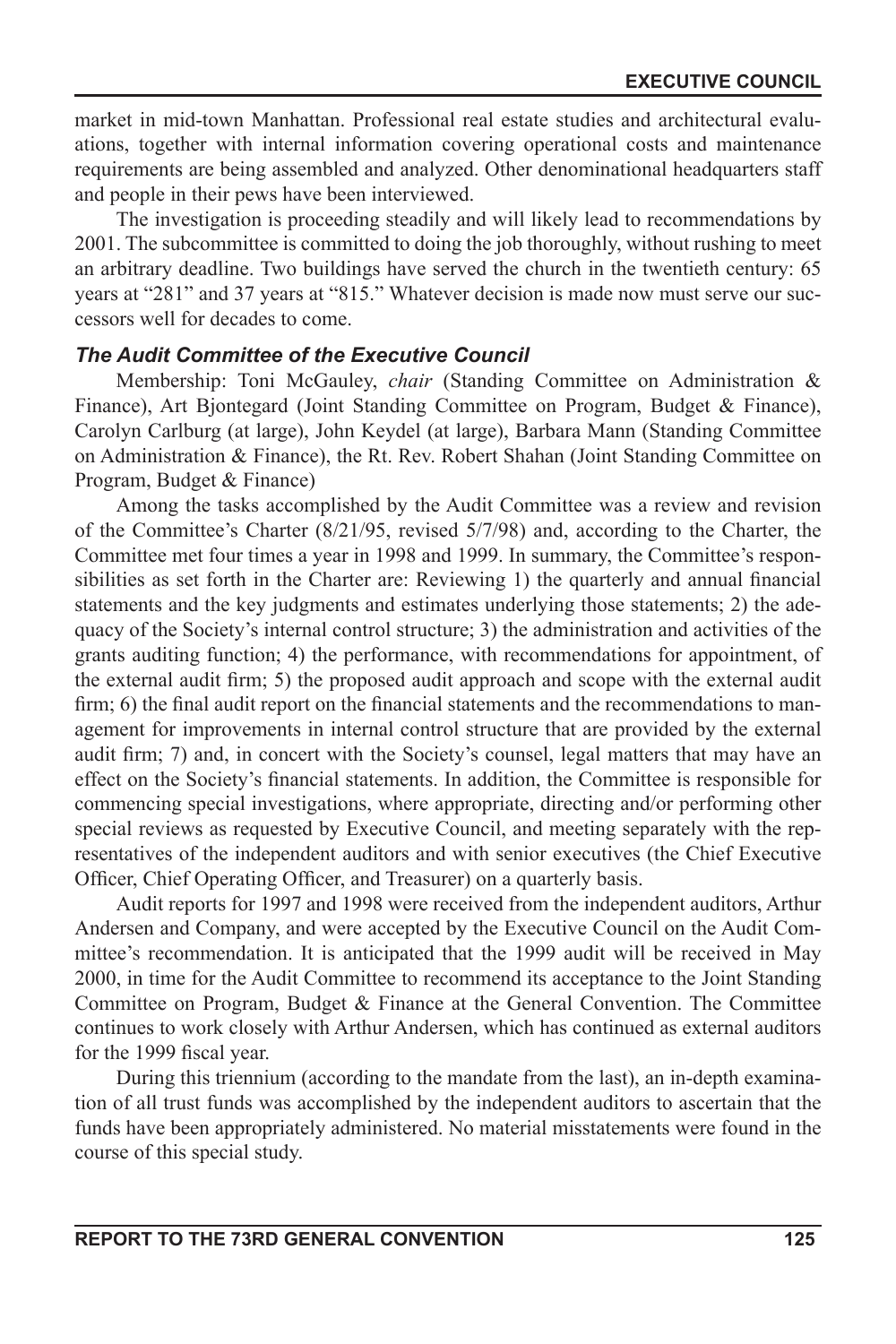Because a very large portion of the DFMS budget is expended in the form of grants to non-domestic dioceses, either directly or through the United Thank Offering and the Presiding Bishop's Fund for World Relief, the committee urged the hiring of two grants auditors. A primary focus was taking a pro-active role in assuring that non-domestic dioceses are helped and encouraged, where necessary, to advance their systems of nancial management and accounting.

Progress was made at the church center in refining systems controls. The Audit Committee was gratified to receive approbation from the external auditors regarding the level of expertise and professionalism in the offices of both the treasurer and the controller.

#### *The Investment Committee*

Membership: Mr. Dall Forsythe (Albany), *chair*; Ms. Maria A Campbell (Alabama), Mr. William W. Cobbs (New York), Mr. Richard Gillons, (Central New York), Ms. Elizabeth Hill (Long Island), Mr. Alfred C. Jones III (Newark), Mr. W. B. McKeown (New York), the Rev. William D Nix, Jr. (Northwest Texas); Ms. Denise Daniel-Mack, *DFMS Assistant Treasurer,* Mr. Stephen C. Duggan (Newark), *DFMS Treasurer*.

The Investment Committee, formerly the Committee on Trust Funds, recommends investment objectives, strategies, and policies for the management of the investment portfolio, which includes the trust funds of our official corporation, the Domestic and Foreign Missionary Society of the Protestant Episcopal Church (DFMS). It reports annually to the Executive Council.

There are approximately one thousand trust funds, which are maintained in a common portfolio, managed by seven investment managers and participating on a pro-rata basis in all returns on that portfolio. DFMS is also trustee for thirty-five charitable trusts, which are separately invested and managed, and are not commingled with any other fund, as required by law.

The endowment portfolio of DFMS consists of the following three types of funds: (1) trust funds which were established by DFMS and for which it is the trustee; (2) trust funds which were established for the benefit of Episcopal and Anglican entities in the United States and abroad, for which DFMS is the trustee; and (3) "custodial" trust funds which are monies managed by DFMS for Episcopal and Anglican entities in the United States and abroad.

In 1996 the Investment committee, along with our Investment Advisor, undertook an extensive review of the trust funds investment management process. They reviewed the trust funds asset allocation, return requirement and acceptable risk tolerance, and determined that the objective of the trust funds is to provide a sustainable and increasing level of income while preserving the real asset value. The asset allocation was revised to 80% stock and 20% bond, which would allow the DFMS to achieve its long term objective at the lowest level of risk.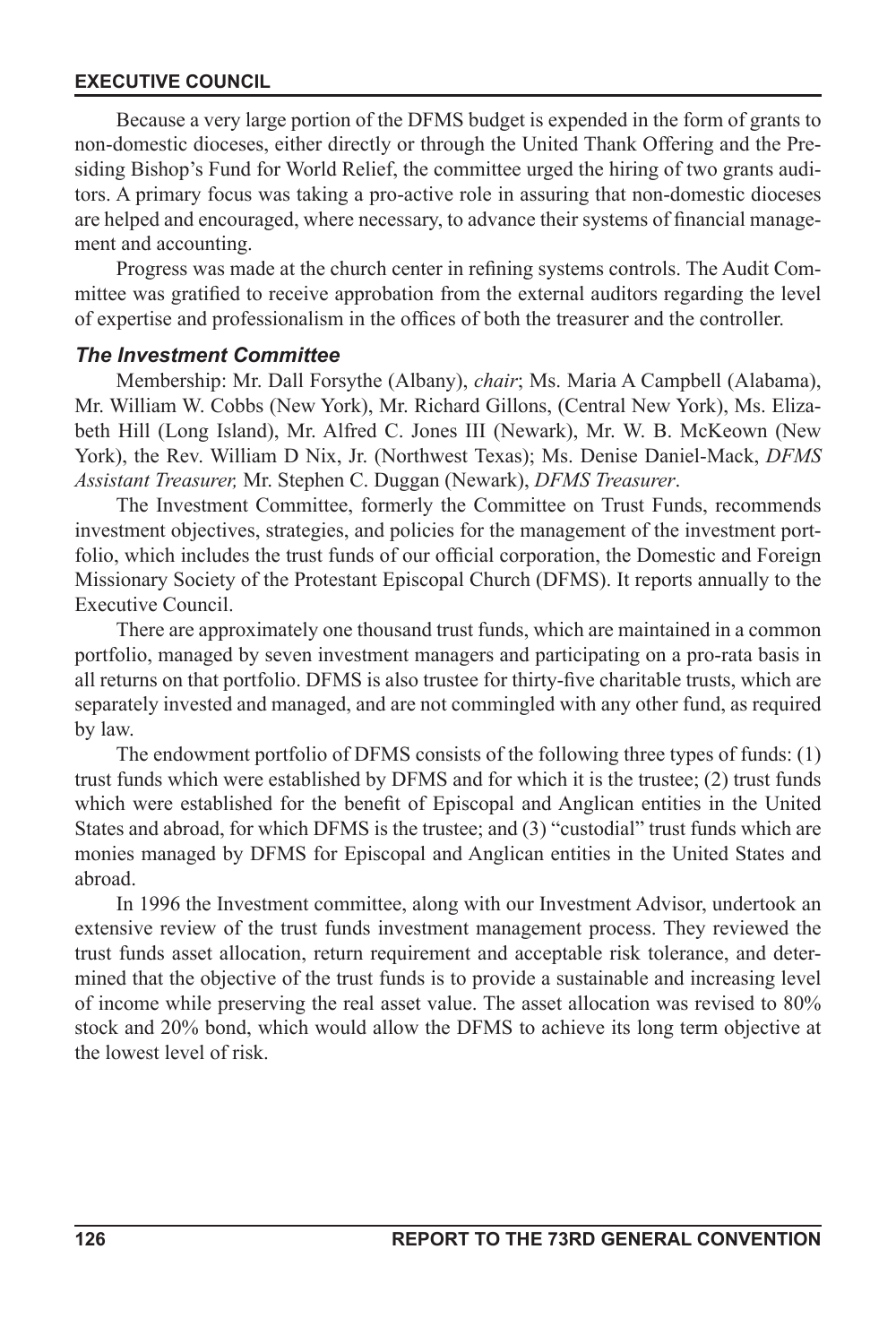|      | <b>Market Value</b> | Annualized   |
|------|---------------------|--------------|
|      | of Endowment        | total return |
|      | portfolio at        | (see notes)* |
|      | December 31         |              |
|      | <b>(S)</b>          | $(\%)$       |
| 1994 | 154,445,571         | (3.0)        |
| 1995 | 181,706,358         | 24.7         |
| 1996 | 201,350,087         | 13.3         |
| 1997 | 234,560,896         | 20.2         |
| 1998 | 261,430,101         | 16.0         |
| 1999 | 328,513,188         | 28.8         |

\*Annualized figures for 1994 and 1995 calculated by Wellesley Group; 1996 through 1998 calculated by Evaluation Associates.

\*Return for 1999 is preliminary pending analysis by Evaluation Associates.

# **Communications Committee of the Executive Council, including Episcopal Life**

Members: Mr. Ralph Spence, Jr., *chair*; the Rt. Rev. Keith L. Ackerman, the Rev. Canon Randall Chase, Jr., the Rev. Francisco Duque, the Rev. John David Lane, Ms. Virginia A. Norman, the Rev. Virginia M. Sheay.

The Communications Committee focused on Resolution 97-B015a: A Comprehensive, Coordinated Communications Strategy and Implementation, to support mission and ministry by disseminating information and building community. Within our church there is already an extensive communications network, but there is also great potential for expansion and improvement, by incorporating constantly developing technologies, and by making more creative and intentional use of time-honored means. Communications staff from the Church Center worked with the committee to articulate a coordinated strategy: Barbara Braver, Sonia Francis, Jerry Hames, Kris Lee, Kathryn McCormick, Pat Mordecai, Richard Serota, James Solheim. The discussions also included an "oversight team," as specified in the resolution, including Herb Gunn, Diocese of Michigan communicator and President of Episcopal Communicators, Bill Lewellis, Diocese of Bethlehem communicator, and Brian Reid, industry analyst from the Diocese of California. The Committee's face-to-face work was done in conjunction with Executive Council meetings, and extended primarily through e-mail and use of the World Wide Web between meetings.

The expenditures called for in 97-B015a were not specifically included in the budget adopted by the 1997 General Convention. Funds to provide grants were not available, but Church Center staff were able to use program funds for regional training and consultations to further the goals of the resolution. These included support for several dioceses (Western North Carolina, Quincy, Alaska); workshops for the Conference of Diocesan Executives; web consultations for communications specialists; training for members of the committees, commissions, boards and agencies of the General Convention, both individually and at the Joint Convocation in February 1998; consultation with Forward Movement in developing an on-line ordering system; technical assistance in setting up e-mail "lists," sometimes mirrored on ECUNET "meetings," which enable groups such as Executive Council and the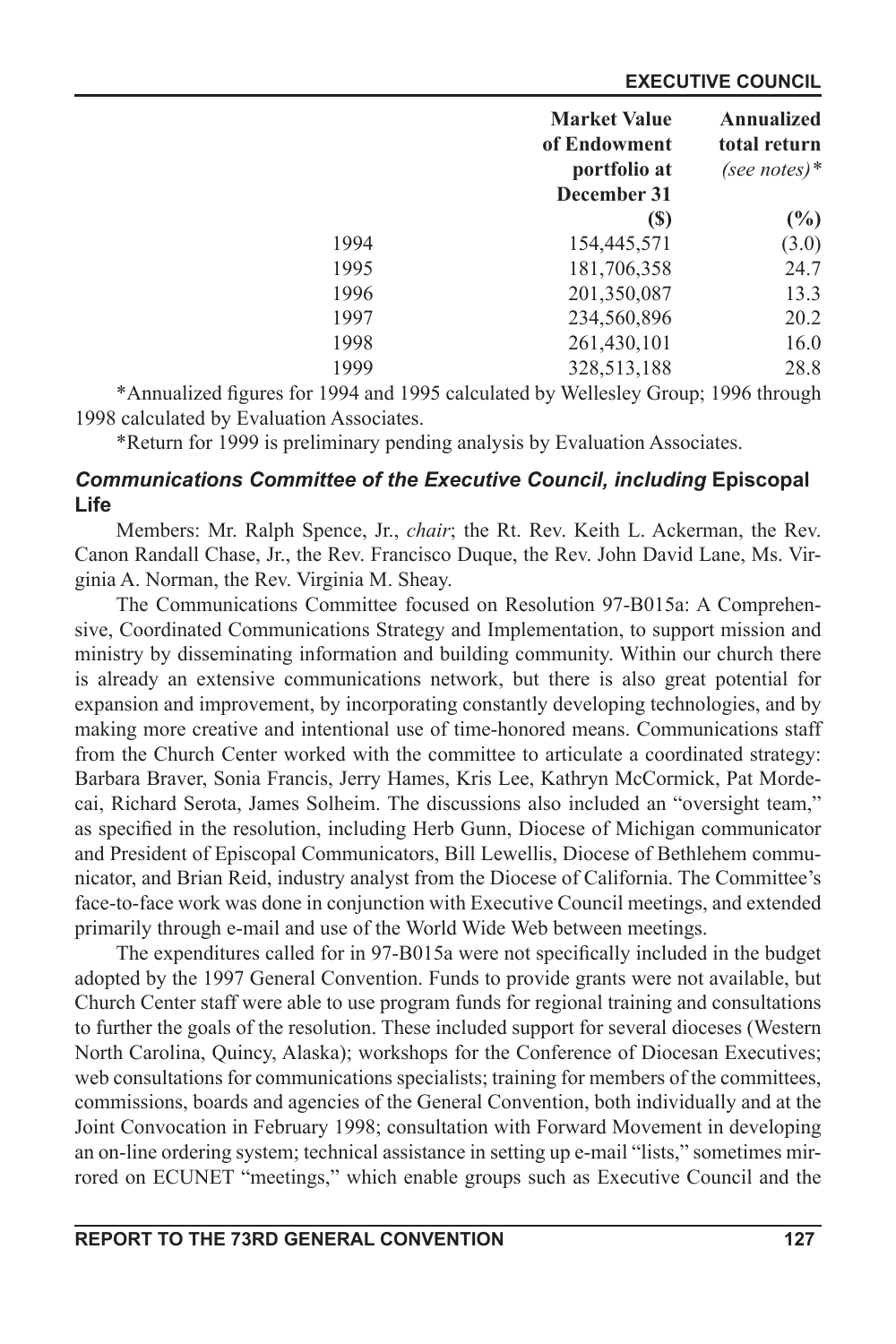Provincial Leadership Conference to communicate easily with all on-line members; linking members of the Convocation of American Churches in Europe with each other and with others in Province II; support for the Lambeth Conference Communications team; technical support, training and consultation for volunteers and staff who develop and maintain the official ECUSA website: http://www.ecusa.anglican.org and its growing set of links to the websites of dioceses, parishes, agencies and church-wide ministries.

The committee first developed a list of existing communication resources and a "Working Draft" for the future, which was circulated widely, in print, via e-mail and on the Web, with a request for suggestions and feedback. This activity took place in an environment of rapid developments in communications technologies. Many times, as a need was identified, the committee found there were already efforts underway to provide a response. New resources and suggestions were incorporated into the "Working Draft" posted on the Web, grouped in three major categories: spreading the gospel in public media, resources, and addresses for networking and information. Responses to the "Working Draft" led to an expanded set of categories: reaching beyond ourselves to spread the gospel; distributing news and information to our members; providing communications training and education materials; building connections for networking ideas and sharing resources; developing new ways to hold meetings and oversee ministry; coordinating access to resources and information.

A survey was circulated in early 1999. It included a list of actions taken, along with the committee's specific recommendations for improving communication and was intended to inform readers of existing resources, to identify priorities, and to invite additional suggestions and ideas. Throughout this process, suggestions from interested parties through our Internet connections have provided a rich resource for advancing the discussion. Survey results will be presented to the Communications Legislative Committee at the 73<sup>rd</sup> General Convention.

In the course of the Committee's work, we heard questions about the Episcopal Church's role in ECUNET, the ecumenical computer system on the Internet, operated by the Presbyterian Church, which provides individual e-mail and group communication and collaboration. First developed in the early 1980's, and subsidized by the grants program of Trinity Church, Wall Street, ECUNET has already been through several generations of hardware and software development, and another transition is underway to take advantage of Internet web browsers and standard e-mail software. The 1994 General Convention authorized support of QUEST, the Anglican/Episcopalian sub-set of users among ECUNET's 20 denominational groups. This support took two forms: a one-time \$20,000 grant to the ECUNET consortium (Presbyterians and Lutherans provided \$550,000); and workshops and training for dioceses, ministry networks, and individuals who wished to use QUEST. A toll-free 800 number was offered to reach a "Quest Helper." Costs for those activities and the part-time "Helper" staff member were underwritten, and customized software was provided for those who chose to subscribe. Members (or their churches or ministry networks) pay for their own subscription and usage. The "new" ECUNET system will switch from a monthly to an annual membership fee, less than half the price of the current fee structure.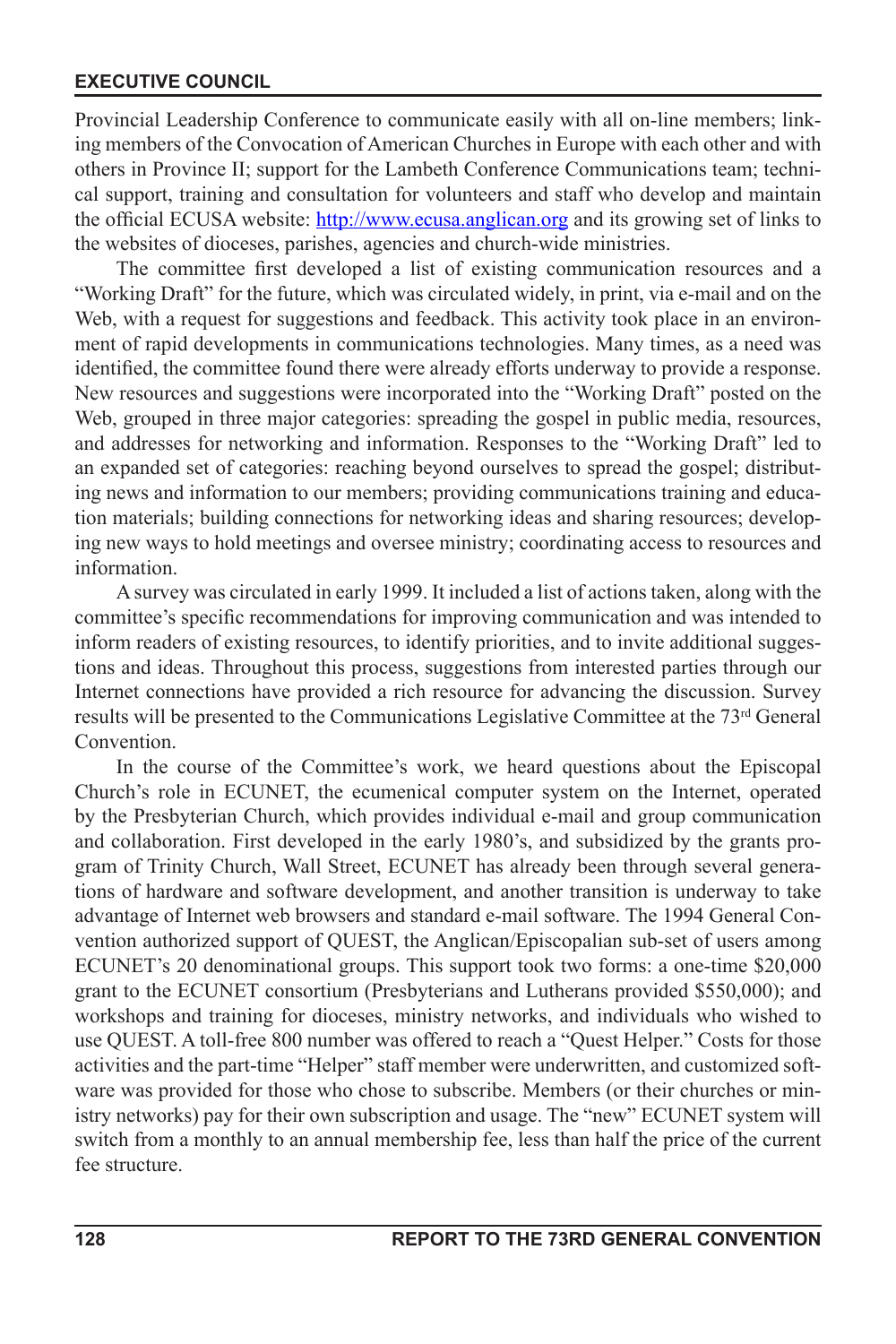The Committee made extensive use of the Internet, including ECUNET, to collect and share its information. However, our communication strategy includes all media, to insure broad access to information and leadership through overlapping systems. Telecommunications offer many new ways to create connections, which cannot be ignored. However, not everyone has access to the Internet, which is a supplement to, not a replacement for, existing information systems.

The church's communication systems have undergone considerable changes since our last General Convention. New technologies are creating opportunities for building connections and supporting ministry that were previously beyond our dreams. Throughout the church, from the Church Center to the dioceses to individual members, people are at various stages of exploring these opportunities while addressing existing responsibilities. These new tools for communicating have areas of strength as well as weakness when compared with traditional means, and care must be taken to find the right application for each.

There remains a great need to be able to reach the full membership of the church through print publications, Internet, or other means. At the diocesan and national level, developing communications is consistently recognized as a priority, yet communication staff and resources are often targeted for cuts. Communication is not just a means of doing ministry, it is ministry, and the challenges and responsibilities are great! The connections provided through communication tools dene the community which is the church, and determine our ability to spread the gospel. Thus it was good news when the Presiding Bishop announced at the November 1999 Council meeting creation of a new position for communications officer/director.

The committee's broad invitation for members to participate in the communication strategy discussion yielded a wealth of ideas and established valuable connections for sharing resources. Church committees and program staff at the local, diocesan, provincial, and national level can develop similar forums for sharing connections and resources. The Communications Committee welcomes news that a task force of Episcopal Communicators will study standards of employment and professional development in church communications, and looks forward to receiving a report of that study in 2001. There is much that we can learn from each other. Using the Internet, print publications, and other means, the church can move beyond simply reporting to members, to invite them into dialogue and action to advance Christ's mission and ministry in our world.

Communication means different things to different people, and the committee's discussion touched upon a variety of issues. A complete discussion of any one issue could easily have consumed all of our time. A "Comprehensive, Coordinated Communication Strategy" includes all of the categories and topics we considered, and there will be many more. The bottom line seems to be that all of us need to listen to each other, respond when needed and be willing to share the blessings and resources that God has provided.

The Committee's survey and other materials may be found under Executive Council Communications Committee on the General Convention website (http:/dfms.org/ governance/ general-convention), at the homepage built by the chair (http://members.aol.com/ rspence406/page2/home.htm), or through an "Executive Council Home Page" created by the committee, on the World Wide Web at (http://www.episcopal-ec.org).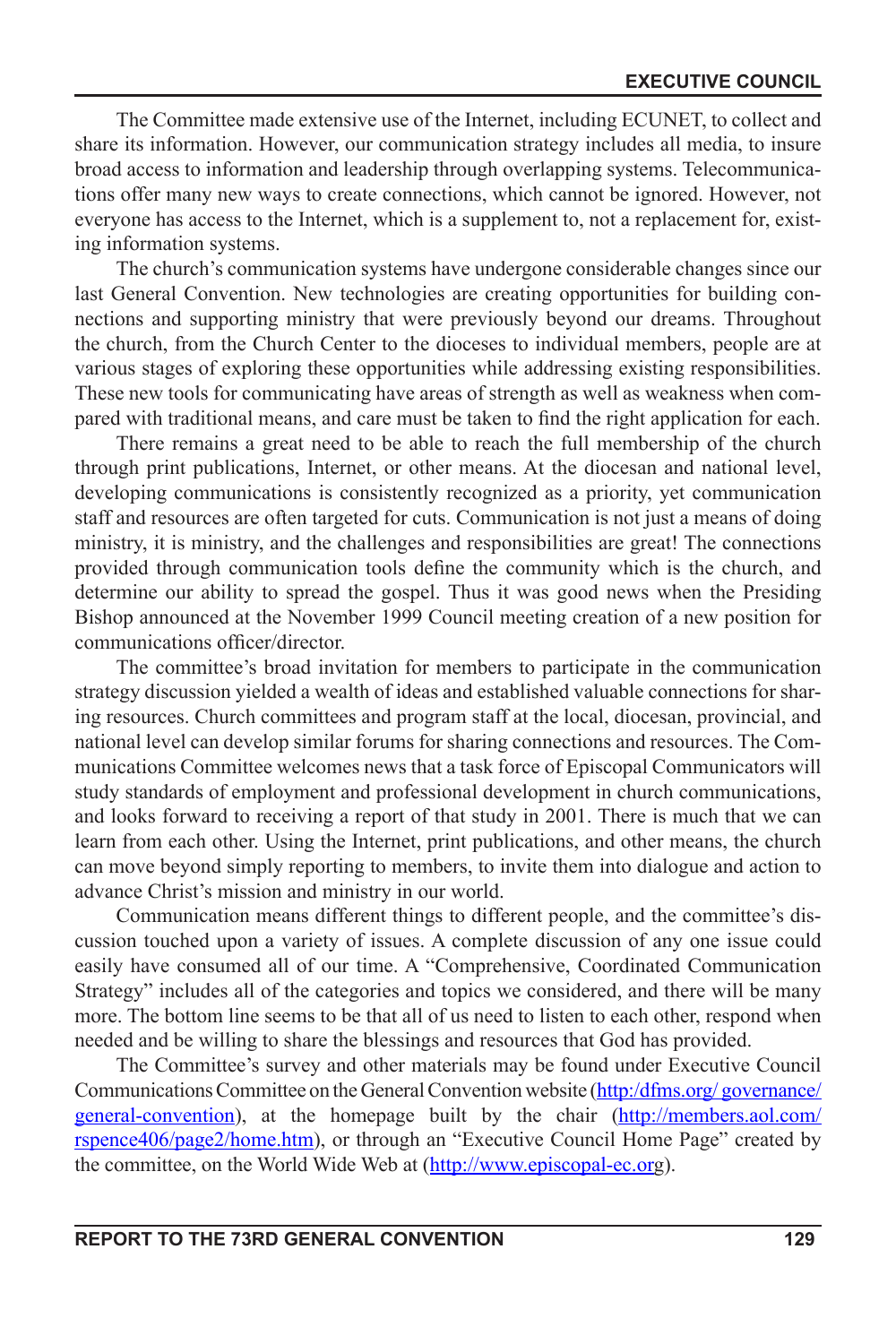## *EPISCOPAL LIFE*

This year *Episcopal Life* marks its tenth anniversary as the church's major monthly publication, challenging Episcopalians to live out their calling to mission and ministry with news that informs and features that excite and inspire. It is worth noting that as of December 1999, households in every diocese receive *Episcopal Life* each month. Subscriptions total more than one-quarter million domestically and throughout the Anglican Communion.

Cooperation with diocesan publications has helped the national newspaper build circulation toward its goal of reaching every Episcopal household. More than 25 percent of the dioceses, a number that has grown steadily during the triennium, now take advantage of the diocesan printing partnership, wrapping their diocesan newspaper around *Episcopal Life*. The combined edition is sent into each household in the diocese at a monthly cost that is less than a first-class postage stamp.

Plans to launch *Episcopal Life* began in 1989, after a study by Executive Council's Communications Committee recommended that Council discontinue financial support for the Philadelphia-based *Episcopalian* and reorganize publishing efforts around a new publication. The first issue rolled off the press in April 1990.

Since then, *Episcopal Life* has been housed with other communications ministries at the Episcopal Church Center in New York. In 1992, the role of the Executive Council's Communications Committee was assumed by a Board of Governors, with one representative elected from each of the nine provinces and one representative from the Executive Council. The Rev. John David Lane served as Council liaison to the Board of Governors in this triennium, maintaining links with the Council Communications Committee. The board reports regularly to the Council.

Periodic surveys help the editorial staff stay in touch with reader interests. In a national sampling of subscribers, clergy and lay, by an independent researcher in 1998, two-thirds of all respondents indicated that they read *Episcopal Life* each month, with 63% saying they spent more than 30 minutes reading it. On average, they gave a "good" rating to the paper in terms of its relevance to their personal interests, its reflection of the church's diversity, and its clarity of writing.

In 1993, an administration and business study authorized by the Board of Governors determined that providing the newspaper free to all Episcopalians would place an excessive financial burden on the national budget. Since then the board has supported efforts to make the publication readily available to all at the most reasonable cost. Complimentary copies are mailed to all bishops and clergy, and cassette versions for the visually impaired are available at the same cost as the print edition.

The board believes that solid, timely, prize-winning communication is worthy of subsidy from the national budget. Year-end figures from the controller's office show progress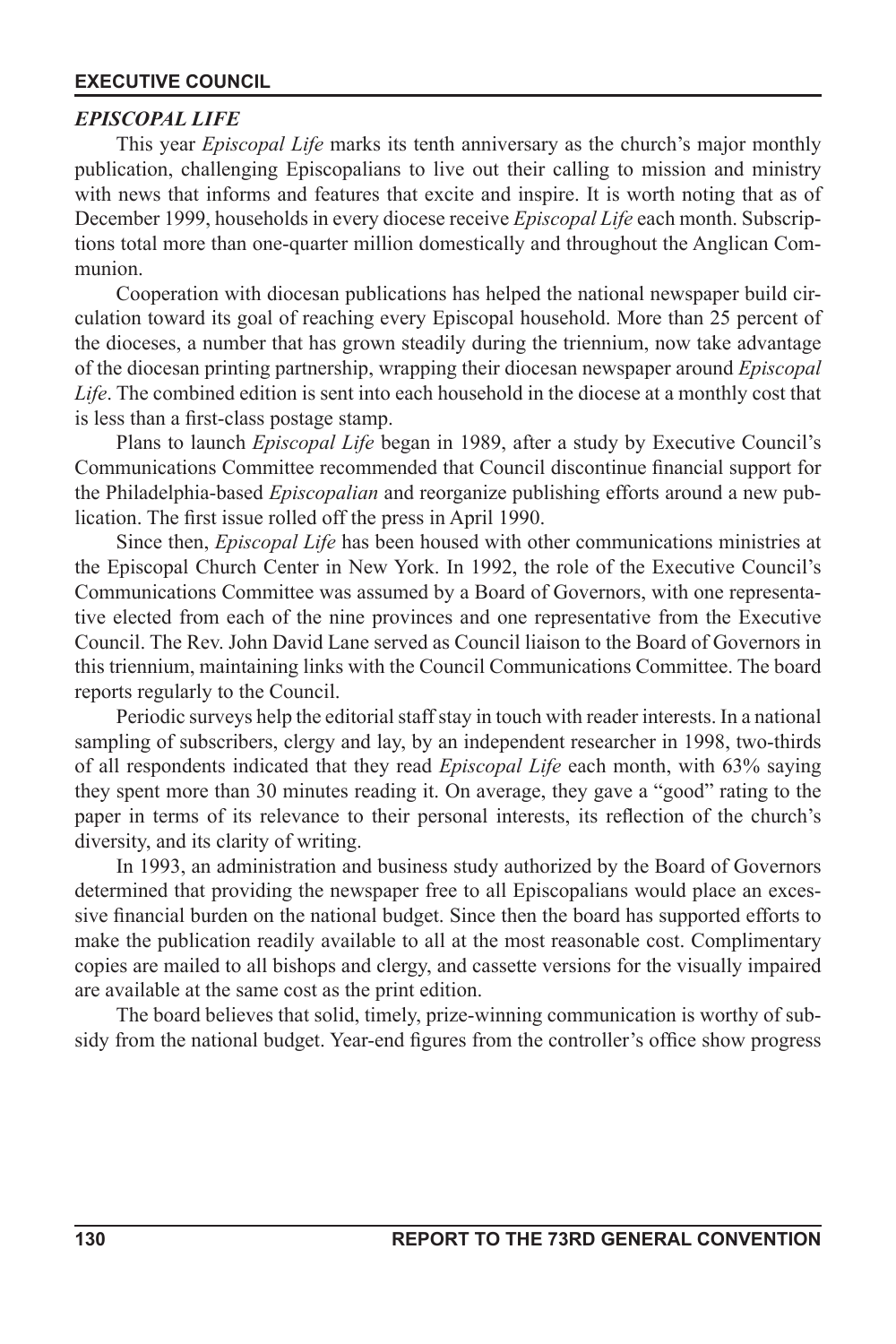in reducing that subsidy. Rate increases begun in January 1999 should further reduce the needed subsidy.

|      | <b>Expenses</b> | <b>Advertising &amp;</b>   | <b>Subsidy</b> |
|------|-----------------|----------------------------|----------------|
|      |                 | <b>Subscription Income</b> |                |
| 1997 | \$1,671,520     | \$1.157.993                | \$513.527      |
| 1998 | \$1,630,731     | \$1.184.544                | \$446,187      |

Twice in the last triennium, the board has reviewed the publication's mission statement. In October 1999, it reaffirmed the mission statement as follows:

The mission of *Episcopal Life* is to inform, inspire, and involve the people of God by:

- Reporting accurately and fairly events and issues in the church
- Welcoming a healthy exchange of ideas and opinions
- Nurturing the ministry to which our baptism calls us.

# *Congregations in Ministry Committee of the Executive Council*

Members: The Rt. Rev. Robert H. Johnson, chair, Mr. Don Betts, the Very Rev. Kathleen Cullinane, Mr. Frank L. Oberly, Ms. Rita Redfield-Cochrane, the Rev. M. Sue Reid, Mrs. Hatsune Sekimura, Ms. Shelly Vescovo; with the Rev. Arthur Anderson, Canadian partner. Our sincere appreciation and thanks to former chair, the Rev. Carmen Guerrero, who resigned from Council to become Jubilee Officer at the Church Center.

Overview: The Committee exists to support dioceses and congregations in ministry. We do this by working closely with the Episcopal Church Center staff, especially in the areas of congregational ministries, ministry development and ministries with young people. At the June 1999 meeting of the Executive Council, our committee adopted the following as its mission statement:

> *The Congregations in Ministry Committee serves as Executive Council linkage with the Program Areas of the Church Center and the Standing Committees and Commissions of General Convention related to congregations in ministry. The Congregations in Ministry Committee monitors the response to related resolutions of previous General Conventions.*

This is accomplished by:

- receiving regular reports from Church Center program area staff in Ministry Development; Ministries with Young People including Children, Youth, Young Adults and Higher Education; Congregational Ministries including: Women in Mission and Ministry, Native American Ministries, Hispanic Ministry, Black Ministries, Asiamerican Ministry, Rural and Small Community Ministry, Evangelism, Stewardship, Congregational Development;
- reviewing the minutes of program area standing committees and commissions: Church in Small Communities, Domestic Mission and Evangelism, Liturgy and Music, Ministry Development, Stewardship and Development;
- tracking pertinent General Convention resolutions with the help of Church Center **Staff.**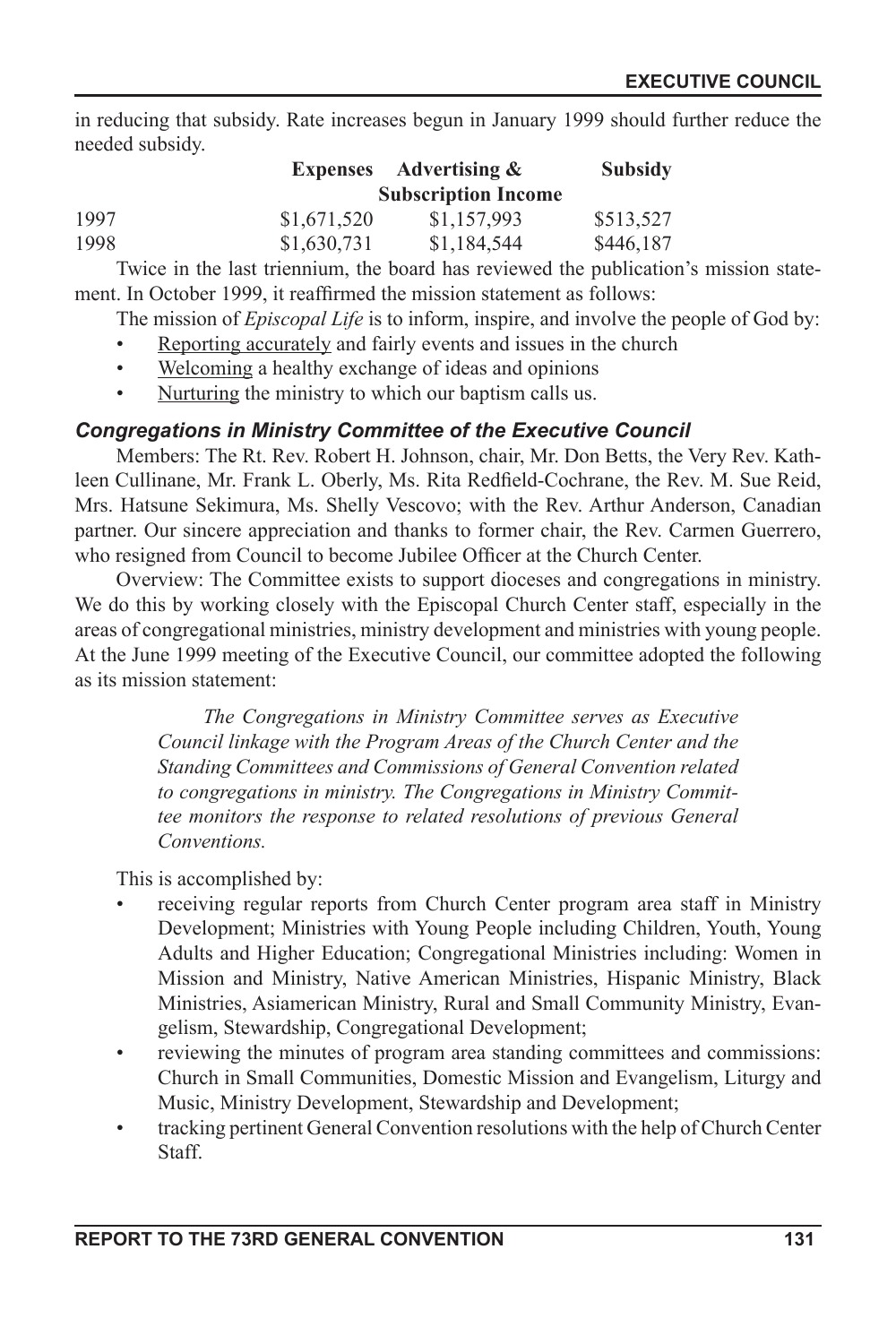We participated in the "Conference on Congregations in Ministry: The Next 8 Years" held in St. Louis, Missouri, October 19-21, 1998. Using the opportunity presented by the election of a new Presiding Bishop, the conference looked at how we envision, organize, and coordinate the ministries of congregations and it brainstormed ways to build that capacity for ministry in the church during his term of office. This conference included 162 Episcopalians broadly representative of the church who addressed the question: *How can those of us who devote ourselves to the development of congregations work together and*  individually to build the capacity for ministry of the gospel through congregations for the *next three triennia and into the next century?* We began to plan for that future around the following common themes: leadership development, growth (congregational development, evangelism, stewardship in its broadest sense, and the inclusion of all sorts and conditions of God's people), diversity, spirituality, worship, outreach, and inclusion.

There was an undercurrent of basic theology throughout the whole experience. The energy around *leadership* most typically relied on images of discipleship and apostleship. Discipleship was named as "living with the teacher." Apostleship was named as "being sent out in the name of Jesus." We will be able to measure the authenticity of our leadership development work when we see discipleship and apostleship increase in the ministries of our church. The energy around *growth* frequently found expression in two grounding texts: Mt 28:16-20 and Mt 25:31-46. The energy around *diversity* frequently found expression in the imagery and words of Holy Baptism, Book of Common Prayer pages 298-308. Two questions were repeated in various ways: From those who identified themselves as minorities, the questions might be phrased, "How do we become visible as valid resources in a church of which we are already a part?" From those who identify with the dominant culture, "How do we creatively and honestly engage with each other?"

During the triennium, three informational programs were presented to the Executive Council: reaching out to young adults (18 to 35 years of age); Percept, a demographic tool available to dioceses and congregations; and the varied programs of the Women in Mission and Ministry Office (WIMM).

Our very able staff kept us informed of conferences regarding ministry with young adults. Some of our committee members were able to attend different conferences, both to learn and to show encouragement. One of the most exciting conferences was a young adult festival in May 1999 in San Francisco entitled, "How Do I Go About Living A Life With God?" The Women in Mission and Ministry presentation highlighted women's too often invisible ministries at every level of the church's life. Our WIMM Office is the only such office in the entire Anglican Communion.

In June 1999 a packet was mailed to each congregation to tell the mission of each ministry area and how to access resources from the Church Center. In October 1999, another mailing went to congregations with program resources.

We have been kept informed about the work of the Standing Commission for Ministry Development and the Office for Ministry Development which relate so directly to our focus on congregations in ministry. In addition, we emphasized work with small congregations, as well as encouraged the conference, "Start Up and Start Over," to begin and renew congregational life. We hope to expand on this work.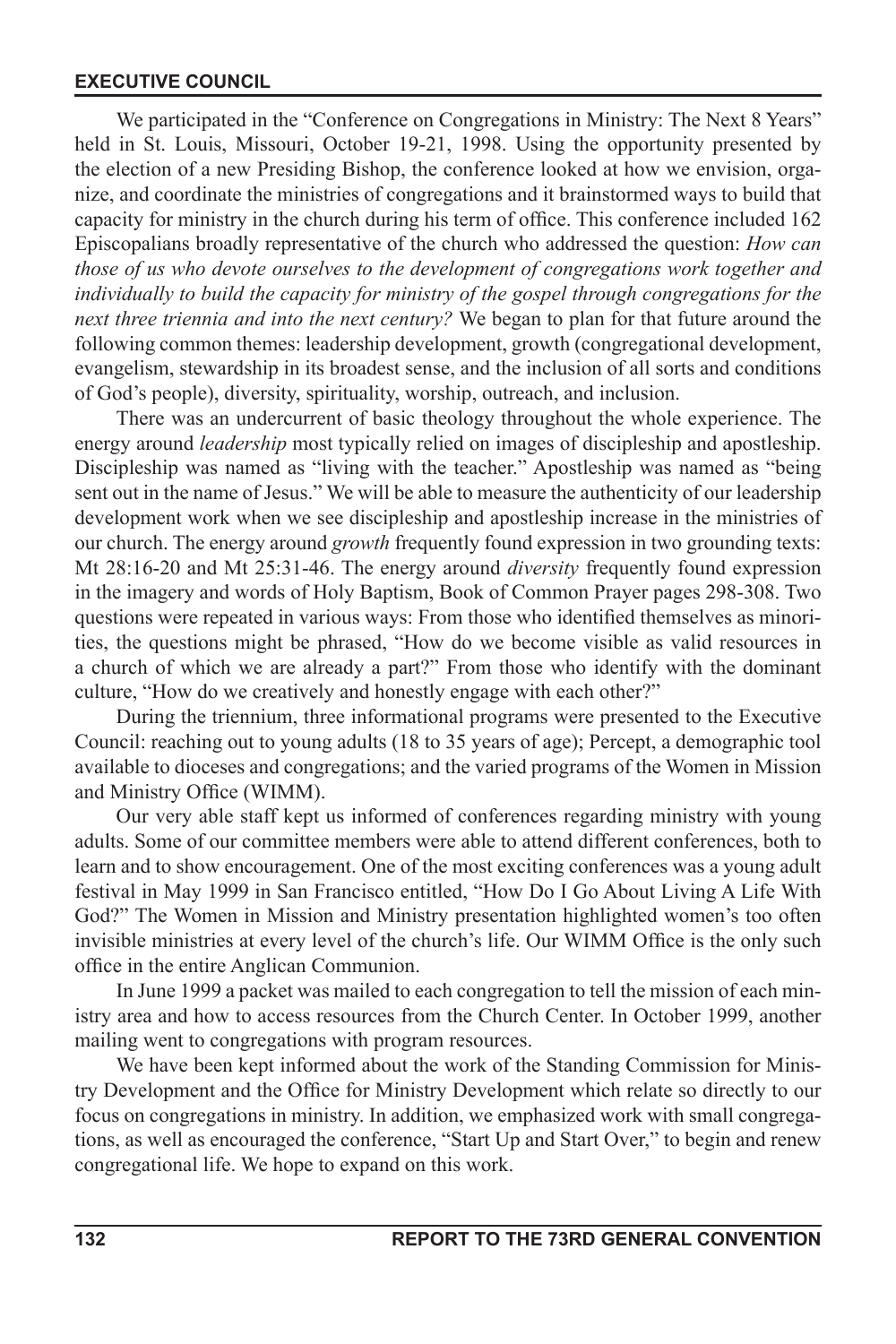We have been kept abreast of organizational changes affecting the Congregational Ministries unit at the Episcopal Church Center. It is restructuring itself to improve support of dioceses and congregations throughout the church and to provide services the church wants and needs for its ministries. There will be more "crossing of boundaries" and staff networking, rather than each staff person being designated to meet just one need. This will provide a broader base of support in this important area of our church's life and ministry. We are blessed with very committed, competent staff people in the area of congregational ministries at the Episcopal Church Center. We are particularly proud of our church's emphasis on youth and young adult ministries. In fact, we salute the whole staff for their strong Christian commitment and their indefatigable efforts enthusiastically given to renew and refresh our church and our people.

#### **Response to 1997-A053a, on Opposition to the Ordination of Women**

The 72nd General Convention, meeting in Philadelphia, adopted the following resolution regarding women and access to the ordained ministry throughout the church:

*Resolved*, That (a) no members of this church shall be denied access to the ordination process, postulancy, candidacy, ordination, license to officiate in a Diocese, a call to a cure in a Diocese or Letters Dimissory on account of their sex or their theological views on the ordination of women; (b) no members of this church shall be denied a place in the life and governance of this church on account of their sex or their theological views on the ordination of women; it is the mind of this Convention that, notwithstanding the legislative history surrounding the passage of those Title III canons relating to the ordination of women, and notwithstanding subsequent actions of the House of Bishops not in General Convention assembled, the provisions of the canons of the General Convention, insofar as they may relate to the ordination of women and the licensing and deployment of women clergy, are mandatory; and during the next Triennium each Diocese where women do not have full access to ordination and where ordained women are not permitted to carry out their full ministries shall develop and implement a process to implement fully Canons III.8.1, III.16.1(d), III.16.2, and III.17.3 and that status reports on these Diocesan processes be reported to the interim House of Bishops meeting in 1999, the Executive Council in 1999, and the 73rd General Convention through the Executive Council.

To encourage completion of the final directive of this resolution, the Executive Officer of the General Convention wrote to every diocesan bishop in January 1999, requesting a report on compliance with the canons regarding the ordination of women. Responses were received from most, including the three whose dioceses were known to delay implementation—Fort Worth, Quincy, and San Joaquin. The complete text of those three responses, addressed to the Executive Officer, the Rev. Rosemari Sullivan, appears below in the sequence in which they were received.

February 15, 1999

Dear Rosemari,

This letter is in response to your request of January 22, 1999, for a status report from the Diocese of Fort Worth regarding the implementation of General Convention resolution A053a.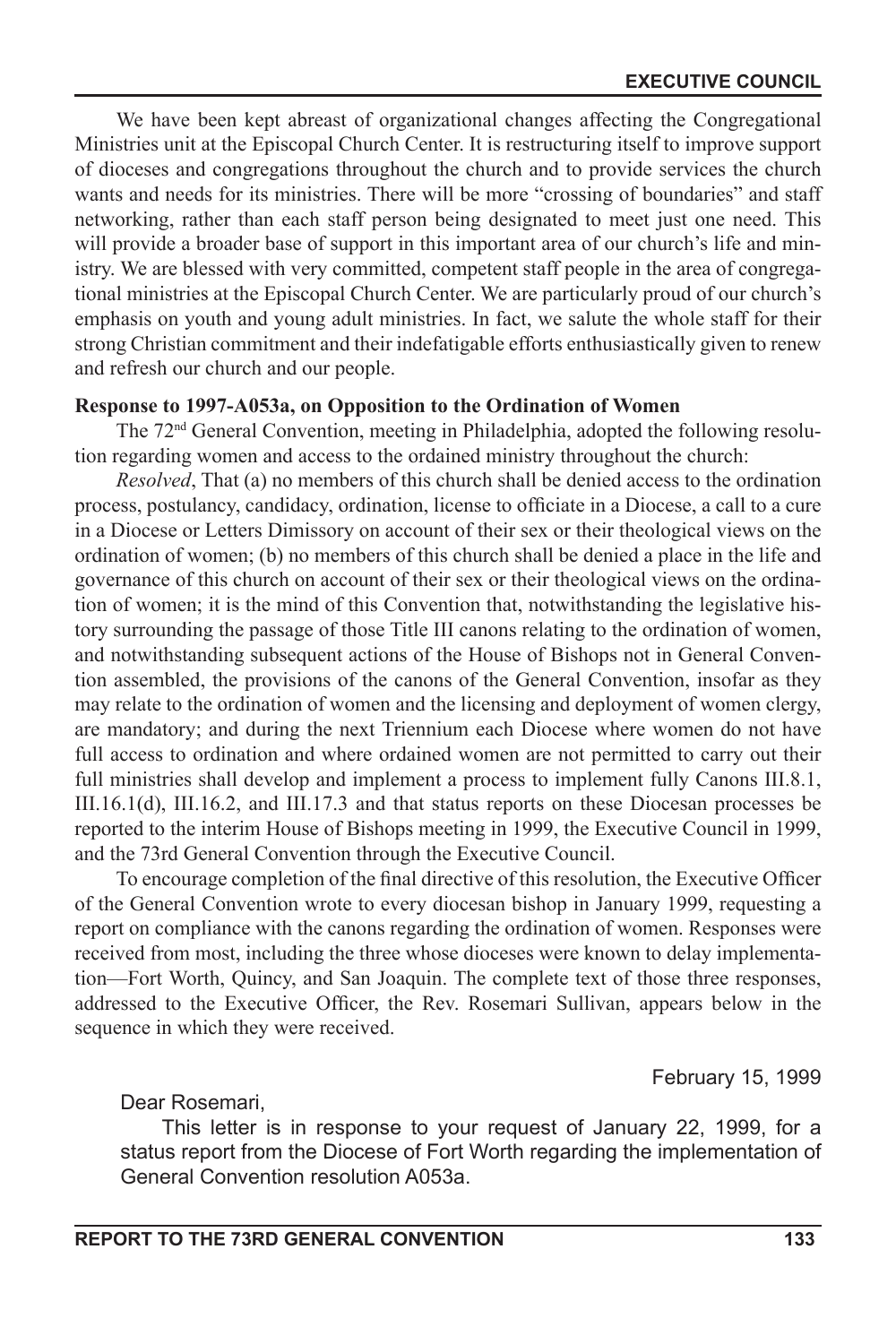This diocese has chosen to deal with the continuing theological differences over the ordination of women to the priesthood by entering into an arrangement with the Diocese of Dallas, which has come to be known as "The Dallas Plan." I explained its provisions in detail to the Joint Committee on Ministry and to the House of Bishops at the 1997 General Convention. Our Executive Council, Standing Committee and Commission on Ministry have endorsed it.

The Dallas Plan is a pastoral and non-legislative arrangement with the Bishop of Dallas, entered into in the summer of 1995, which provides for a workable way to address a divisive issue within our church. It provides for female aspirants to the priesthood in this diocese, following appropriate interviews, to enter the discernment process in the Diocese of Dallas, where they may eventually be ordained and placed by Bishop Stanton. To date, three women have successfully completed this process.

The second element of the arrangement concerns the placement of women priests in congregations of this diocese where their ministry would be welcome. In such a case, I would relinquish my episcopal oversight of that congregation to Bishop Stanton, so that he might license a woman priest to serve there. The congregation would remain fully a part of this diocese, and the woman priest would be fully a part of the Diocese of Dallas, while serving under this special pastoral provision.

We are committed to the principle of "Open Reception" as affirmed by the Lambeth Conference, and to providing pastoral ministry to those on both sides of this issue.

Faithfully in Christ,

The Rt. Rev. Jack Leo Iker, Bishop of Fort Worth

==============

March 8, 1999

Dear Rosemari,

In your letter of January 22, you requested a report from the Diocese of San Joaquin regarding the manner in which we are implementing resolution A053a of the General Convention.

Officially the Diocese of San Joaquin has never taken a stand concerning the ordination of women to the priesthood. There is a spectrum of views ranging from those who under no circumstances are able to accept such ordinations to those who would welcome them. Following the last General Convention one parish in Fresno requested that a woman priest who had been resident for a few years be allowed to function as an assistant in that parish. Upon meeting with her I discussed the fact that should she want pastoral care from a bishop, the Rt. Rev. Jerry Lamb of the Diocese of Northern California had already agreed to take on this responsibility should she request it. Her response was that she felt comfortable with me and said she doubted she would have to seek outside pastoral care. Indeed this has proven to be the case.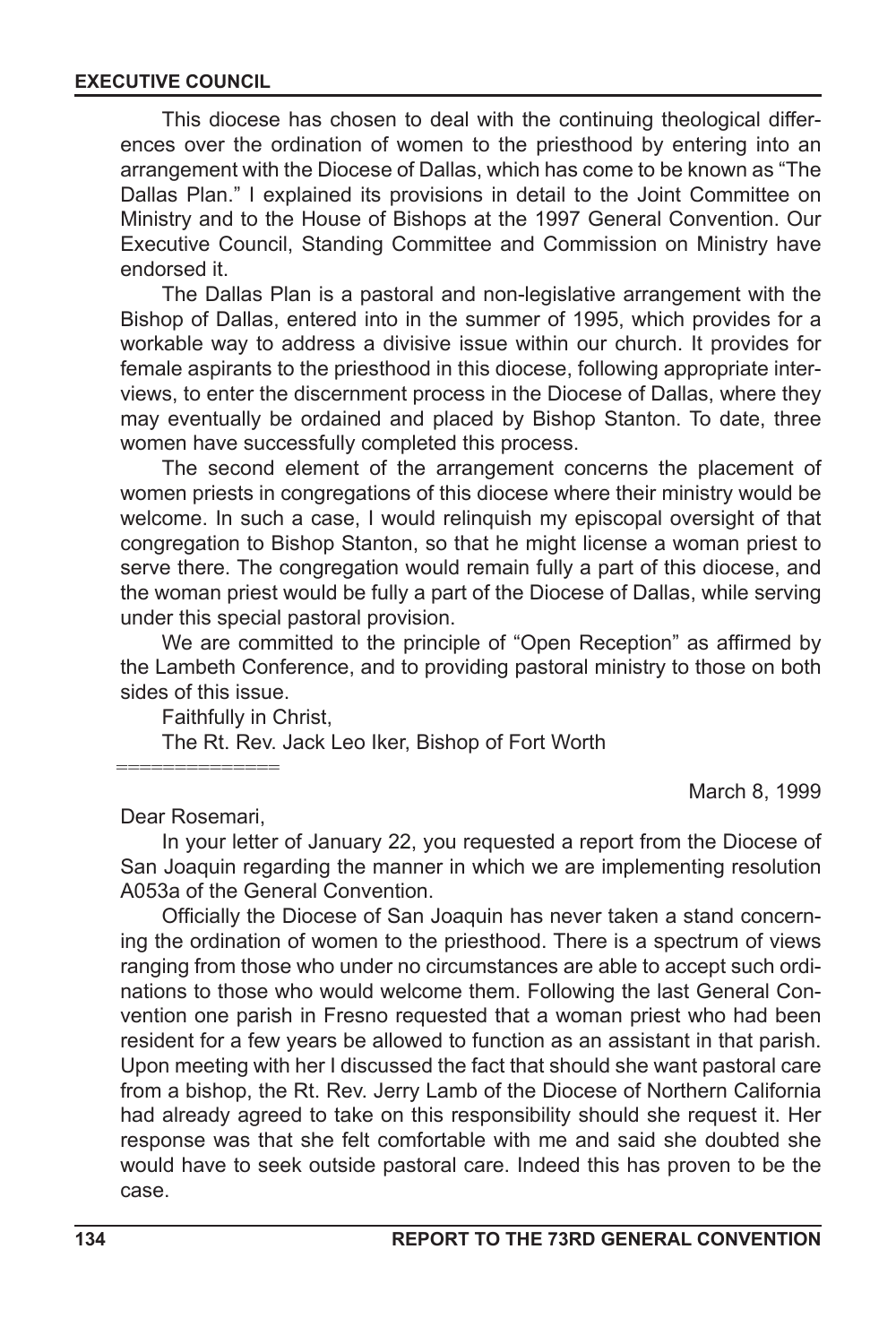The E.C.W. of the Diocese of San Joaquin requested permission to have this same woman priest as their chaplain. I granted that request.

It seems clear to me that the principle of "Open Reception" as affirmed by the Lambeth Conference is acceptable. An opportunity to minister to those on both sides of this issue without the pressure of legislative enforcement will prove a gentle pastoral way of acknowledging and dealing with opposing theological positions.

Faithfully yours, in Christ,

The Rt. Rev. John-David M. Schofield, Bishop of San Joaquin

==============

June 8, 1999

Beloved in Christ,

==============

Since General Convention our Standing Committee and Commission on Ministry have taken seriously the recommendation of the Eames Commission and we are actively involved in serious prayer, discernment and conversation.

Sincerely yours in Christ,

The Rt. Rev. Keith L. Ackerman, Bishop, Diocese of Quincy

The results of the survey were made available to the House of Bishops meeting in September 1999, and to the Executive Council the next month. At the October 1999 meeting, on recommendation of the Congregations in Ministry Committee, the Council voted to ask the House of Bishops' Ministry Committee to forward to Council, by the April 2000 meeting, its response to the survey results. Such a response from the House of Bishops could not be received in time for consideration prior to completion of this report.

At the January 2000 meeting, Council adopted a resolution about continuing to monitor the situation. The text appears at the end of this report, with other A resolutions being sent to General Convention.

#### **Youth and Sexuality**

The Congregations in Ministry Committee also introduced a resolution calling for support for congregations to provide a safe and hospitable environment for conversation with youth and young adults about human sexuality. Approved at the January 2000 meeting, its text appears with other Council Resolutions at the end of this report.

### *International and National Concerns Committee of the Executive Council*

Members: The Rev. Reynolds S. Cheney II, *chair*; Mr. R.P.M. Bowden, Ms. Diana Dillenberger-Frade, the Rt. Rev. Christopher Epting, Ms. Carole Jan Lee, Mrs. Constance Ott, the Rt. Rev. Franklin D. Turner, Dr. Thomas R. Bates, the Very Rev. Sandra A. Wilson.

A major portion of the committee's work focused on public policy issues requiring careful examination and reflection. The committee saw its role as helping Council give voice to timely policy issues that might otherwise go unaddressed. Speaking in the name of the church, the Council recognizes that it does not speak for every member, but it is authorized by the General Convention to express official policy which may be passed on to governments and the wider community. Wherever possible, INC considered matters that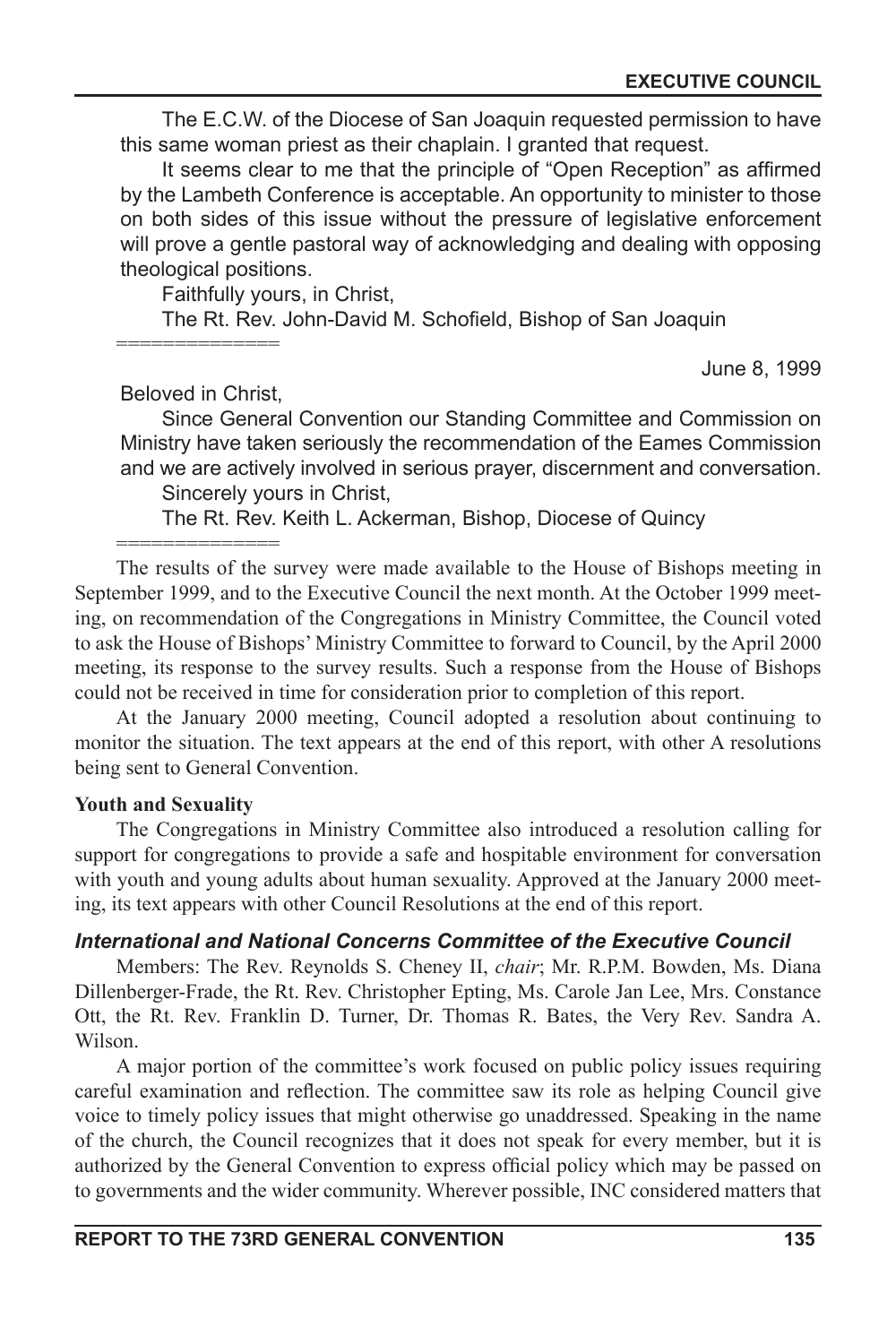had some prior expression from General Convention, and at no time did it or would it consider it appropriate to undermine existing policy established in Convention. The committee introduced and the Council adopted resolutions on the following subjects: Puerto Rican prisoners (two members of INC and a Church Center staff member visited the Diocese of Puerto Rico), Panama waste sites and ammunition dumps, Kosovo, gun control, violence against Christians in India, Sierra Leone civil conflict, Iraq, economic sanctions, Honduran nationals in the United States, and U.S. military use of Vieques, Puerto Rico (for full text of any of these resolutions, contact the General Convention office).

The Committee also formulated a mission statement on Episcopal Migration Ministries, a program which settles more than 3,000 refugees in the United States every year. In 1999, the Episcopal Church resettled 870 Kosovar refugees. This program has received the State Department's number one ranking for all resettlement agencies in 1997 and again in 1999, a source of great pride for all Episcopalians. The mission statement, with a resolution asking the General Convention to endorse it, appears with other Council resolutions at the end of this report.

INC assisted in establishing the Episcopal Partnership for Global Mission (EPGM), bringing forty-five congregations, dioceses, and voluntary agencies dedicated to the global mission of the church under the umbrella of the Domestic and Foreign Missionary Society and the Executive Council. EPGM makes possible a coordinated response of the whole church to global mission, in place of numerous smaller, fragmented efforts.

The Science, Technology, and Faith committee of Executive Council, after a decade of meeting as an ad hoc committee of the church, was approved as a working group by General Convention in 1997. It met at the Episcopal Church Center in November 1998 to develop relations with the office of General Convention and several program desks. The committee also met with the INC committee of Council in June 1998 to explain its participation in the Ecumenical Roundtable on Science, Technology, and the Church. Through the larger body, STF has been part of several roundtables and conferences in different parts of the country, including "Humanity at the Edge: Religion and Science in the 21st Century" at Drew University in November 1999. In June 1999, seven members of the committee participated in "The Presiding Bishop's Consultation on Biomedical Ethics" in Washington D.C. Because of the need for the church to have the ethical expertise of this committee during a time of rapid scientific and technological advances, the Executive Council approved continuation of the committee as a committee of Council through 2006.

The Jubilee Committee sent a small delegation to Council in November 1999, to discuss future directions of this program, established by the 1982 Convention. Of particular concern was the need to create financial resources to support the growing number of Jubilee Centers around the country. Council approves all certification of centers, which are ministries of social service and advocacy being done through congregations and other institutions of the Episcopal Church. Through the November 1999 meeting of Council there were 44 centers certified this triennium, with still more in the pipeline.

Two Episcopal environmentalists from Episcopal Power and Light shared their exciting work with the INC committee, particularly a project to encourage congregations and dioceses to purchase their energy needs from environmentally responsible sources in the coming period of energy de-regulation.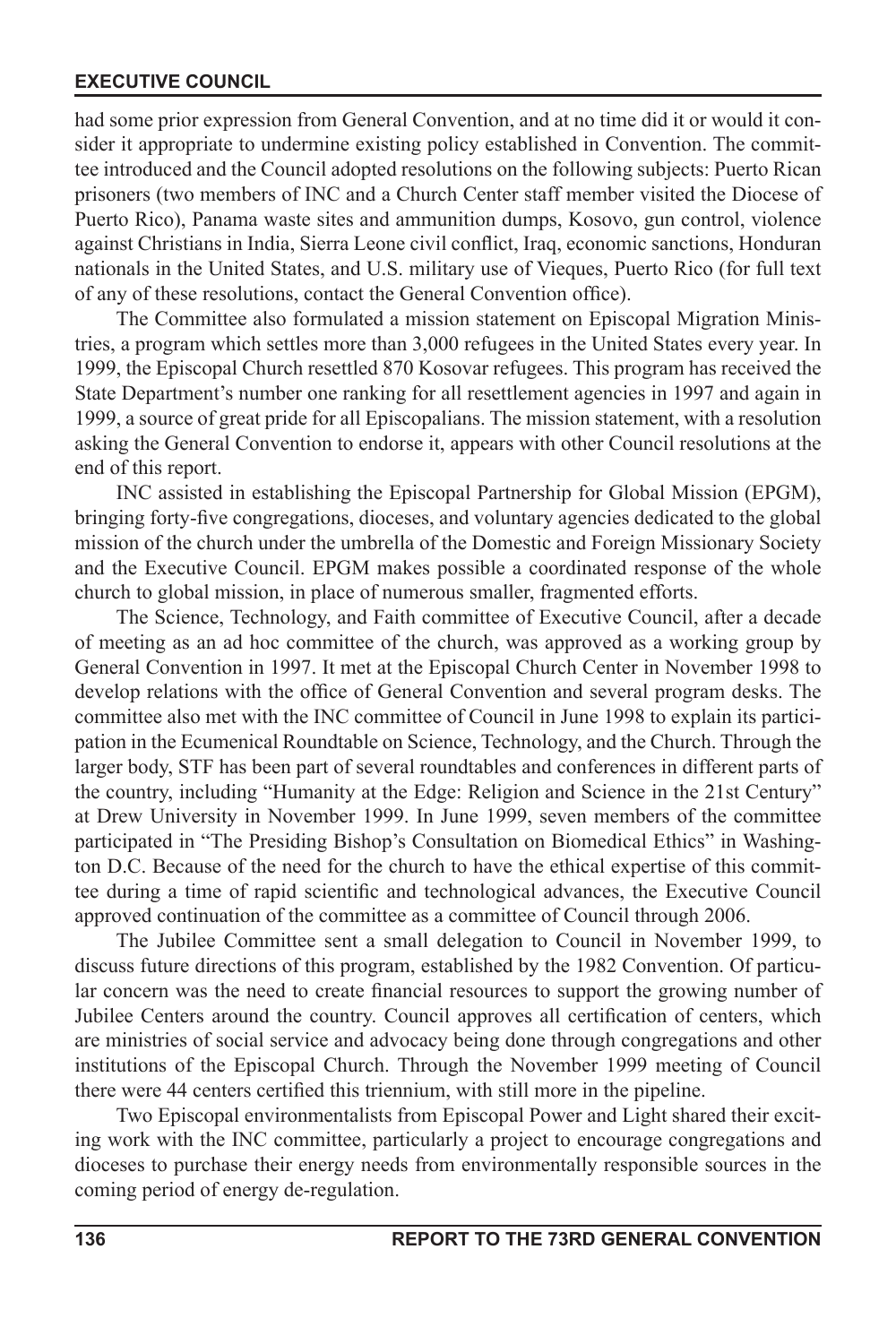INC received several informational reports on the search for full communion with the Evangelical Lutheran Church in America. These reports were offered by the ELCA partners attending the Council (the Rev. Dr. Dan Martensen and the Rev. Karen Parker) and by the Deputy for Ecumenical Relations, the Rev. Canon David W. Perry. At the November 1999 meeting, they were able to report that in August the ELCA had approved the document Called to Common Mission, which is now to be considered by the 2000 General Convention.

INC received the delegates' reports to the World Council of Churches Assembly meeting in Harare, Zimbabwe, in December 1998. (Report of the delegation will be found in the Blue Book Report of the Standing Commission on Ecumenical Relations.) Periodic updates were also received on other ecumenical dialogues and conversations. Members of INC participated in discussions regarding proposals for a new Interfaith Relations structure for national church activities.

Three members of INC met with the Justice, Peace and Integrity of Creation (JPIC) committee in June 1999 for an update on its work. JPIC was created by Executive Council in 1995 as an umbrella structure for several programs mandated by General Convention. In the current triennium, the JPIC committee provided guidance in the development of resources and hosting of a national conference on Jubilee 2000. The Rt. Rev. Steven Charleston serves as chairperson. INC is charged with reviewing the structure of JPIC and recommending revisions for the next triennium. Reports from the member networks and committees of JPIC have been edited for inclusion here.

# *Justice, Peace and the Integrity of Creation (JPIC)*

#### **Anti-Racism Sub-committee of JPIC, Dr. Sheryl Kujawa, chairperson**

The Executive Council Committee on Anti-Racism was formed in March 1999 to further this priority work of the church, as spelled out in several General Convention resolutions, including resolutions A039a, D075, A128, and D040 of the Seventy Second General Convention. To further the committee's work, a multicultural team of committee members was nominated and briefly met at Episcopal Divinity School in May 1999. The primary focus of the committee's work during this triennium was the creation of an active pool of trainers, equipped to use the *National Dialogues On Anti-Racism* resource guide and relevant supplemental material, to conduct anti-racism training in congregations, dioceses, provinces, seminaries, and other settings, as well the monitoring of the trainer certication process. The full committee met in June 1999 and January 2000; committee work was also planned around existing events and conferences.

#### *ACCOMPLISHMENTS*

• Sponsoring three events to train anti-racism trainers. All three were held at Episcopal seminaries (EDS, CDSP, ETSW) in an effort to engage students in the training effort. The goal was to train and identify up to 30 certied trainers by the end of the triennium. Persons who did not opt for certification training, but who wanted to participate for their own learning, were also part of these events. As consultants for the training events, the committee contracted with the National Institute for Dialogues on Multiculturalism and Anti-Racism.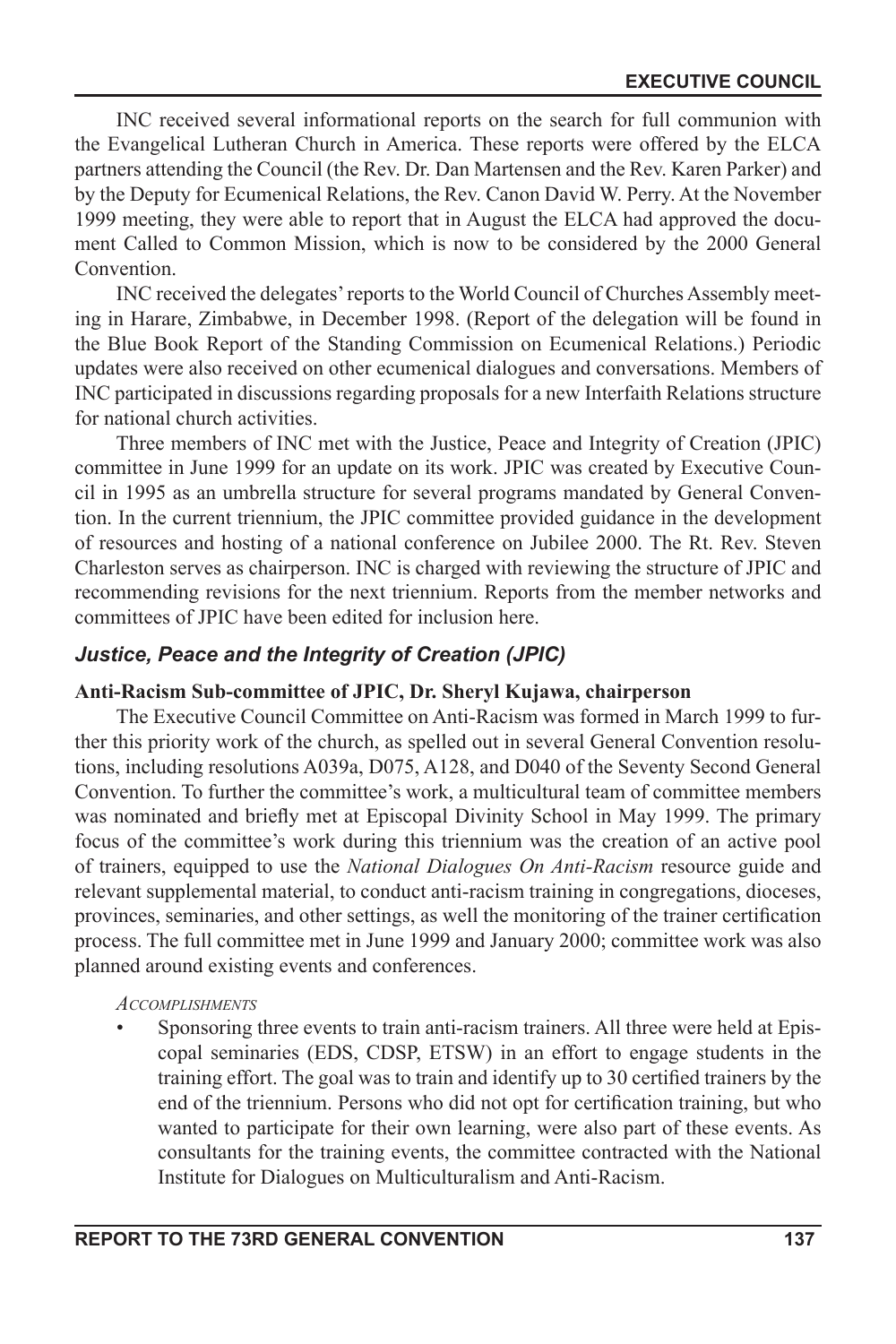- Monitoring the certification process of persons who participated in the training events, and identifying other trainers available for various levels of anti-racism training throughout the church.
- Sponsoring a leadership summit with representatives of the major racial/ethnic groups before General Convention to identify common concerns.
- Sponsoring an Anti-Racism workshop for the December 1999 Jubilee 2000 conference.

The Council had occasion during the meeting in the Diocese of Fond du Lac in June 1999, to have a hands on experience of materials created for inspiring dialogues among all sectors of the church on the subject of anti-racism. Five models have been developed for use by the Peace and Justice Ministries cluster at the Church Center. These materials are now used in many places throughout the Episcopal Church. Yet the real work of addressing racism in church and society has only just begun. A resolution from the 1991 General Convention called on the church to look intensely at the problems of racism for a nine year period. The Council offers for consideration by the 73rd General Convention a resolution to extend this commitment for another nine years, as recommended by the Anti-Racism Committee. Approved at the January 2000 meeting, its text appears with other Council Resolutions at the end of this report.

#### **Episcopal Ecological Network of JPIC, Mr. Jack Winder,** *chairperson*

#### *HISTORY*

The 1991 General Convention of the Episcopal Church established environmental stewardship as a priority by allocating funds to the Environmental Stewardship Team. Its mandate was "to educate, motivate and facilitate congregations, dioceses and provinces toward local and regional plans, advocacy, and action." The curriculum developed by the team for use in small groups in churches and conferences, One God, One Family, One Earth, became part of the central theme of the 1994 General Convention: "By Water and the Holy Spirit, Proclaiming One God, One Family, One Earth." The integration of concerns about creation, family, and God became part of our language. In 1994, the General Convention overwhelmingly reaffirmed the work of the Environmental Stewardship team and instructed it to continue its work. Following organization of the Peace and Justice Ministries Cluster and the Justice, Peace and Integrity of Creation (JPIC) Committee, the Environmental Stewardship Team became one of the five JPIC subcommittees.

Working to enhance communication among the newly expanded network of environmental workers in the church, the subcommittee funded and facilitated an action-oriented gathering of network leaders and promoted JPIC Provincial Teams. The subcommittee works continually within the church to facilitate a new understanding of stewardship, through supporting conservation in church building projects, networking with other desks at the Church Center, and holding the church accountable for its resolutions to protect and nurture all of God<sup>1</sup>s Creation.

#### *THEOLOGICAL STATEMENT*

The Episcopal Church, through the work of the Environmental Stewardship subcommittee, is moving toward an understanding of the great need to affirm Creation. As God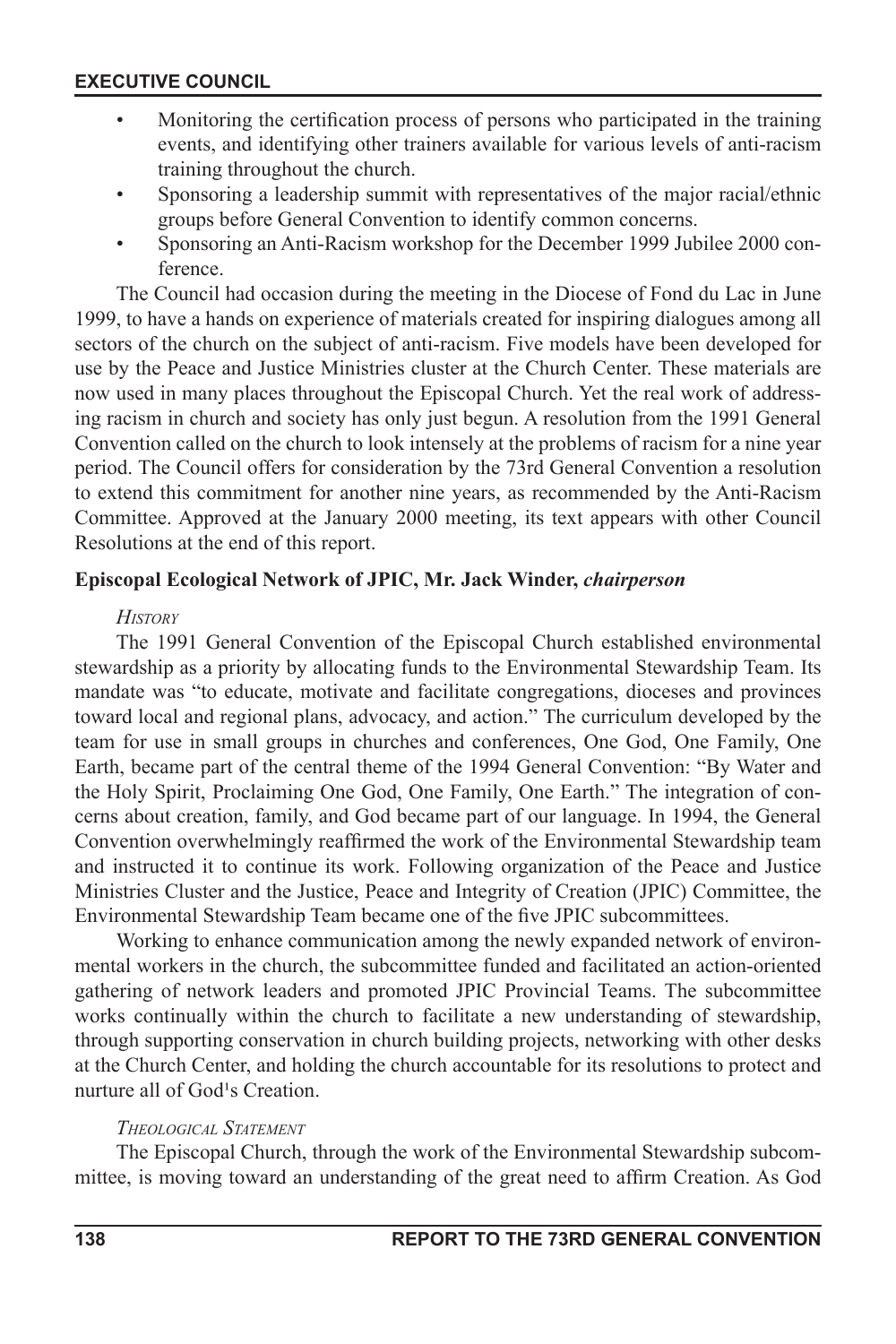said to Noah in setting the bow in the clouds: "This is the sign of the covenant that I make between me and you and every living creature that is with you for all future generations." (Gn 9:12) Our church has begun to live into the call of the World Council of Churches 1991 Convocation on Justice, Peace and the Integrity of Creation "for building a culture that lives in harmony with Creation." We are deepening our biblical understanding and perspective with regard to Creation and our relationship to the wisdom of the ages. We are beginning to see ways the liturgy needs adaptation to better reflect and teach our interconnection to God through loving relationships with all things. Rom 1:20 declares that the invisible things of God, even God's eternal power and Godhead, can be clearly seen and understood in Creation.

Our church can become a light in a great darkness. The earth lies polluted under its inhabitants, for we have transgressed laws, violated statutes, broken the everlasting covenant. "Therefore a curse devours the earth and its inhabitants suffer for their guilt" [Is 24:5-6]. The shepherd of today, the church, must guide the blindly following sheep away from running themselves over the cliff. Greed must be healed. The economics which drive creation's destruction, the dumping of toxic waste and garbage on minority communities, the devastation of forests and wetlands, the disregard for every living thing, and the inability to find peace in our lives, all come from greed. Pollution of our planet affects the health of every living thing.

#### *ACCOMPLISHMENTS*

- the Environmental Stewardship Subcommittee did the following in this triennium:
- supported the JPIC Provincial Teams and the Jubilee 2000 JPIC Conference at Kanuga in 1999;
- expanded the environmental network of Episcopal environmental groups;
- convened annual meetings of the Episcopal Environmental Network Steering Committee for future planning and action;
- supported Provincial JPIC Teams in bringing forward the JPIC concept to the provinces and promoted JPIC work in the dioceses;
- continued conversation with the Church Building Fund to work collaboratively for environmentally sensitive church building and remodeling;
- consulted with the Episcopal Public Policy Network to expand membership to the environmental networks and to identify environmental issues that need policy actions by Executive Council;
- promoted One God, One Family, One Earth, our environmental curriculum, by networking with Women's, Native American, and Stewardship desks at the Episcopal Church Center;
- encouraged dioceses to reorganize according to watersheds, as was done in the Diocese of Massachusetts;
- assisted dioceses in their work of "greening" meetings and church facilities;
- started a major initiative of "Episcopal Power and Light" to encourage churches to purchase clean power after energy deregulation;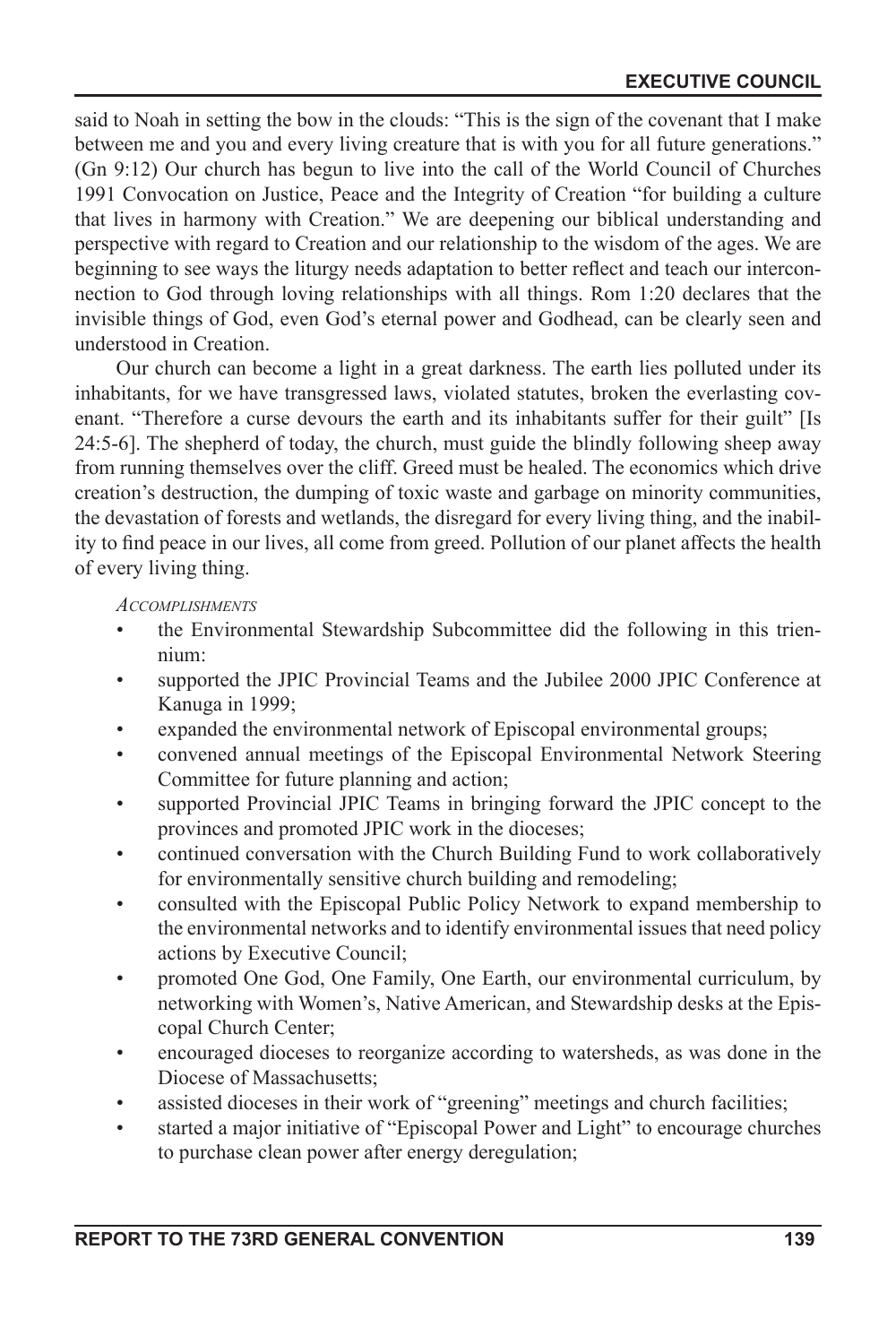• contacted seminaries to encourage education in holistic creation theology and offer assistance to promote environmental stewardship training.

#### *GOALS AND OBJECTIVES FOR THE NEXT TRIENNIUM*

- Call on the Executive Council to promote Resolution A044a from the 1994 General Convention, which urges members of our church to use practical, environmentally sound, and energy-efficient behavior in all aspects of our church's life: at the Episcopal Church Center, at church conference centers, and at all churchrelated events;
- Establish a network of environmental representatives consisting of at least one representative from each diocese who will annually report to the EEN Steering Committee on environmental happenings in their dioceses, and with the support of the Steering Committee will keep their dioceses informed of activities throughout the Church;
- Coordinate and fund annual meetings of the Episcopal Environmental Network to plan, strategize, and promote JPIC work on the provincial and diocesan levels.
- Provide information about national, local, and interfaith meetings, educational materials, model liturgies, etc., by coordinating materials and mailing packets to parish workers in congregations throughout the country.
- Sponsor educational segments on the interconnectedness of God's creation at eight clergy conferences each year.
- Provide educational expertise to at least four seminaries by sending a well-qualified educator in eco-theology to assist in programs of ethics or field internships.
- Provide a world-renowned consultant to spend two days briefing interested church staff on environmentally sensitive construction methodologies.
- Promote our environmental curriculum, One God, One Family, One Earth, and a new curriculum about creation and lifestyle, "Simplicity as Compassion," through our network, and at church conferences and conference centers.

The Network also developed a resolution on ecological considerations when choosing an electric energy supplier. Approved at the January 2000 meeting, its text appears with other Council Resolutions at the end of this report.

#### **Episcopal Network for Economic Justice Subcommittee, Mr. John Hooper,** *chair*

The Episcopal Network for Economic Justice (ENEJ) was formed in 1996 to continue the work of the Economic Justice Implementation Committee that was being phased out. The network describes itself in its bylaws as "an association of people afliated with the Episcopal Church who are engaged in economic justice work." It was formed to strengthen and support those engaged in such ministries and to continue to advocate for economic justice initiatives within the Episcopal Church. In short, it continues to implement the resolution on Community Investment and Economic Justice that was approved at the 1988 General Convention in Detroit.

#### *ACCOMPLISHMENTS SINCE 1996*

A major accomplishment of the ENEJ has been the ENEJ itself, which has moved from non-existence to existence in the past three years. The Network has a steering com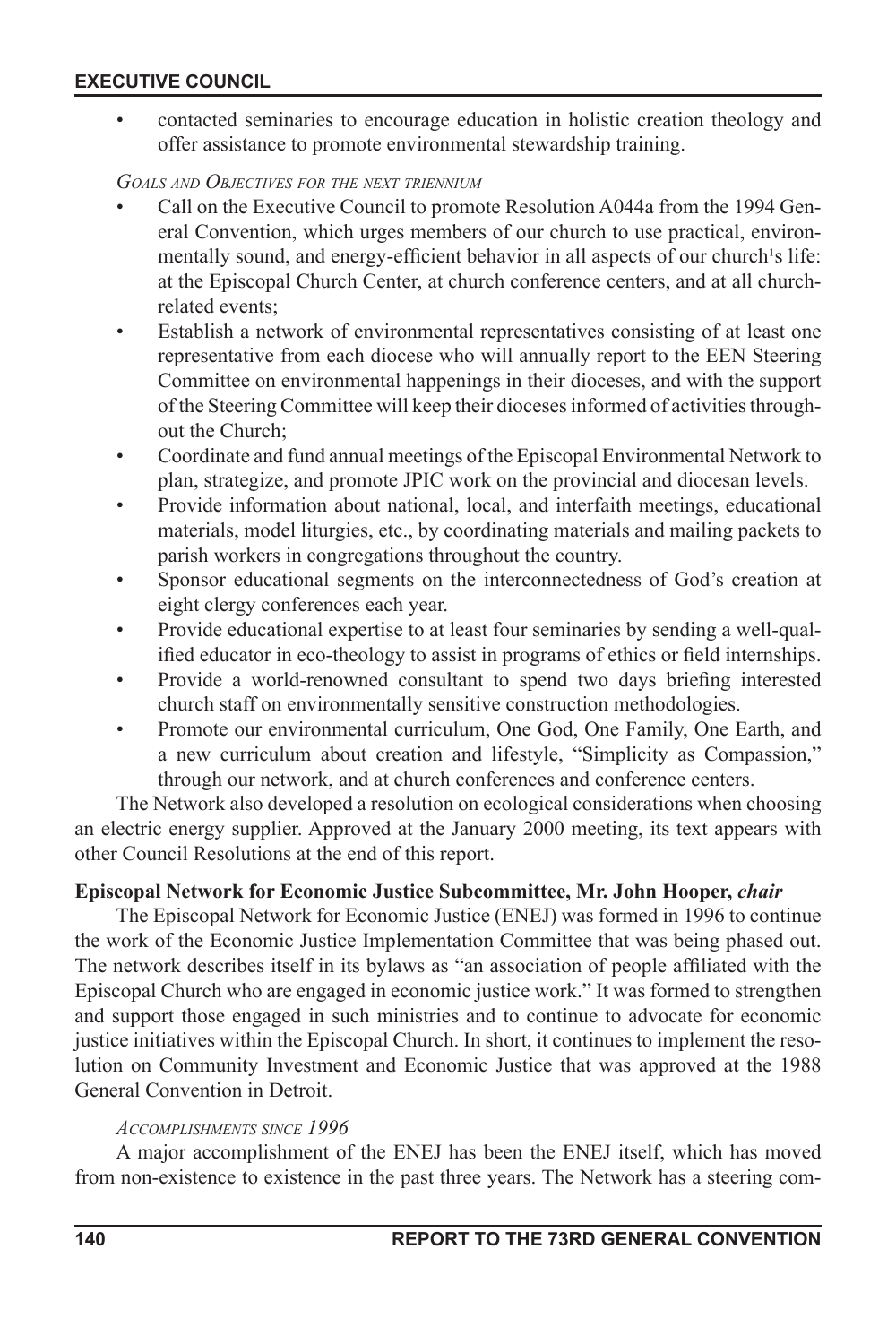mittee and four program committees. The Network has a formal meeting and conference each year following the meeting of the Episcopal Urban Caucus. The officers meet monthly by conference call and the steering committee has at least one extended conference call per year besides its annual meeting. As a network the ENEJ accomplishes its work through its committees. Thus we report our accomplishments according to the committee framework:

- *Communications Committee:* We have established a newsletter that is published twice a year and provides members and many others with project descriptions, book reviews, network events, and conferences. We have established our own Internet domain with a webpage at http://www.ENEJ.org as well as a listserv network, to promote communication and awareness of economic justice issues and activities.
- *Resource Committee:* We prepared a booklet on alternative investing for distribution at the Jubilee 2000 Conference at Kanuga in December 1999 and at the 2000 General Convention in Denver. We provide consultants to work with the Episcopal Church's Economic Justice Loan Fund, and serve as linkage between that fund and interested applicants.
- *Advocacy Committee:* We have promoted the implementation of General Convention resolutions like the Living Wage in various locales and addressed various worker-related issues, both inside and outside the church. We co-sponsored and supported a conference in Los Angeles in April 1999 to help develop a theology of work, implementing another resolution of the last General Convention. We are working with the Consultation to promote the concerns of the lower income communities and minorities at the General Convention.
- *Education Committee:* We are working with United for a Fair Economy to produce an eight module economics education program to be piloted in late 1999 and early 2000. We will work closely with JPIC in promoting and using the Jubilee 2000 manual offered to churches during the Jubilee Year.

In the coming triennium the ENEJ Network will:

- Strengthen our working committees to carry out the purposes of the network. Our officers have recently identified the need for a one day/week coordinator who can help the ENEJ and its committees to function.
- Promote our webpage and listserv as vehicles for communication within the network. Develop a listing on the webpage of all Episcopal-afliated economic justice projects, with brief descriptions and contacts.
- Increase the resources available in the national church budget for economic justice projects.
- Encourage dioceses and parishes to invest or contribute monies to the Economic Justice Loan Fund.
- Restore a grant program at the national church level to serve as seed money for economic development projects.
- Encourage the Church Pension Fund to participate more in the social outreach work of the church and to be more involved in socially responsible and alternative investing.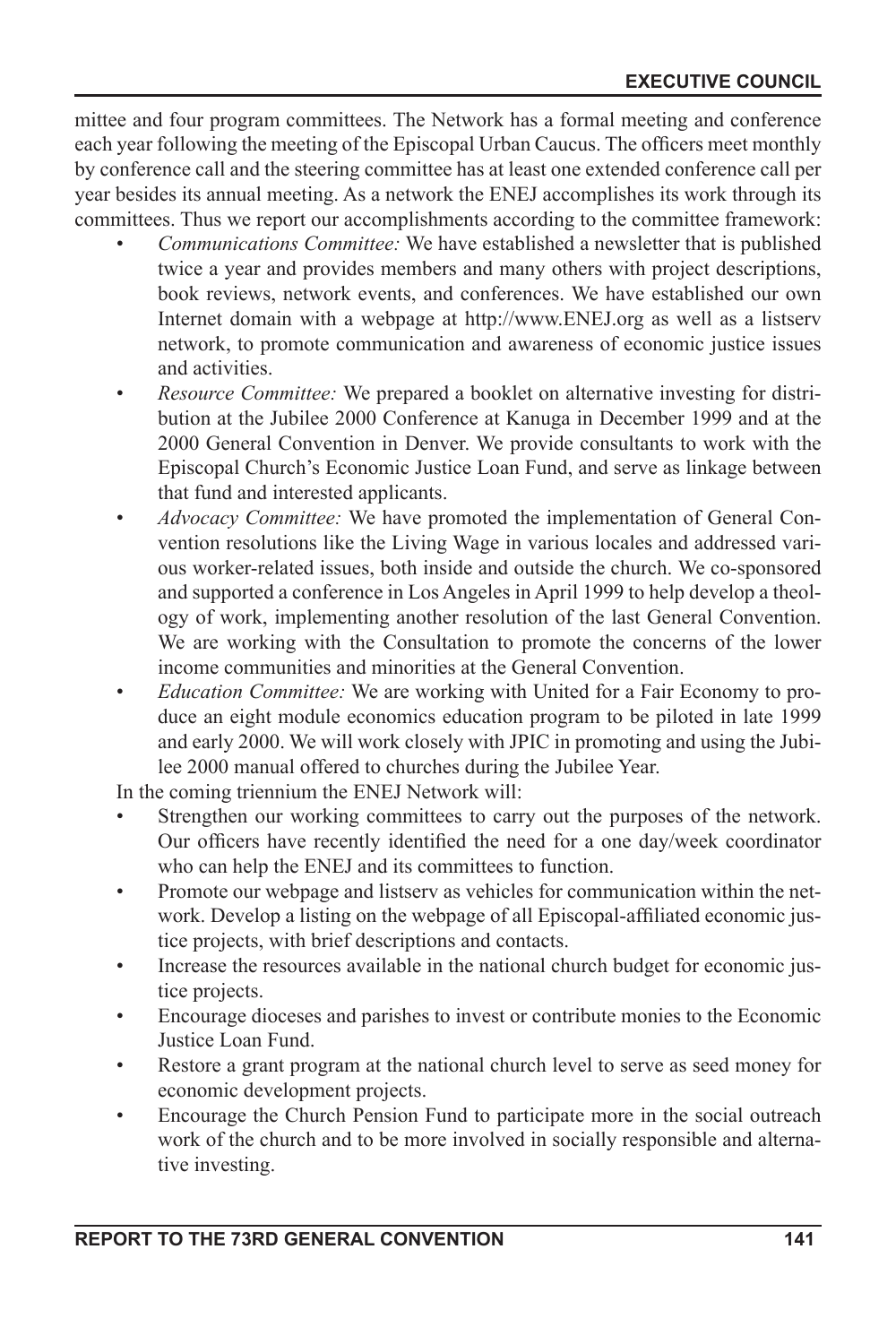- Work closely with JPIC by supporting the Jubilee 2000 program and by connecting with the major issues of the other JPIC Subcommittees, particularly the Jubilee Network and its Centers.
- Implement our economics education program by training trainers to offer the program throughout the church.

# **Episcopal Peace and Justice Network (EPJN) for Global Concerns, Mr. Richard E. Kerner,** *chair*

This subcommittee of JPIC was created by Executive Council as a means for provinces, diocese, parishes, and individuals to focus on systemic and global peace and justice issues of concern to the Episcopal Church and the Anglican Communion. Each province is represented on the EPJN Steering Committee. EPJN is funded by a combination of diocesan dues, grants from the JPIC cluster, and the Executive Council. These monies provide for conferences, trips of discernment, meetings, and the development of timely resources and advocacy action.

#### *ACCOMPLISHMENTS*

EPJN has had a continuing focus on peace in the Middle East, and the tensions between the Palestinians and Israelis. Since the last triennium (1994-97), the subcommittee:

- made available the 13-minute video and study guide, produced from the EPJN trip to the Middle East;
- supported the Sabeel Ecumenical Liberation Theology Center in Jerusalem and formation of the Friends of Sabeel, North America;
- spoke out on issues of peace and justice as they affected the Palestinian and Israeli people, and the peace process;
- participated in the third annual Sabeel conference in Bethlehem, "The Challenge of Jubilee: What does God require?"
- assisted with preparations for, and participated actively in the December 1999 Jubilee 2000 Conference at Kanuga, "The Jubilee Year: Celebrating a New Beginning;"
- developed workshop for Jubilee 2000, "Global Peace—Human Liberation and the Jubilee 2000 Connection."
- adopted as its major focus for 1997-2000 the theme, "Proclaiming Jubilee in an Age of Globalization in Central America, Mexico, and the Caribbean."
- prepared a resolution for Executive Council, in cooperation with the Standing Commission on Anglican and International Peace with Justice, calling for cooperation between the United States and Panama to remove abandoned munitions and continue environmental clean-up;
- made two border visitations, one to Texas and the Matamoros area of Mexico, and the other to Tijuana, Mexico and the California border area, to experience firsthand the economic, environmental, migration, and immigration issues, with special emphasis on the working and living conditions in the "Colonias" and "Maquiladoras," which resulted in a report and study guide;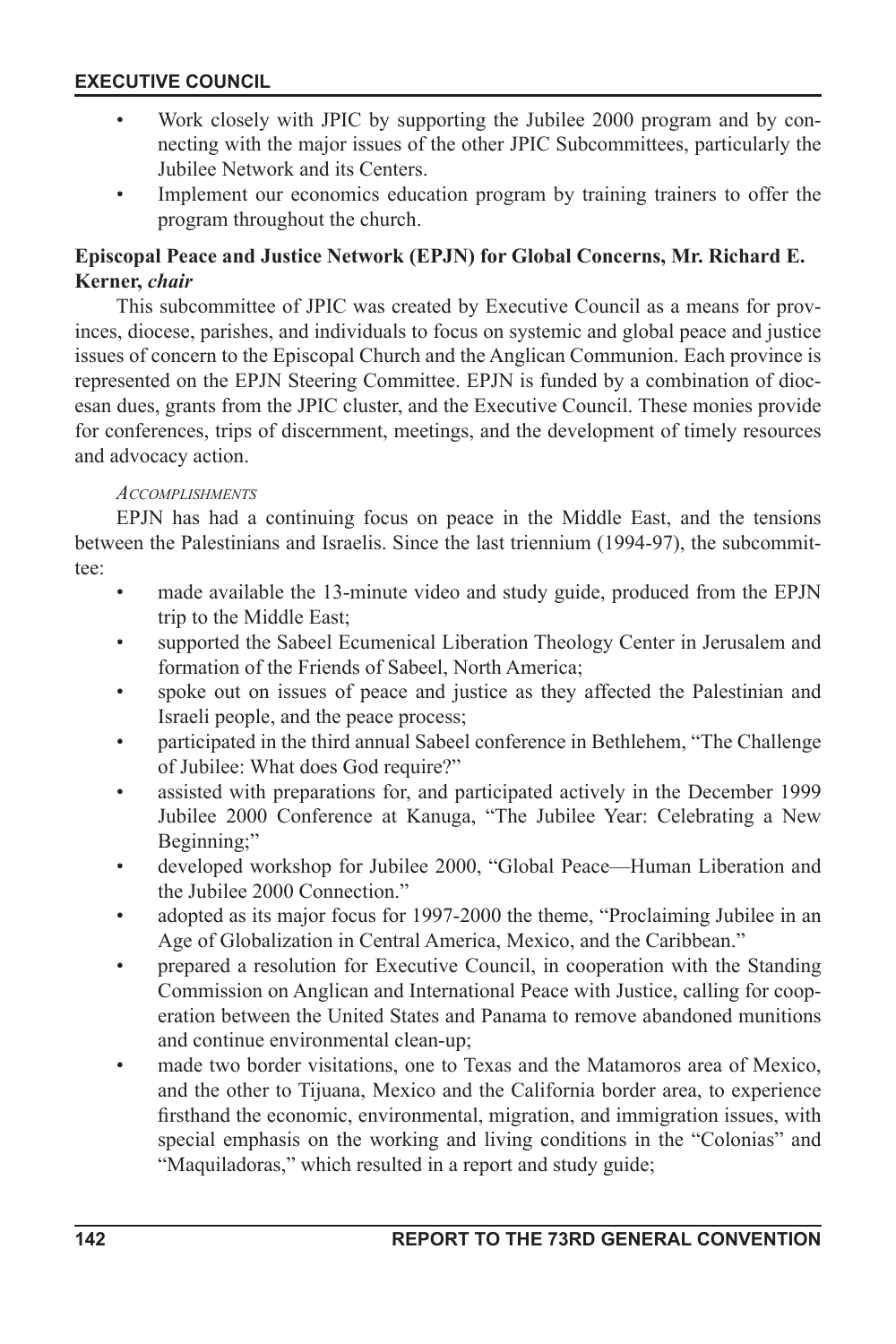- sponsored a three-day conference at New York's Cathedral of St. John the Divine, "Proclaiming Jubilee: Good News for the Poor;"
- continued to offer two curricula for parish use: 1) *White Racial Awareness*, based on a process developed by the Diocese of Los Angeles to raise consciousness about white privilege and power and 2) *Children and Violence*, to assist children to learn alternate ways of managing conflict and to develop a non-violent lifestyle;
- contributed regularly to *The Advocate*, the newsletter of the Peace and Justice Ministries of the Episcopal Church Center.

#### *GOALS AND OBJECTIVES FOR THE NEXT TRIENNIUM*

The EPJ Network will continue its focus on such peace and justice issues as the effects of international sanctions, economic justice, environmental stewardship, migration, and immigration issues in Central America, Mexico, and the Caribbean. The EPJ Network will continue regular contacts with other peace and justice networks to discern other areas around the globe that warrant attention.

#### **Jubilee Ministries Subcommittee, Ms. Sharon Schlosser,** *convenor*

#### *HISTORY*

Working alongside the Urban Bishops Coalition, the Women's Caucus, the Church and City Conference, and especially with the Episcopal Urban Caucus, the Legislative Committee on Social and Urban Affairs introduced Resolution A-80a at the General Convention of 1982 and put into motion the beginning of Jubilee Ministry in the Episcopal Church. A Jubilee Ministry Center is a congregation, an ecumenical cluster with an Episcopal presence, or an agency with connections to the Episcopal Church, already engaged in mission and ministry among and with poor and oppressed people.

#### *THEOLOGICAL STATEMENT*

Lv 25 expresses the oldest dream of Jubilee in Israel's consciousness. These words from the book of Leviticus that the Lord spoke to Moses on Mt. Sinai connected with their deepest memory about whose they were and how they were to live their lives under God's care as Jubilee people. The theological premise for the living of Jubilee is located in Lv 25:23,55: the land is God's and the people are God's and they are called to a specific way of life in which God requires a *Sabbath* for the land, *Liberation* for all inhabitants, *Return*  to one's homeland or family, *Justice* for all, and *Release* of debt and people.

There is no scriptural evidence that the Jubilee program was ever carried out literally, but the concept of Jubilee had been planted in the consciousness of Israel as a living principle. Thereafter, the yearning for the reality of the Jubilee was always there. Much later, as we read in the Gospel of Luke, Jesus came to Nazareth after forty days in the desert. Nazareth was where he had been brought up. He had returned home, and it was the Sabbath—two key Jubilee principles. The stage was again set to proclaim Jubilee. Handed the scroll of the prophet Isaiah, Jesus unrolled it to Is :

> *The Spirit of the Lord is upon me because he has anointed me to preach the good news to the poor, proclaim release to the captives,*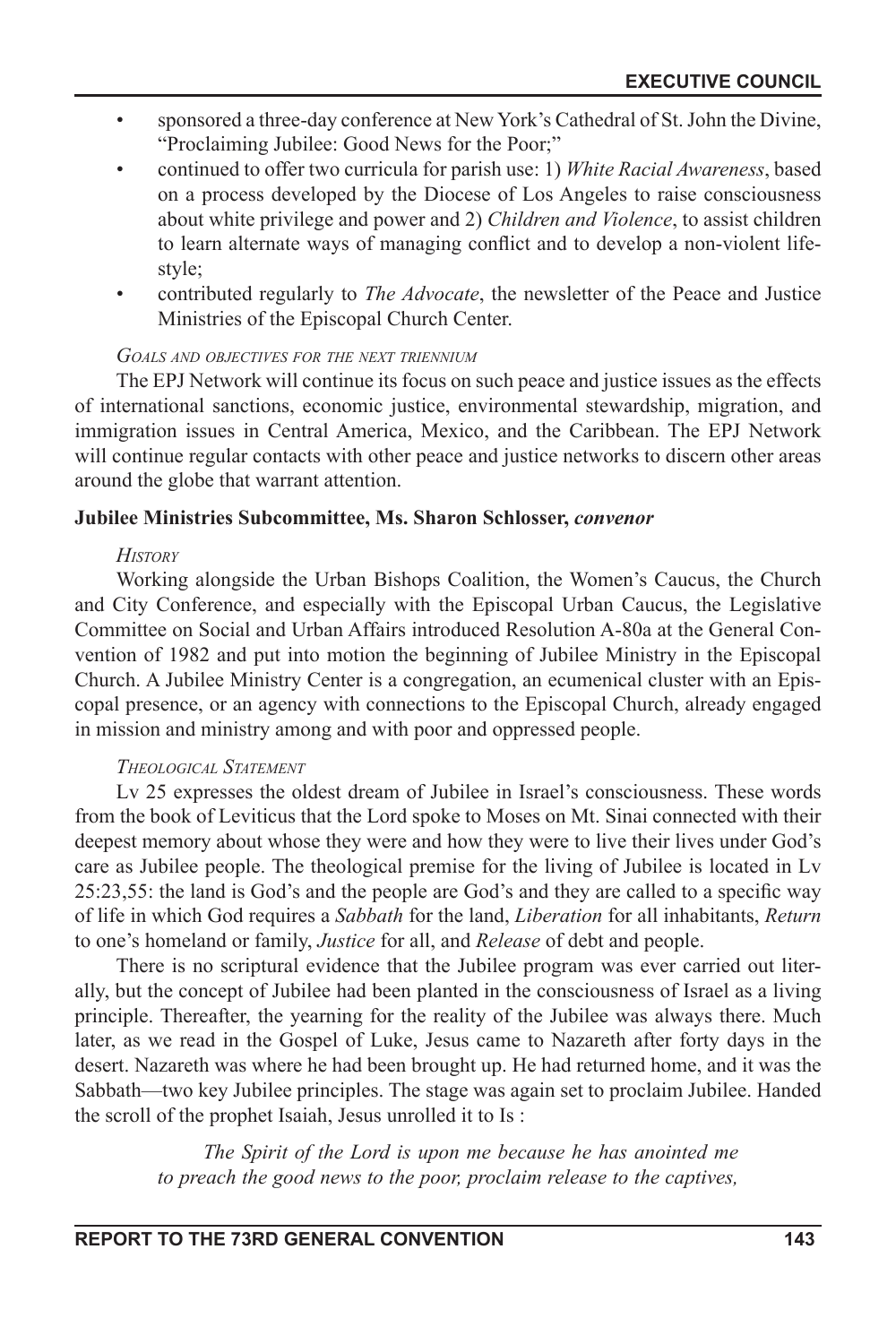*recover sight to the blind, set at liberty those who are oppressed, proclaim the acceptable year of the Lord*

Today, in the midst of what the church, and society as well, are calling Jubilee 2000/ Y2K, the 17-year-old Episcopal Jubilee Ministry Office continues to challenge the church to declare "The Year of the Lord."

To declare "the year of the Lord/Jubilee" brings with it at least four implications for ministry:

- *Mission as Liberation*. This implies total liberation—economic, social, and spiritual. Mission as liberation calls the church to a conciliatory role and it also calls us to declare God's release—inward and outward. Forgiveness is key to Jubilee Ministry because there is no future for humanity without forgiveness. Jubilee ministry asks: what needs to be forgiven by us? From what do we need forgiveness?
- *Mission as Rectification*. To rectify things is about justification. It looks for justice in all aspects of life. It is a mission of revolution, asking: what needs to be 'turned around' for justice to prevail and the dignity of every human being to be restored? Mission as Rectification recognizes that much must be set right—children's rights, homeless people's rights, immigrants' rights. For example: 43 million Americans have no health coverage. Why? What needs to happen to rectify this? Many of our Jubilee Ministry Centers are specifically involved in concrete ministries that address these issues.
- *Mission as Restoration.* This ministry calls for restoration of people, social systems, and of nature itself. It is a ministry that involves economic and ecological restoration. A ministry that celebrates life is a ministry of restoration. Several Jubilee Ministry Centers are involved in celebration of life ministries with children, senior citizens, and persons affected and infected by HIV/AIDS across the country.
- *Mission as Inauguration.* Our mission is to announce the kingdom of God as a form of Jubilee, anticipating the new year of the Lord. A Jubilee mission calls us to preach, teach, and heal through the work we do in our centers, manifesting our faith in a God who cares for the poor, the captives, the blind, and the oppressed.

#### *ACCOMPLISHMENTS*

During the past triennium, the Office of Jubilee Ministry experienced a change in staff and a period of about eight months without a Program Officer. In January 1999, the Rev. Carmen Guerrero was engaged as the new Jubilee Ministry Officer.

Currently there are about 350 officially recognized Jubilee Ministry Centers in the United States and Puerto Rico involved in ministry with "poor and oppressed people." Their ministries include direct service, outreach, advocacy, empowerment, and faith development. Eighty-five dioceses have appointed a diocesan Jubilee officer who serves as a link between the diocese and the Jubilee Ministry Office at the Church Center. These DJOs also identify new ministries in their respective dioceses for consideration and possible certification as Jubilee Ministry Centers. The Jubilee Advisory adopted guidelines for their work together, serving in an advisory capacity for the Jubilee Ministry Officer.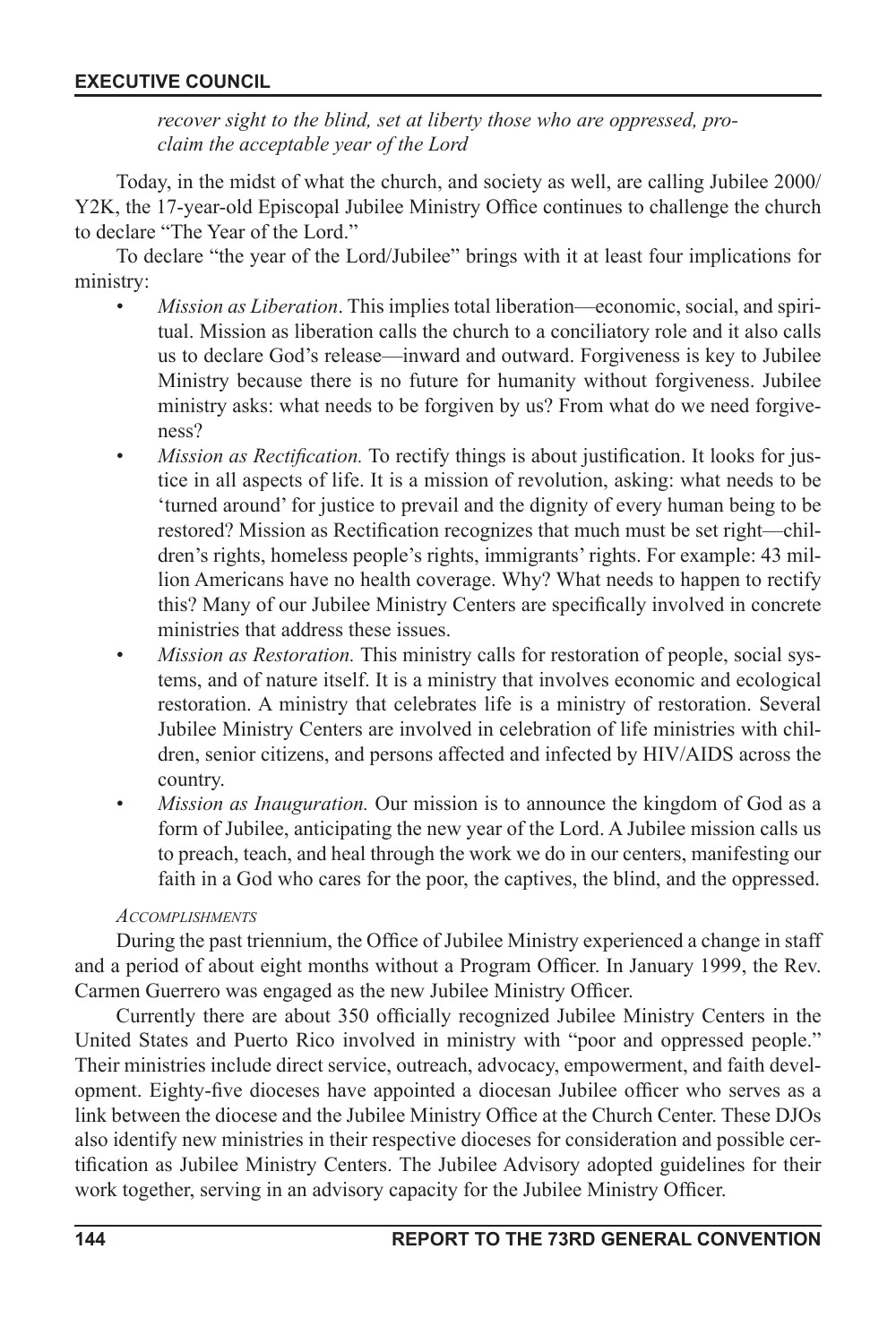A national Jubilee Gathering was held at the University of Washington in Seattle in August 1999, with several hundred Jubilee Ministry Center Directors, Diocesan Jubilee Officers, and others. Thirty-three workshops addressed issues such as: domestic violence, substance abuse, welfare reform, unemployment, anti-racism, government partnerships, volunteers, management skills, work with the mentally ill, homelessness, etc.

One of the mandates of the original resolution from 1982 called for working with seminaries in an effort to address ministry with "poor and oppressed people wherever they may be located." During this triennium each Episcopal seminary was contacted in an effort to encourage study of the theology of ministry with and among the poor.

The scope of ministry in Jubilee Ministry Centers continues to expand. There are centers currently involved in advocacy and public policy, environmental justice, economic justice, educational facilities for the poor, civil rights, and anti-racism, as well as, direct services. The "umbrella of ministries" identified as Jubilee in the original 1982 Resolution continues to challenge the church to live out its prophetic role.

A vision for Jubilee beyond 2000, however, also calls us to arenas we might never have considered before. Educational systems, legislative processes, housing policies, health issues, and many other areas affect the poor in ways that contribute to their continued oppression. A Jubilee vision also includes empowering people to do and care for themselves. This means collaborative initiatives in leadership skill development, faith formation, and community organizing. Through such initiatives, all the people of God will have the opportunity to become Jubilee people—liberated people who can facilitate the liberation of others, whether spiritually or materially.

# **OTHER COMMITTEE REPORTS**

Two other committees of Council report through the INC committee: the Social Responsibility in Investment Committee and the Economic Justice Loan Committee. Reports were submitted to INC by these committees, and edited versions follow:

## *Social Responsibility in Investment Committee, Joyce Phillips Austin,*  **chairperson**

The Social Responsibility in Investments Committee is charged by Executive Council with conducting research on the social records of companies held in the DFMS portfolios and recommending to Executive Council that the church file shareholder resolutions when appropriate. The church pioneered this sort of economic witness in 1971 when it first filed a shareholder resolution, with General Motors on that company's involvement in apartheid South Africa. In the past triennium, the SRI Committee has focused on issues related to environmental responsibility, the development of ethical criteria for arms sales, fair lending polices of nancial institutions, respect for human rights by U.S. corporations wherever they operate, and equality in employment. As a member of the Interfaith Center on Corporate Responsibility (ICCR), a coalition of 275 religious institutions involved in shareholder activism, the Episcopal Church is at the forefront of efforts by religious institutions to bring about greater corporate responsibility. The Episcopal Church takes a lead role on approximately a dozen shareholder resolutions annually.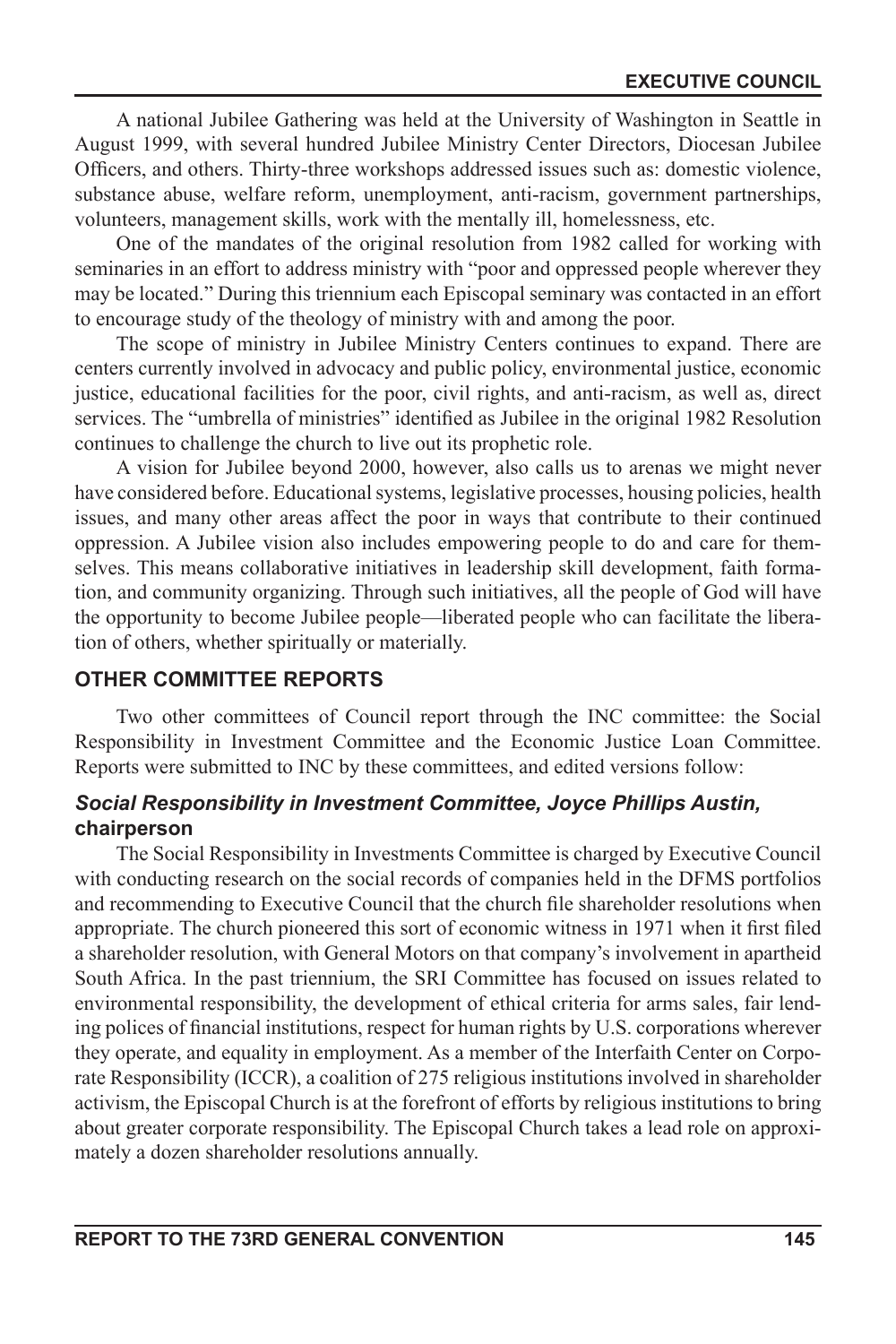About two-thirds of all resolutions filed by the Episcopal Church are withdrawn after dialogue with the companies involved brings about agreement. Agreements have been reached with a number of banks, for example, to publicize their fair lending policies and programs. On the issue of board diversity, several companies have adopted policies on ensuring that women and people of color are among those considered for membership on the board of directors. Through a partnership between the Coalition on Environmentally Responsible Economies and ICCR, a half-dozen companies have undertaken substantive conversations about endorsing the CERES Principles, a rigorous set of principles for environmental responsibility that includes standardized reporting. Two main principles underpin the SRI Committee's work: (1) more information about a company's social performance is better than less, and (2) moral minimums exist for all of a corporation's activities.

In nearly three decades of work, the religious community has done much to raise both societal expectations for corporate social performance and the level of corporate responsiveness to stakeholder demands for corporate responsibility. The Episcopal Church, through the activities of the SRI Committee, continues to play a critical role in this movement.

#### *Economic Justice Loan Committee, William McKeown, Esq.,* **chairperson**

In 1998 Executive Council created the Economic Justice Loan (EJL) Committee to oversee two predecessor programs. \$7 million from DFMS investment assets was set aside in the late 1980s, by both the 1988 General Convention and by Executive Council in 1989, for the purpose of lending to financial intermediaries involved in bringing about greater economic justice. The committee met for the first time in May 1998 to develop a set of criteria for making economic justice loans, which was approved by Executive Council. In 1999 the committee made its first loan on behalf of the DFMS to Shared Interest, a guarantee fund operating in South Africa's majority communities. The EJL Committee currently meets twice each year to act upon applications for loans. Loans can be made to financial intermediaries involved in activities related to economic justice.

It is often difficult to measure the social and programmatic impact of the church's involvement in this program area. Economic justice loans are traditionally made at belowmarket rates in order to help recipient organizations reduce their cost of capital and by extension improve the likelihood of program success. The church does, however, incur an opportunity cost when it pulls its funds out of market-rate investments to make funds available for economic justice loans. Until 1999, there had been no systematic effort to assess the social impact of the loan program; the EJL Committee prepared the first report for Executive Council's review attempting to assess social impact that year. The committee will continue to refine its assessment of the social performance of the economic justice loan portfolio in the next few years.

Through its activities and in planned outreach to dioceses and parishes, the EJL Committee hopes to demonstrate that investments in nancial intermediaries involved in the work of economic justice can be one way in which the church accomplishes its mission in the world.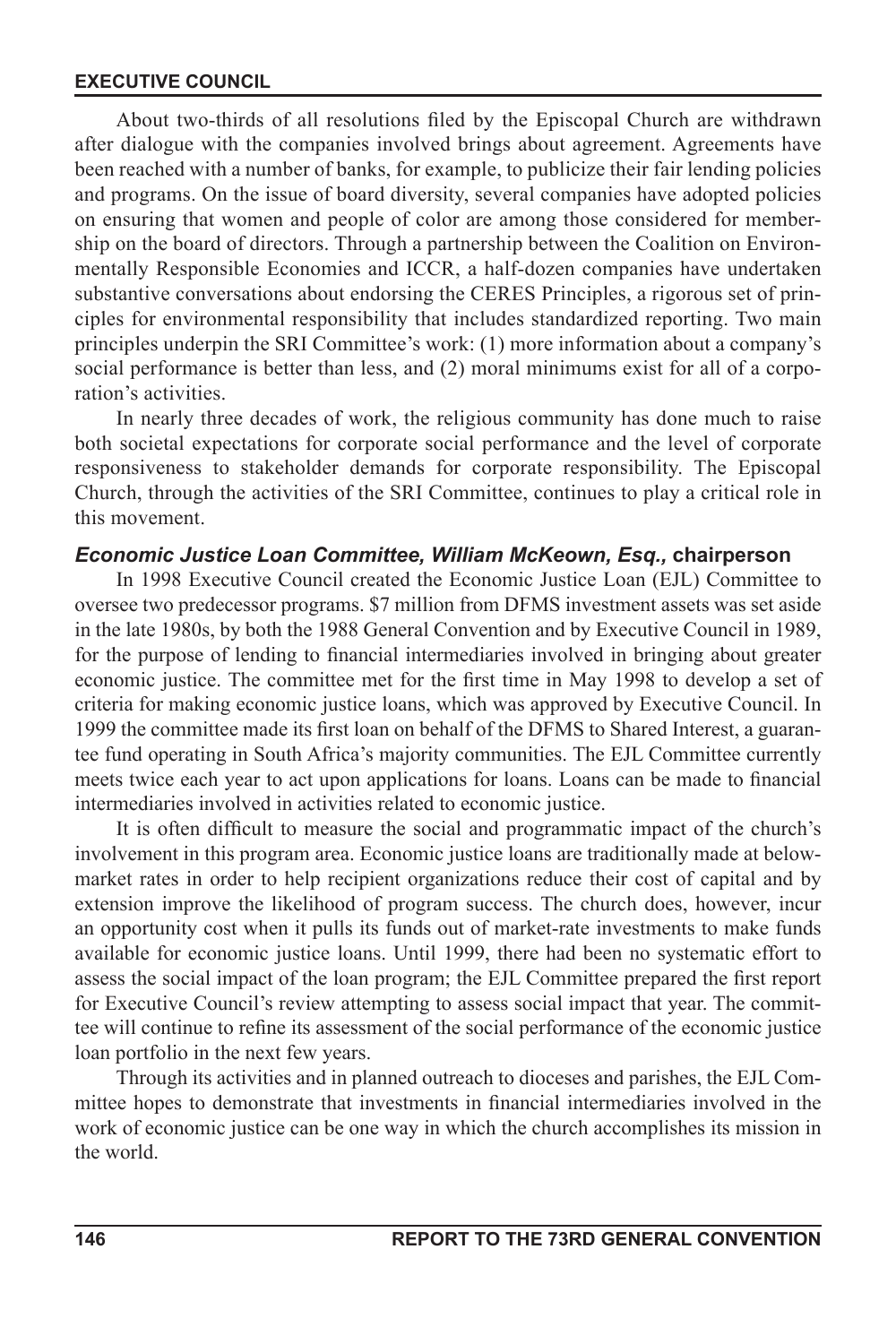# *Planning & Evaluation Committee*

Members: The Rev. Bavi E. Rivera, *chair*; the Hon. James E. Bradberry, the Rev. David Chee, Ms. Iris E. Harris, Mr. Alfred D. Price, Dr. Warren C. Ramshaw.

The most important work the committee completed this triennium is the development of budget priorities for the discretionary budget for General Convention 2000.

Other major work has included systematic evaluation of the way council works together. During the triennium the committee brought matters to Council for action, but does not propose any resolutions for General Convention.

# **REPORTS FROM BODIES CREATED BY EXECUTIVE COUNCIL, REPORTING TO COUNCIL AND THROUGH COUNCIL TO GENERAL CONVENTION**

## *Presiding Bishop's Fund for World Relief*

#### **Board of Directors**

The Most Rev. Frank Griswold, *Presiding Bishop and Primate* 

The Rt. Rev. Robert G. Tharp, *chairman of the board*, Mrs. Josephine Appell (Central Pennsylvania) 2000, the Rev. Dr. George Bedell (Florida) 2001, Mrs. Virginia Berg Chase (Northwest Texas) 1999, Ms. Linda L. Dameron (Colorado) 2000, Mr. Rodney D. Day (New York) 2000, Mr. Gerald W. Harner, CFP (El Camino Real) 2002, the Rt. Rev. Carolyn Tanner Irish (Utah) 2001, the Very Rev. H. Scott Kirby (Eau Claire)2001, Dr. Bessie Lyman (Massachusetts) 2002, Mrs. Harold B. Nicrosi (Alabama) 2001, the Rev. Diana Luz Parada (Panama) 2001, Mr. George D. Penick (Mississippi) 1999, the Rev. Douglas Ray (Colorado) 2002, the Rev. Joy Edemy Walton (Southern Virginia) 2000, the Rev. Nicholson B. White (Ohio) 1999, Ms. Rita Redfield-Cochrane (Maine), liaison with Executive *Council*; Ms. Sandra Swan (Connecticut), Ms. Patricia C. Mordecai (New York), *ex officio*.

#### **Administrators**

Sandra S. Swan, Executive Director; Naeema Alston, Grants Program Assistant; Mary Becchi, Director of Grants; Dawn Bourgoine, Donor Program Assistant; Joyce Hogg, Director of Network and Special Projects; Gloria Jones, Donor Program Manager; Kenneth E. Macon III, Donor Program Assistant; Claudette Malcolm, Executive Assistant; Abagail Nelson, Program Associate; Katina Riddick, Donor Program Assistant; Coleen Stevens-Porcher, Director of Development & Public Relations.

#### **Mission Statement**

- The Presiding Bishop's Fund for World Relief is a major response by the Episcopal Church to God's call to serve Christ in all persons, to love our neighbors, and to respect the dignity of every human being.
- The Fund raises, receives, and uses funds for the relief of human suffering.
- The Fund provides emergency relief in times of disaster; it assists in the rehabilitation of lives, property, and organizations; and it joins in partnership with those who identify and address root causes of suffering.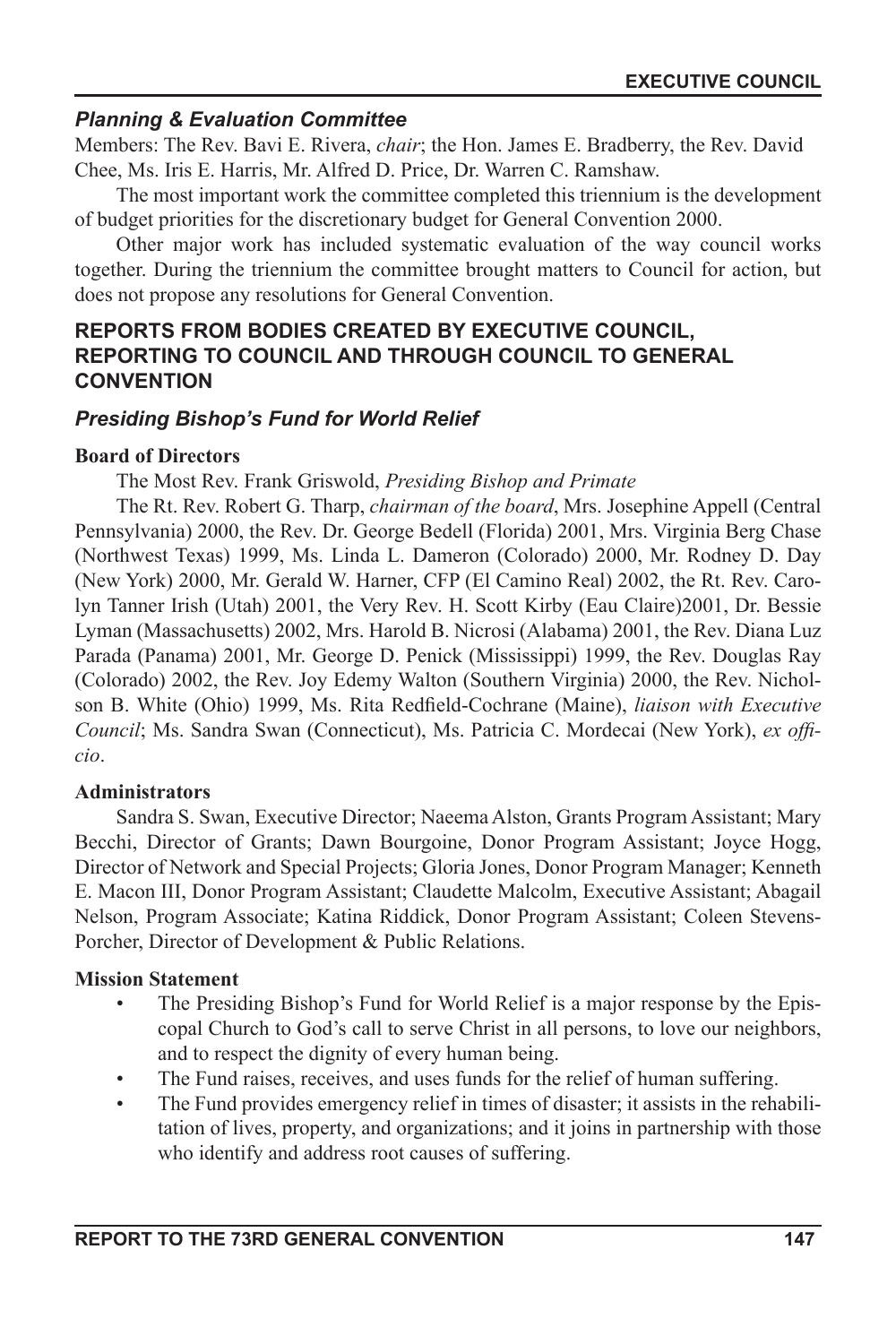#### **Financial Report**

In the last three years, the Fund continued to provide funds for relief in times of disaster, to mount post-disaster development programs, and to award grants that support humanitarian organizations that span the globe In 1997 the Fund received contributions amounting to \$3,381,129 and disseminated \$3,330,935 for a total of 225 grants.

In 1998 contributions to the Fund increased to a sizable \$6,757,204, largely in response to the numerous natural disasters that year. The Fund made 236 grants distributing \$3,406,546. The nearly \$3 million that was received late in the year, following the devastation caused by Hurricane Mitch in Central America, was disbursed in 1999. The portions designated for Honduras launched a community development project, "Faith, Hope and Joy: A Project for Living," which is still in progress. Thirty-eight houses have already been constructed.

As of November 9, 1999, the Fund had received more than \$7 million in contributions for the year. Donors to the Fund sent more than \$2 million in contributions designated for Kosovo—an extraordinary response to the conflict there. The Fund is now in the midst of planning an appropriate programmatic response.

New materials were developed to promote the mission and work of the Fund, and staff visited dioceses and parishes to answer questions and solicit feedback. The diocesan volunteers, Diocesan Fund Coordinators, met in each year of the Triennium for training sessions

#### **Goals and objectives for the coming triennium**

The Presiding Bishop's Fund for World Relief will work to increase its capacity to assist persons around the world who need food, housing, education, and medical attention and hope.

#### *The Episcopal Council of Indian Ministries*

Members: The Rt. Rev. Andrew Fairfield (North Dakota), the Rev. Carol Gallagher, Cherokee (Delaware) *vice chair*; Ms. Sherrie LeBeau, Lakota (El Camino Real) *secretary*; the Rt. Rev. Mark L. MacDonald (Alaska), Mr. Robert McGhee, Poarch Band Creek (Central Gulf Coast), Mr. Frank Oberly, Osage/Comanche (Oklahoma) *chair*, *Executive Council Liason*, The Rt. Rev. Steven T. Plummer, Navajo (Navajoland), The Rt. Rev. Creighton Robertson, Dakota (South Dakota); the Rev. John E. Robertson, Dakota, (on leave from ECIM) *interim staff liaison*

#### **Summary of the Council's Work**

The Episcopal Council of Indian Ministries, an outgrowth of the National Committee on Indian Work (established in 1969), was instituted by Executive Council in 1989 upon recommendation of the Presiding Bishop's Blue Ribbon Task Force on Indian Affairs. It had been charged with finding better ways to respond to the unique needs of Native Americans, with whom this church has had specialized mission since 1814.

Executive Council voted in 1994 to combine racial/ethnic commissions into a single multi-ethnic advisory committee. However, General Convention, in adopting the triennial budget at the 71st General Convention, accepted the recommendation of the Joint Standing Committee on Program Budget & Finance to designate ECIM as a "discrete identity" with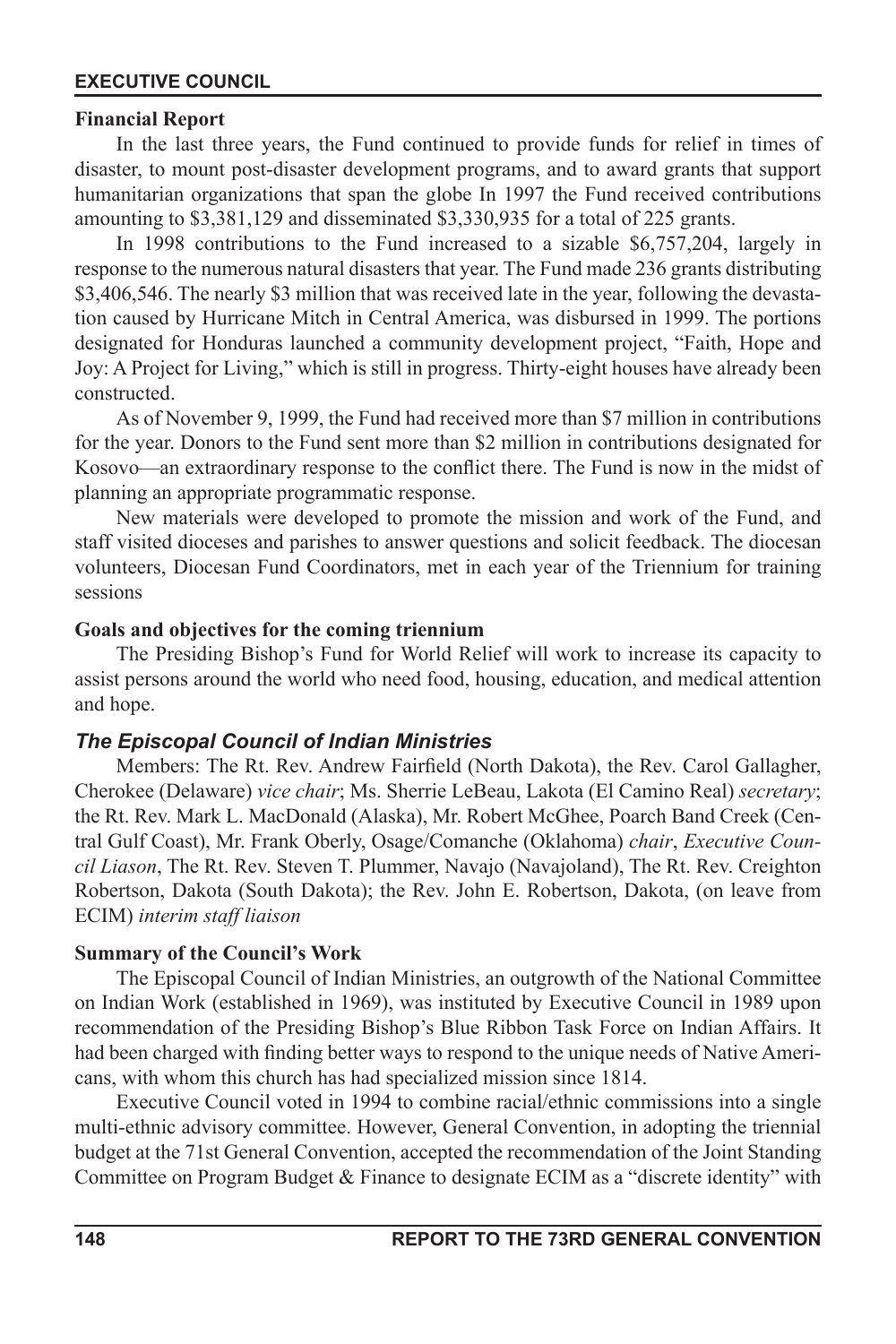responsibilities for annually allocating \$1.3 million for Indian work. ECIM has continued this responsibility, reafrmed at the 72nd General Convention by inclusion in the triennial budget of \$1.33 million for Indian work.

ECIM takes seriously its responsibility for good stewardship in allocating national church funding. It apportions funds for base support of Indian work in four jurisdictions: the dioceses of Alaska, North Dakota, South Dakota, and Navajoland Area Mission. ECIM has encouraged and nurtured 73 new ministry programs in two provinces and 20 dioceses between the years 1992 and 2000.

ECIM, with the Office of Native Ministries, coordinated multiple activities in dioceses across the nation during the triennium. These activities include an annual gathering of 45 to 75 Native Americans (including Native Hawaiians and Canadians) from 15 to 20 dioceses for January Winter Talk, to chart a direction for the 21<sup>st</sup> century. ECIM continues its sponsorship of several networks. These networks include Mountains & Desert Regional Ministry; Paths Crossing (which brings together native and non-native congregation representatives from as many as 26 dioceses to form partnerships for mutual support); Strong Heart Ministries, a national native youth organization; an urban Indian coalition which meets during the triennium drawing representatives from 10 to 15 dioceses with specialized ministry with native peoples in the cities; and other emerging native and indigenous ministries throughout the Episcopal Church.

Driven by the drastically diminished number of Indian clergy and trained lay leaders over the past three decades, ECIM identified theological training as paramount for survival of native ministry in the Episcopal Church. Though various training models have been tried, none met the needs confronting indigenous Christian communities and missions. A vision of a fundamentally new approach to training indigenous Christian leaders has evolved.

#### **Indigenous Theological Training Institute**

In October 1995, Dr. Owanah Anderson, then Staff Officer for Native American Ministries, wrote, "Long recognizing an overarching need for theological training to respond to the spiritual needs evolving out of the multiplicity of socioeconomic problems which continue to plague the broad American Indian population, the Episcopal Council of Indian Ministries, in full partnership with the Diocese of Minnesota and Congregational Ministries Cluster of the Episcopal Church Center, has created a new model for training American Indians for lay and ordained ministry." The 72<sup>nd</sup> General Convention affirmed this initiative in culturally relevant, locally focused native Christian leadership training through the Indigenous Theological Training Institute, by providing funds to "support new directions in American Indian leadership."

In 1997 the Rev. Doyle Turner, an Ojibwe from the Diocese of Minnesota, was called as Executive Director for the newly formed training institution. He writes: "The focus of the ITTI is to provide formation and training for Christian leadership in the Episcopal and Anglican Church among Indigenous people. ITTI is the culmination of the discernment and farsighted vision of the Episcopal Council of Indian Ministry (ECIM) and the Staff Officer for Native American Ministries of the Presiding Bishop."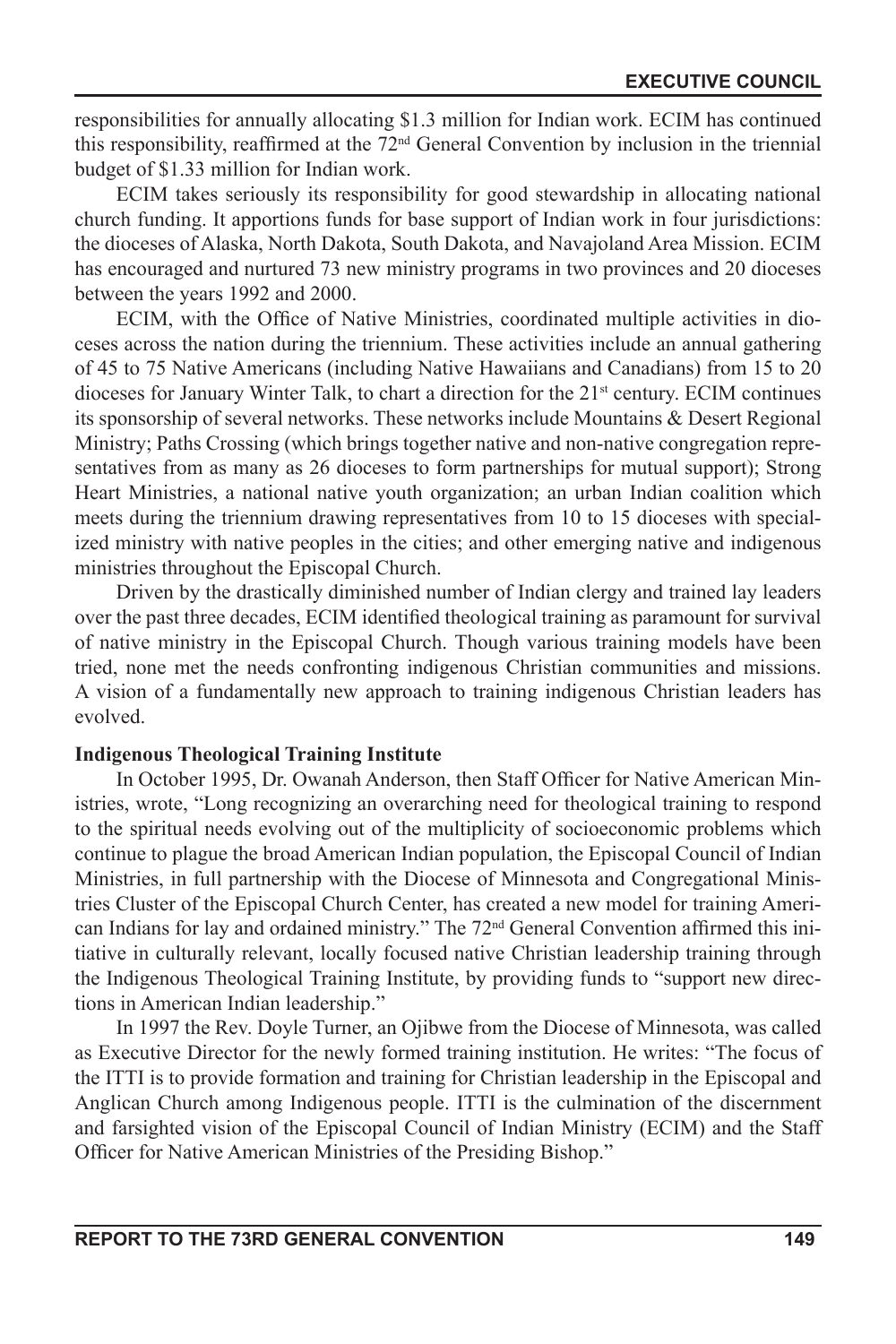The new model is based on a "way of life" that follows the gospel teachings of Jesus Christ. We call this "way of life" Gospel Based Discipleship (GBD). Through GBD one engages the gospel on a daily basis by reading the appointed gospel three times. Through GBD, we bring the truth and power of the gospel of Jesus Christ in each of our lives to bear and focus on the task at hand. The "way of life" also follows a set of guiding principles, which centers the direction for native ministry in the Episcopal Church across the country today. Whenever we gather in meeting or worship we say this gathering prayer:

> *Creator, we give you thanks for all you are and all you bring to us for our visit with our creation. In Jesus you placed the gospel in the center of this sacred circle through which all of creation is related. You show us the way to live a generous and compassionate life. Give us your strength to live together in respect and commitment as we grow in your spirit, for you are God, now and forever. Amen.*

This "Gathering Prayer" glorifies the creator, gives thanks to God, asks for strength, acknowledges our native spiritual roots, and keeps all of us who are committed to native ministry in prayer as our vision of God's call to us continues to unfold.

To date ITTI has done work in thirteen dioceses with native populations. There are now twenty-four students in various stages of training for ministry and leadership. We are partnering with a diocese with major native work, with the possibility of 20 to 30 more students in the next year. We have networked with three major training institutions and have prospects with three others. We gather resources from within the network and take the training to the students. We are in the process of developing some of our own classes, adding a native focus. One of the most exciting classes is being written by Dr. Owanah Anderson: "The History of Native Mission Development in the Episcopal Church in America."

We engage in a wide range of training methods. We train local facilitators who then facilitate gospel based discipleship and extension courses with students who are not able to go to distant institutions. ITTI also provides workshops on leadership, GBD, and ceremony. We provide scholarships for theological students at certified institutions.

#### **Indigenous Theological Journal**

On June 14-15, 1999, ITTI hosted an historic of twelve Anglican, and Episcopal indigenous theologians from the United States, Canada, and New Zealand. They came together to begin a journal of tribal religious story. The Rev. Erwin Oliver captured the spirit of our intention with this summary. "Indigenous Christian peoples need to provide a native Christian perspective written by people who live and work among Indigenous Peoples. The first issue, published in 2000, was intended to 'let people know who we are, where we come from, what is our history, and what we are about as native people claiming our own religious history and reclaiming our place in God's created order.' The second issue of the journal will be devoted to thought, story, poetry, and art that will share the native theology of creation."

*1997-2007 as the "Decade of Remembrance, Recognition, and Reconciliation"* Every domestic diocese of the Episcopal Church, according to the U.S. Bureau of Census, has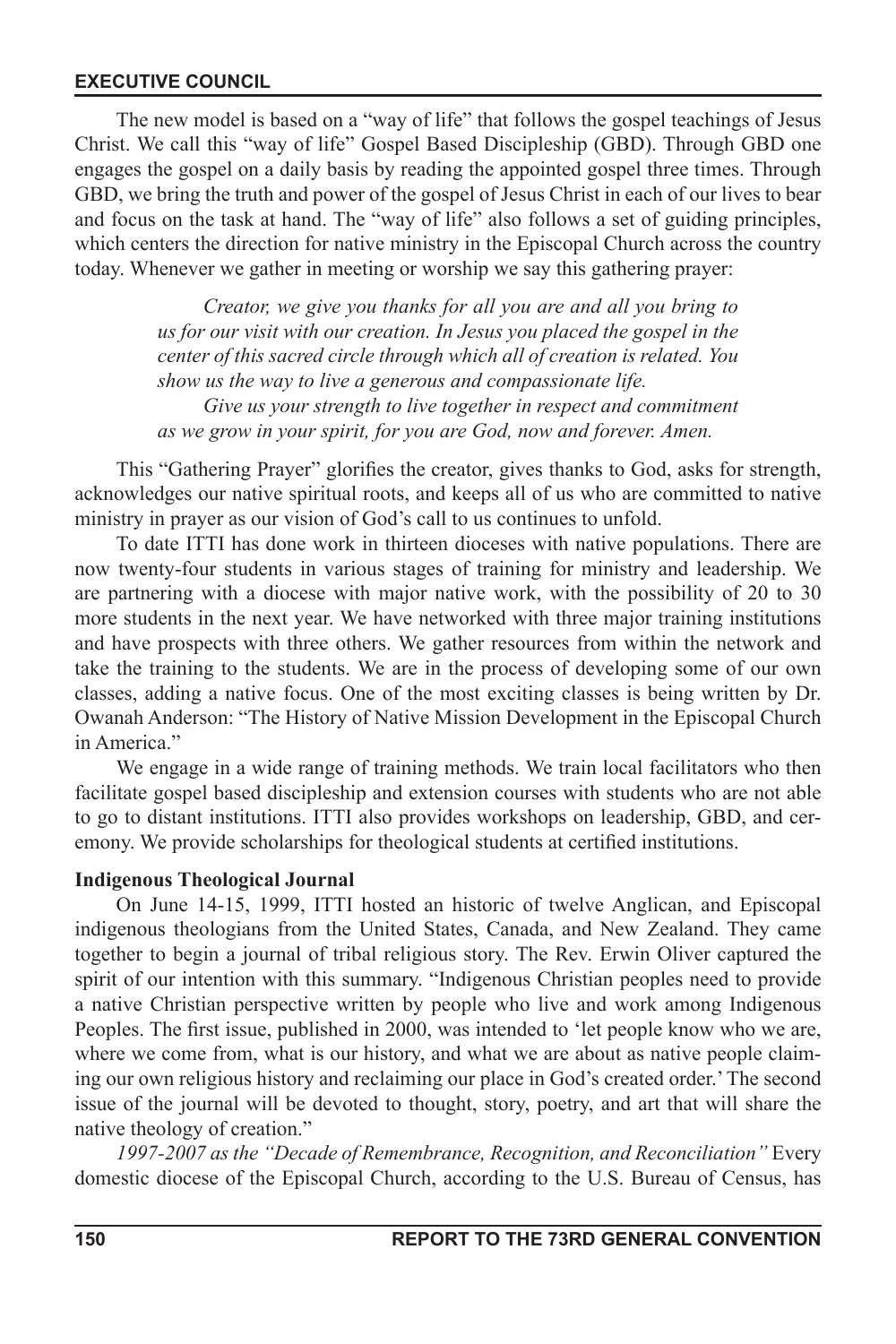within its boundaries residents who are bona fide American Indians, though often invisible and frequently unchurched. The 72nd General Convention, in adopting resolution 97-A035a establishing the Decade of Remembrance, Recognition, and Reconciliation, recognized that the Age of Missionary Endeavor for the Churches in Communion with the See of Canterbury began with a mission to American Indians, thereby providing the foundation for creating the Worldwide Anglican Communion.

The year 2007 marks the 400th anniversary of Jamestown colony, the first permanent English settlement on these shores, chartered with King James' stipulation that the gospel be shared with indigenous peoples of the "new" world.

A ceremony marking the beginning of the Decade was held on All Saints Day, 1997 at Jamestown, Virginia. The "new" Jamestown Covenant was presented to and signed by representatives from across the Episcopal Church and the Anglican Communion. The covenant calls the church to complete the action outlined by the 72nd General Convention that "each diocese will take such steps as necessary to fully recognize and welcome Native Peoples into congregational life, which will include a special effort toward developing an outreach partnership among urban Native Peoples." Excerpts from the Covenant follow. The full text is available from the Office of Native American Ministries at the Episcopal Church Center, where the original document with signatures is on display.

#### **A Covenant of Faith**

*…We publish this sacred Covenant as a living sign of the renewal of the centuries old relationship between the Indigenous peoples of the Americas and the Anglican Communion. We gather in community, on this feast of All Saints, in the year of our Lord Nineteen Hundred and Ninety Seven, to pray God's blessings on our common mission.*

*…We offer this Covenant to the church, inaugurating a decade of study, action, and prayer as the relationship between us continues to mature and bear the fruit of the gospel.*

*We lift this Covenant up as the sign of a recognition and reconciliation for all Indigenous communities and their neighbors in the Episcopal Church: may a new decade of respect and justice unify us all as we seek to be the family of God.*

*Therefore, we joyfully covenant ourselves to the continuing mis*sion of Christ as it finds both meaning and expression in the Indig*enous peoples and the Episcopal Church, with these statements of our faith:*

- *I) As we strive for justice in reconciling our history of colonialism and the suffering it has engendered for generations between us: We will continue to be as constant in our search for the truth as we are responsive to its discoveries.*
- *II) As we work together to find new solutions to the social and political challenges still before us: We will continue to be as dedicated to the principles of self determination as we are committed to justice for all humanity.*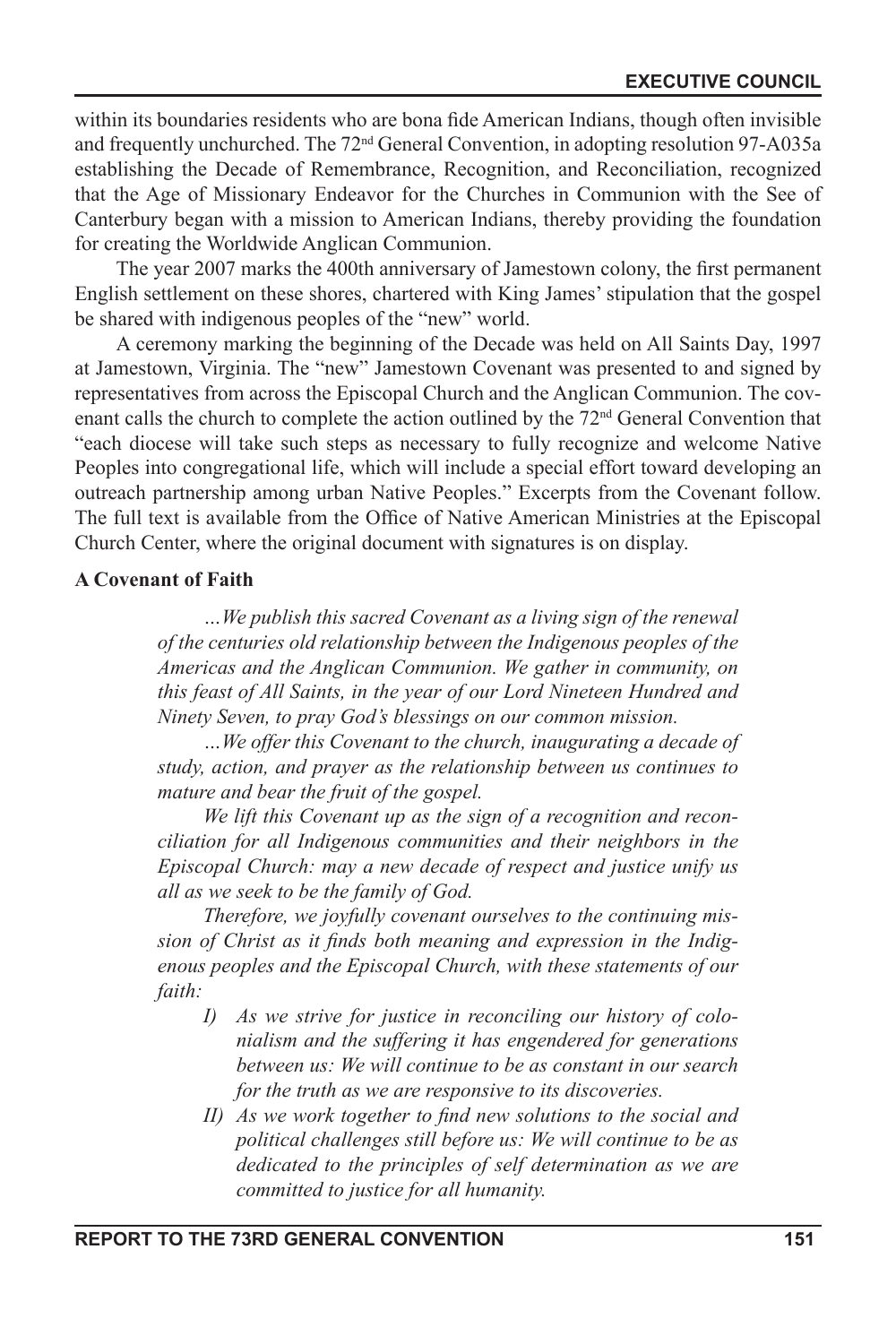- *III) As we expand the theological and spiritual dialogue between our several traditions and communities: We will continue to be as respectful of the integrity of Indigenous traditions as we are loving in sharing Christ.*
- *IV) As we stand together to honor, protect, and nurture our home, the earth: We will continue to be as active in stewardship of God's creation as we are diligent in our advocacy for its care…*

*With these four principles as our guide for a Decade of Remembrance, Recognition, and Reconciliation, we, the undersigned, pledge our hearts and minds to the task God has placed before us.* 

Although the resolution on the Decade included \$30,000 for the triennium, it was not funded. Nevertheless, ECIM, and the Office of Native American Ministries, through its networks and program activities, is dedicated to fulfilling the intent of the 72<sup>nd</sup> General Convention. ECIM commends this Decade of Remembrance, Recognition, and Reconciliation to the whole church.

# **REPORTS FROM BODIES CREATED BY GENERAL CONVENTION, REPORTING TO COUNCIL AND THROUGH COUNCIL TO GENERAL CONVENTION**

# *Committee on HIV/AIDS*

Members: The Rt. Rev. Rodney R. Michel, *chair*, the Rev. Richard F. Brewer, *vice*  chair, the Rev. Gordon Chastain, *secretary*, Ms. Mary Ellen Honsaker, *assistant secretary*; Mr. John I. DeLashmet, Mr. Bruce Garner, Mr. Gilberto Tony Hinds, Ms. Elizabeth Payne, the Rev. Richard G. Younge; R.P.M. Bowden, *Executive Council liaison*.

# **AIDS, Racism, and the Church - The Charge**

The 72nd General Convention resolved that the Episcopal Church Center convene "consultations during the triennium to (1) examine in depth the impact of HIV/AIDS in communities of color, (2) clarify the role of racism in AIDS among those communities, and (3) identify specic actions which Episcopalians in communities of color and in the majority community must take in response to HIV/AIDS." (The full text of this and the other AIDS-related resolutions appear at the end this report).

Taking Resolution 1997-A046a as its charge, the Standing Committee on HIV/AIDS held hearings in a cross-section of communities across the United States and in Honduras. Testifying were people with AIDS and HIV, clergy, public health professionals, and representatives from AIDS service organizations.

# **The Context**

This is the new face of AIDS, the second epidemic:

• African-Americans make up 13 percent of the United States population; they account for about 57 percent of all new infections with human immunodeficiency virus, which causes AIDS.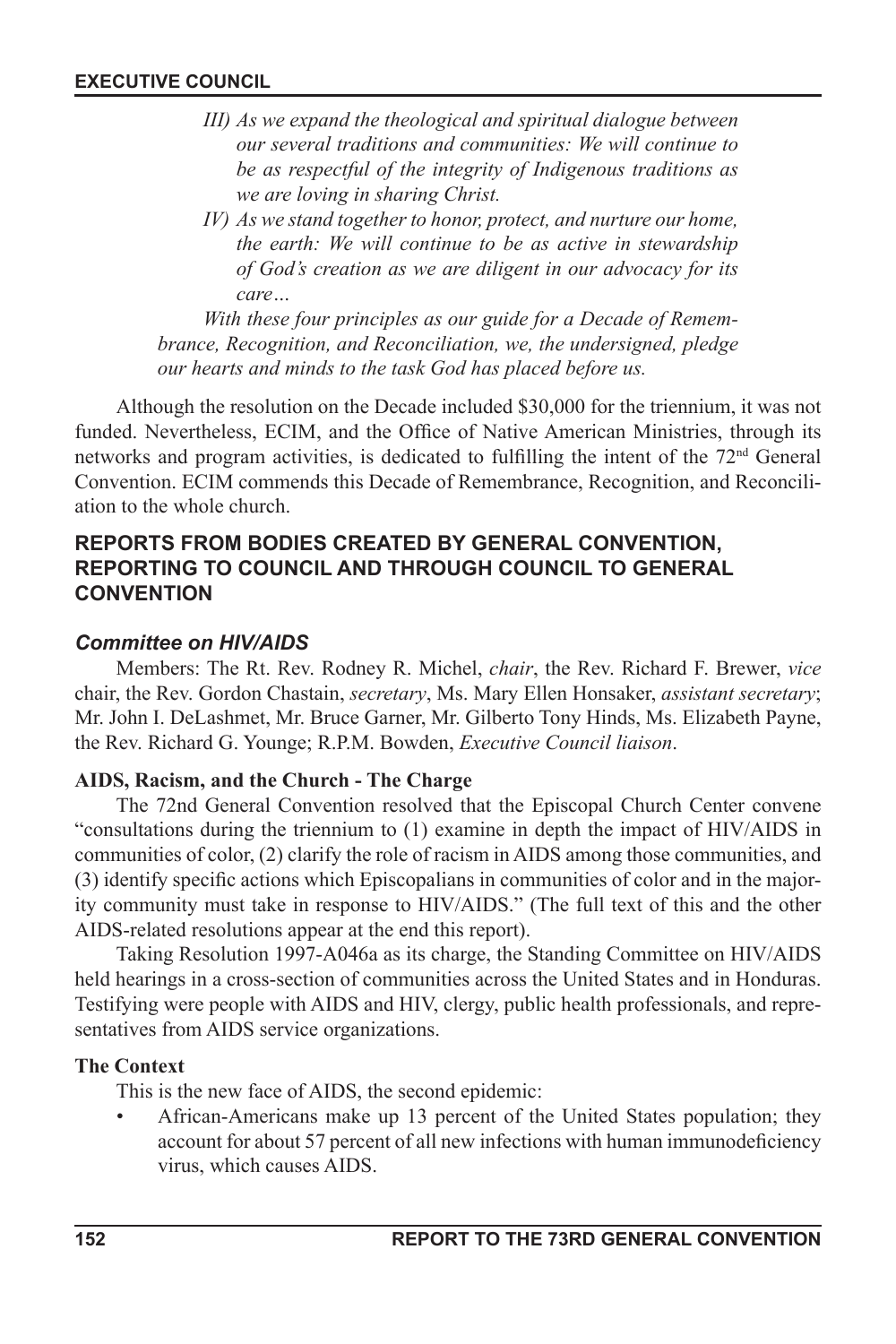- Hispanics, the fastest growing major population group in the United States, make up 12 percent of the U.S. population; they account for 21 percent of new AIDS cases. The AIDS case rate per 100,000 population is nearly four times higher for Hispanics than for non-Hispanic whites.
- Globally around half of all new HIV infections are in people aged 15 to 24; 25 percent are in people under 22. Every hour two Americans under the age of 20 are infected.
- African-American children represent 58 percent of the cumulative pediatric AIDS cases; Hispanic children represent another 23 percent.
- Although between 1995 and 1996 AIDS death rates for the total U.S. population declined 23 percent, the decline for African-Americans was only 13 percent.
- Although the percentage of HIV and AIDS cases among Asians and American Indians appears to be less than 1 percent, there are particularly serious problems in getting accurate statistics for these groups. For instance, because many American Indians have Hispanic names, they may be being counted in that group.
- In all groups, rates of infection with HIV are rising fastest among women.
- Although the incidence of AIDS has dropped in the Midwest, the West, and the Northeast, it has not dropped in the South.

Federal treatment guidelines call for early and aggressive treatment of HIV and AIDS with combination therapies. Yet, according to a 1998 survey of doctors, doctors with less experience tend to treat the greatest proportion of women and people of color with HIV, women and minorities receive therapy later in their disease progression; they were also more likely to receive either mono-drug therapy or two-drug therapy rather than the state of the art triple combination therapy. "AIDS is a disease that holds a magnifying glass to some of America's ugliest social problems," says Dr. Thomas Coates, professor of medicine at the University of California, San Francisco. Racism is one of those problems. So is poverty. It should not be a surprise that the groups that are now being hit hardest by HIV and AIDS are those that traditionally have been marginalized.

# **The Hearings**

After formal testimony and informal discussions in Indianapolis, Atlanta, Miami, San Pedro Sula, Seattle, and the Wind River Reservation in Wyoming, the Standing Committee reached some inescapable conclusions:

• **In many minority communities, the disease is still literally "unspeakable."** As a result, myths continue to circulate in those communities. There is, for instance, a perception among Hispanics that they are not at risk.

At the first hearing in Indianapolis, witnesses spoke of the continuing fear and prejudice that keeps those infected from seeking testing or services, or even sharing their status with family or community. At the last hearing on the Wind River Reservation in Wyoming, one person said, "Where you're from, AIDS is no longer so awful; in Wyoming, if you have AIDS, you're a terrible, terrible person."

In all minority communities, recognition of the risk and discussion of treatment and prevention are impeded by habits of homophobia that further obscure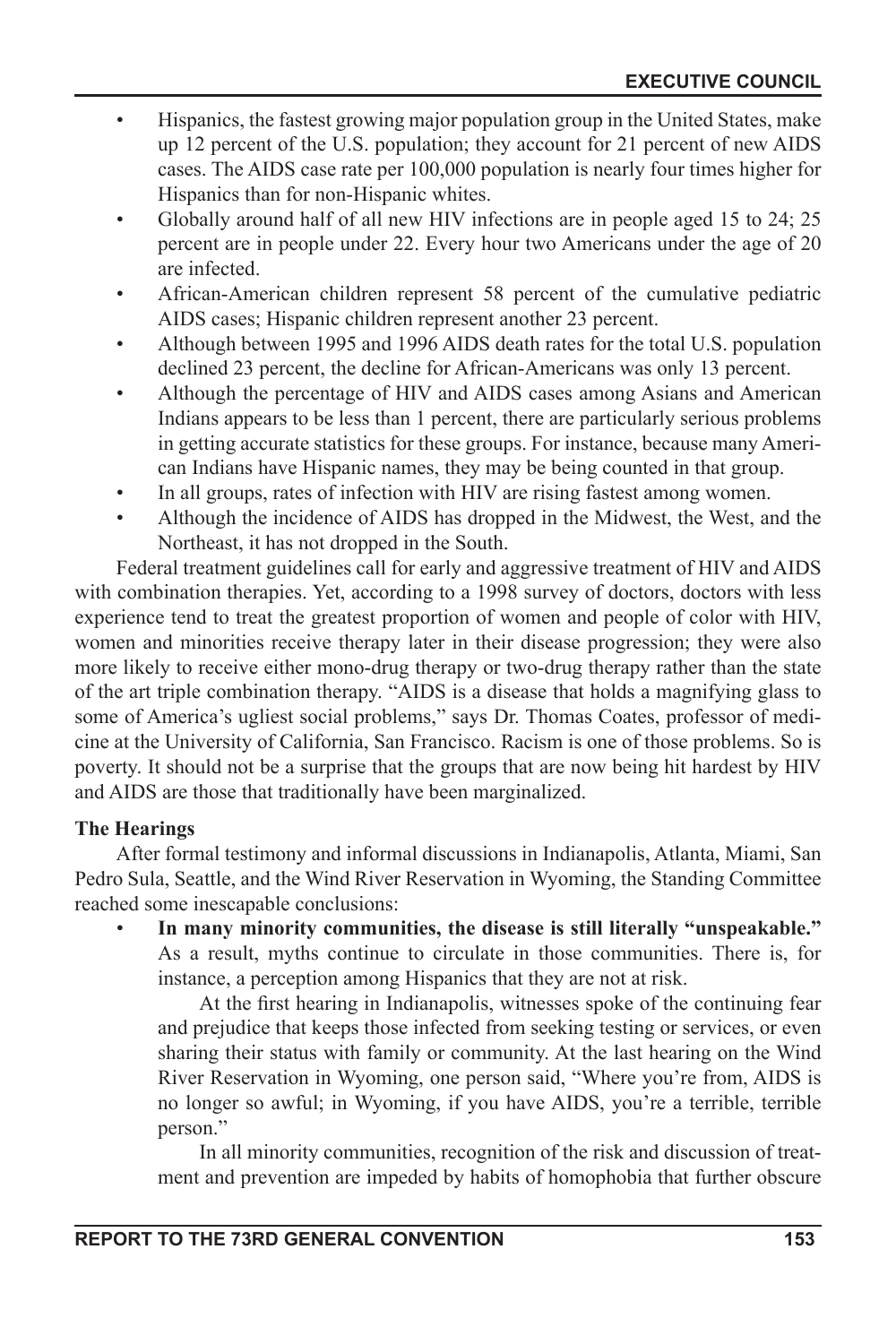the breadth of the problem. For those who are diagnosed with HIV and AIDS in such a situation, the first option is denial, as among Native Americans, many of whom turn not to treatment but to alcohol.

• **Help is not easy to access for people in these communities.** Simply getting information is difficult. Technology could be a means of empowerment, but though libraries may have access to the Internet, library terminals are too public. In smaller towns and rural areas and on Indian reservations, it's impossible to remain anonymous in accessing services. The African-American AIDS Project in Cheyenne had to change its name to the African-American Wellness Project and cover lupus, sickle cell, diabetes, and heart disease as well in order to get the AIDS message across. In the Indian community, "People here are modest; they don't like to talk about private things."

Neither do Hispanics. In Honduras, witness after witness spoke of the need for secrecy about their diagnosis. In the Haitian community in Miami, battered by accusations early in the epidemic that Haiti was the source, denial of the very existence of HIV is common, though there are Haitians who are attacking the problem of education and support head-on.

To access help, "people need a safe place." "It's difficult to go for help,"said a Native American, "because things are said that shut us down." When there is no sense of safety, when there is secrecy, as in Honduras where testing technology and medications are virtually impossible to access, a diagnosis of HIV or AIDS can be a death sentence.

- **Despite the surging infection rates among women and minorities, AIDS is**  still identified as a gay issue. That is one of the reasons that it's "unspeakable." And "the church doesn't know about the rise in infection rates among women. Or the church has forgotten." One witness in Miami said, "We need to dispel the myths. Sex is a normal function. There are no guilty. There are no innocent. This is a health care issue."
- **Definition of risk is an issue for some doctors.** In Wyoming we heard of women dying because their doctors refused to test them until it was too late: because they were in monogamous relationships, they weren't supposed to be at risk. Similar problems were reported in Honduras. In Miami we heard of doctors who simply didn't ask about risk factors.
- **Name reporting is a deterrent to diagnosis and treatment.** Because Wyoming has name reporting, its statistics show only 200 cases of AIDS in the state; yet service providers in Cheyenne say they deal with that many in their city alone.
- **"Think about the person; the disease is not necessarily the primary concern,"**  said a witness in Miami, where there are 600 homeless people infected with AIDS who are on the waiting list for housing. Another witness in Miami pointed up the importance of economic empowerment, a theme that also resonated in San Pedro Sula, where people must test negative before being hired or when diagnosed with HIV can be fired.

In Seattle, Street Outreach Services works on a model that treats drug addiction as a mental health issue, not a moral issue. In Georgia, partner notification is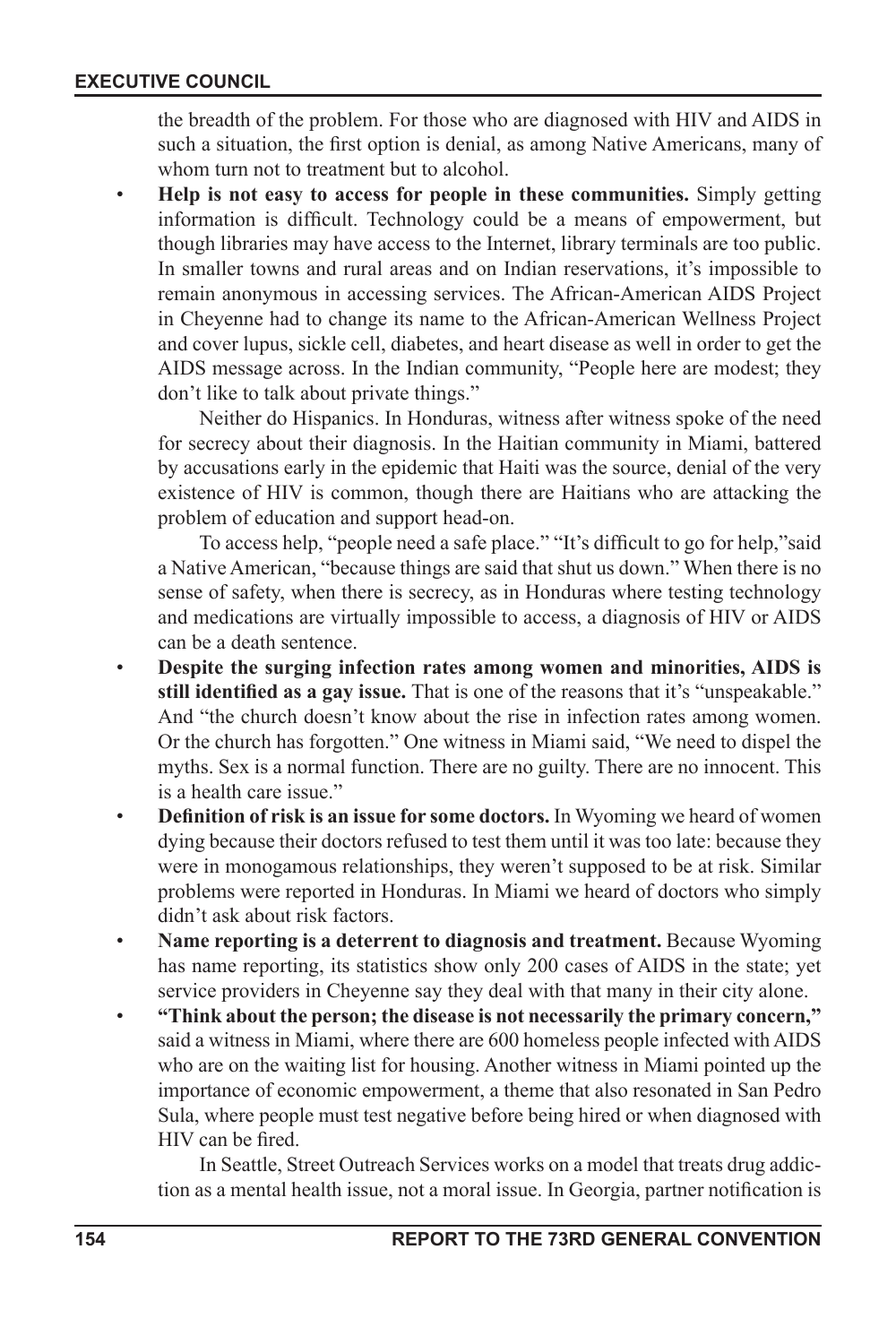a big issue for teenagers, who are at greatest risk but for whom relationships have particular emotional resonance. In Indianapolis, one person stated that for many persons of color getting food, housing, clothing, and drug rehabilitation has to come before attention to HIV, especially when the infected person is a mother who must first take care of her children's needs. On the reservation, "alcoholism colors everything;" altered states make it hard to make rational decisions. In the county where Miami is located, not one single provider of childcare/preschool programs would take HIV+ children.

• **"Racism must be addressed or we'll never get to AIDS because of the walls of mistrust,"** said the pastor of Sojourner Truth Unity Fellowship Church in Seattle. She used the term "oppression sickness" to describe the turning of one group against another in its own quest for acceptance. In the African-American community, there is a distrust of health services because of memories of the Tuskegee Experiment. There is similar distrust of state and federal services among Native Americans, for similar reasons. As one person noted in Atlanta, "Ten years ago it was a gay issue and 'not our problem.' Now it's a black issue, and 'not our problem.'"

In Florida there is little state support for the problems of the "immigrant population" in Miami. In the words of one Miami witness complaining about lack of data on the etiology of the epidemic, "If the HIV affected/infected community . . . were primarily middle class to affluent whites, we would have some of this information by now. It is difficult not to conclude that racism and classism play signicant roles in the neglect which we have faced." At Wind River, "there is a perception of the health care system as white."

- **Those at risk and infected are younger and younger; reaching them while they're in elementary and high school is vital.** The Spirit Warriors, a youth group on the reservation, has been reaching out to peers with plays and other performances that dramatize the epidemic. Similar programs are needed in all minority communities. Young people learn from each other more readily and more effectively than from adults, the CDC has found. The prevention message must be delivered by every means possible.
- **The role of the church has been ambivalent**. Considering "church" in the generic sense of religious institutions, its work has not necessarily been supportive. At the first hearing in Indianapolis we heard that there is a lack of support for HIV prevention and for infected persons in churches in minority communities: "It's not mentioned except in judgment." In Miami we heard, "Let this topic become an acceptable item of conversation in faith communities. Deal with—confront—our discomfort at talking about sex and sin and drug abuse." That witness did recognize that many churches are already struggling to make ends meet.

Throughout the series of hearings, we studied what seems to work in providing services to people infected with or affected by HIV and AIDS and looked for ways the church can support those efforts.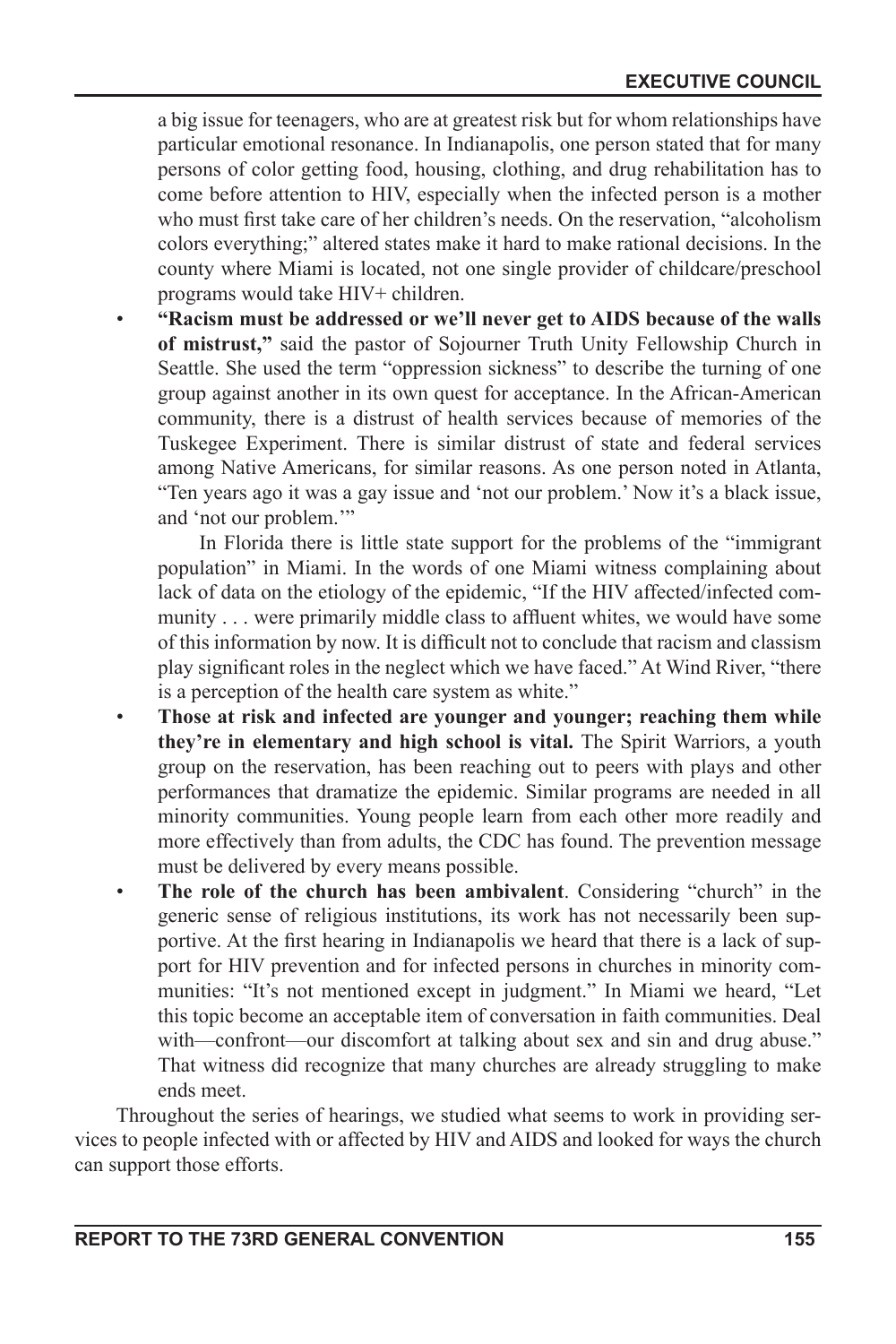#### **What Works:**

- Efforts of service providers to build trust and compassion, rather than detachment
- Assistance to clients with other parts of the "system," accessing survival as well as treatment services
- Collaboration between service providers
- "Tools for survival" programs for HIV+ people, including peer counseling and empowerment programs: "you're more likely to care about your health if you have self-esteem"
- Programs that recognize differences between and within communities
- Needle exchange programs
- Anonymous testing
- Peer prevention education
- Programs that go where the affected persons are.
- Comprehensive approaches that include economic empowerment
- An atmosphere where real issues can be talked about

## **What the Church Can Do:**

- "Churches should stress the gospel call to heal as a way around the barriers of stigma and politics."
- "Confront our discomfort at talking about sex and sin and drug abuse."
- "Provide leadership for support groups for families, individuals, for grandmothers raising grandkids and taking care of dying daughters and sometimes sons."
- "Reach out, open up, run some risks."
- "Churches are in a unique position to support needle exchange programs."
- "Faith communities can better respond by leaving their dogma and tracts at home and just being compassionate."
- "Use a clergy-to-clergy approach to gain support, within the same denomination if possible."
- "If clergy don't support programs, find active lay people."
- "Create an atmosphere where real issues can be talked about (e.g., sex) so that values like commitment and honesty can be addressed."
- "The best thing faith communities can do is stop avoiding the subject."
- "Churches and church leaders need to be more informed and educated if they are to teach others."
- "Christians should be more inclusive in providing pastoral care."
- "You have to show compassion. You have to show love."

#### **Recommendations:**

The Standing Committee on HIV/AIDS recommends that the Episcopal Church:

- Place special emphasis in the coming triennium on the gospel call to healing.
- Make a concerted effort to confront the damage HIV/AIDS is doing in minority communities—and to confront the damage done by failure to speak out about the problem.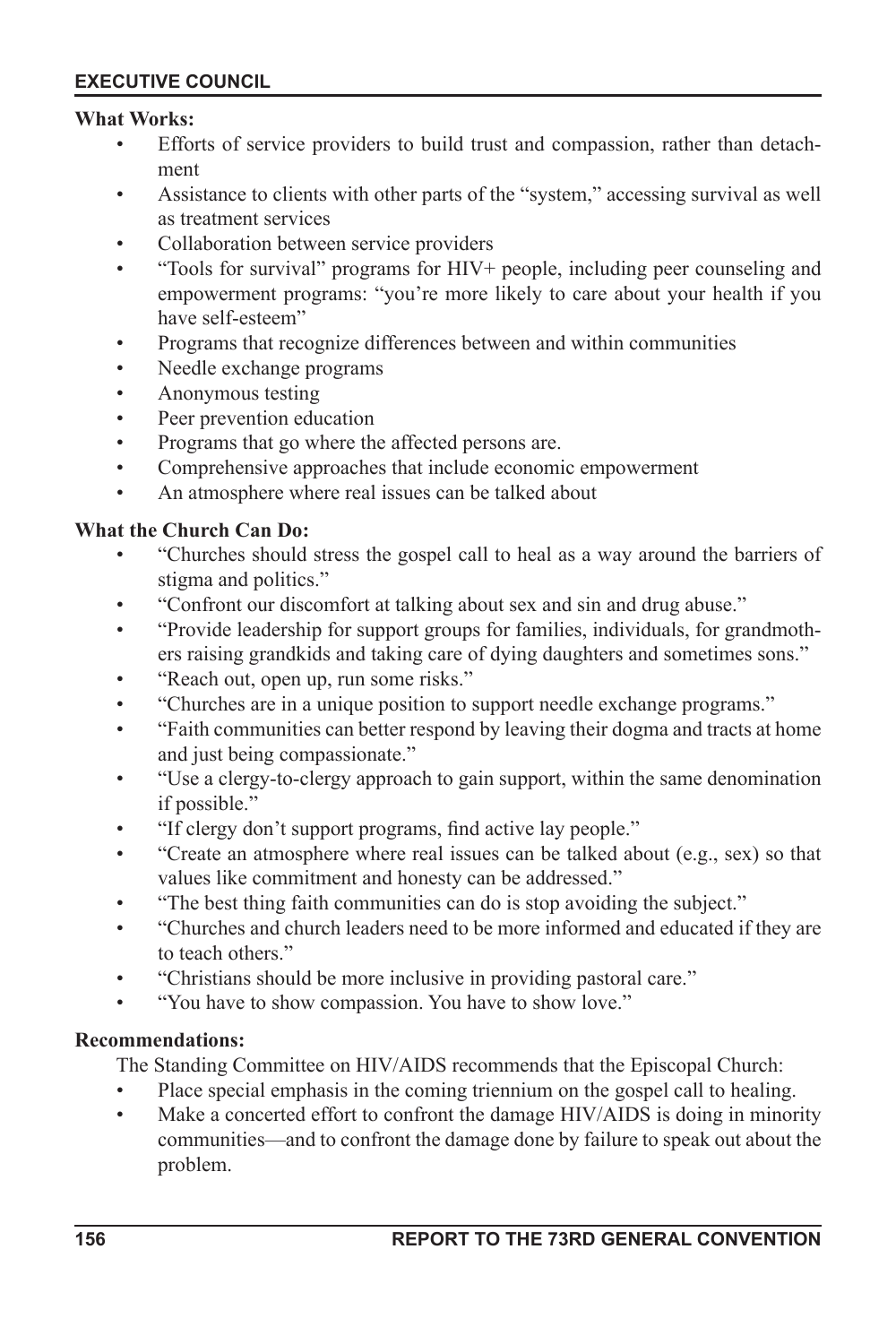- Make a special effort to build trust among people of all colors, so that HIV/AIDS prevention efforts will be well received in all communities.
- Move beyond the boundaries of parish and ethnic community especially to carry the prevention message to young people of all colors.
- Recognize that for those most at risk, AIDS is only one of the aspects of their lives that need attention, but it is an aspect that undermines all the others.
- Speak out in favor of anonymous testing and needle exchange as prevention and treatment options of significant importance.
- Speak out honestly, moving beyond discomfort, about sex, drug abuse, and HIV/ AIDS.
- Support in each parish culturally sensitive and to the extent possible culturally representative care teams.
- Make a special effort to educate doctors and other health care professionals about the importance of recognizing new groups at high risk, not only minorities but also older people.
- Take a more active role in promoting action to confront the current face of HIV/ AIDS by other churches as well as our own.

The 72nd General Convention, meeting in Philadelphia in 1997, adopted four resolutions pertaining to HIV/AIDS, which appear below. The HIV/AIDS Standing Committee prepared Resolutions for the 73rd General Convention in 2000, calling for continuation of itself, HIV/AIDS prevention education, and the availability of affordable AIDS-related medications. Approved at the January 2000 meeting, the texts appears with other Council Resolutions at the end of the Executive Council report.

# **HIV/AIDS-Related Resolutions of the 72nd General Convention**

# **1997-A046a**

*Resolved,* That the Episcopal Church Center, in collaboration with the Committee on HIV/AIDS and the National Episcopal AIDS Coalition, convenes consultations during the triennium to (1) examine in depth the impact of HIV/AIDS in communities of color, (2) clarify the role of racism in AIDS among these communities, and (3) identify specic actions which Episcopalians in communities of color and in the majority community must take in response to HIV/AIDS; and be it further

*Resolved,* That the sum of \$40,000 be appropriated for the conduct of these consultations and distribution of the results of their work..

**Note:** *Although this resolution was adopted, it was not funded. However, much has been accomplished through the work of the Standing Committee on HIV/AIDS and NEAC.*

# **1997-A047a**

*Resolved*, That the life-saving work of prevention education in the Episcopal Church be continued by providing further Provincial training in the use of materials developed by this church for the prevention of AIDS among teens; and that the ministry of prevention be expanded to young adults, a population at especially grave risk for infection, through development or adaptation of existing resources, to include emphasis on abstinence as well as on proven harm and risk reduction strategies; and be it further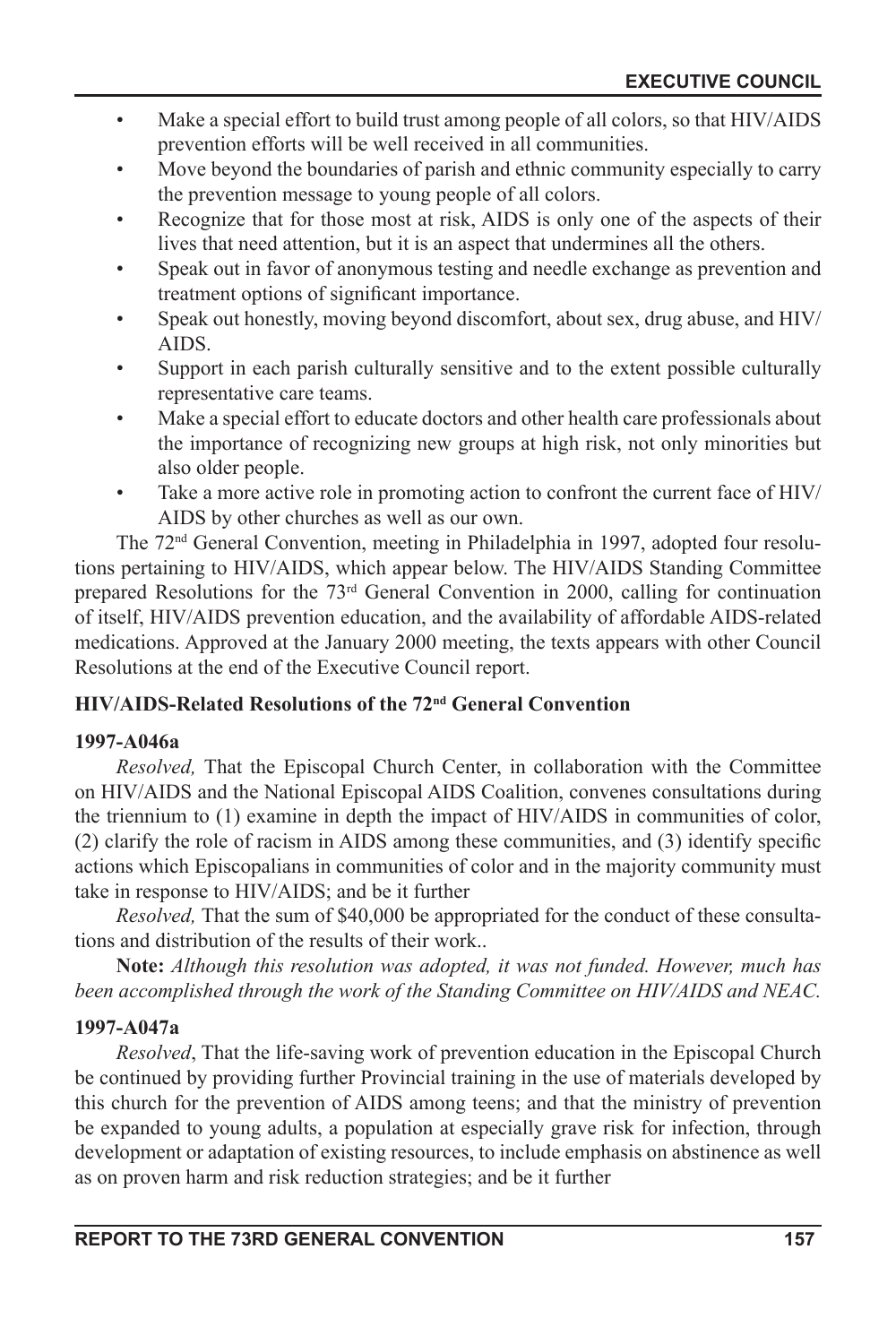*Resolved*, That \$15,000 per year be appropriated for further Provincial training, with such sums to be matched by at least one dollar in funding from other sources for every five dollars from the budget of the church; and be it further

*Resolved*, That the sum of \$25,000 be appropriated for development and publication of a prevention resource for young adults.

**Note:** *Although this resolution was adopted, it was not funded.*

#### **1997-A048a**

*Resolved*, That the Episcopal Church reaffirms its continued commitment to a Christian response to the HIV/AIDS pandemic in our nation and world as set forth in "The Council Call: A Commitment on HIV/AIDS by People of Faith," endorsed in Resolution B028Aa of the General Convention; and be it further

*Resolved*, That during the 1998-2000 triennium our church and its members will with special intention preach, pray for, and pursue Justice, Care for Bodies and Souls, Prevention Education, Sound Public Policy, Fairness in the church Workplace, and collaboration in our individual and corporate responses to HIV/AIDS.

#### **1997-D099a**

*Resolved*, That the 72<sup>nd</sup> General Convention commends the National AIDS Memorial at the Cathedral of St. John the Divine in New York City and expresses gratitude to those Episcopalians and others who established and maintain this, the first memorial in the world dedicated to all those who have died as a result of the HIV/AIDS pandemic, and be it further

*Resolved*, That the General Convention commends the efforts of the National AIDS Memorial to provide a permanent memorial in the New York Cathedral.

# *The Executive Council Committee on the Status of Women* **Membership**

Marjorie A. Burke (Massachusetts) *2000*, *chair*; Sally M. Bucklee (Washington) *2003*, *vice chair*; Fran Toy (California) *2003*, *secretary*/*treasurer*; Jane W. Banning (Pittsburgh) 2003; Rebecca Crummey (Springfield) *2000*; Guadalupe Guillen (Los Angeles) *2003*; Jessica A. Hatch (New York) *2000*; Edwin M. Leidel (Eastern Michigan) *2003*; Constance Ott (Milwaukee) *2000*, *Executive Council liaison*; Imelda S. Padasdao (Hawaii) *2003*; Gini Peterson (Atlanta) *2000*; Edward W. Rodman (Massachusetts) *2000*; Marge Christie (Newark), *consultant*; Ann Smith (Connecticut), *WIMM Staff*

Bishop Edwin Leidel and Deputy Marge Christie are authorized to receive nonsubstantive amendments to this report.

#### **Summary of the Committee's Work**

#### *CONVENTION MANDATE*

The mission of the Committee on the Status of Women (CSW) is to investigate and advocate for the full participation of women in the life of the Episcopal Church and to advise the church on theological, educational, health, and socioeconomic issues that determine the conditions of women's lives.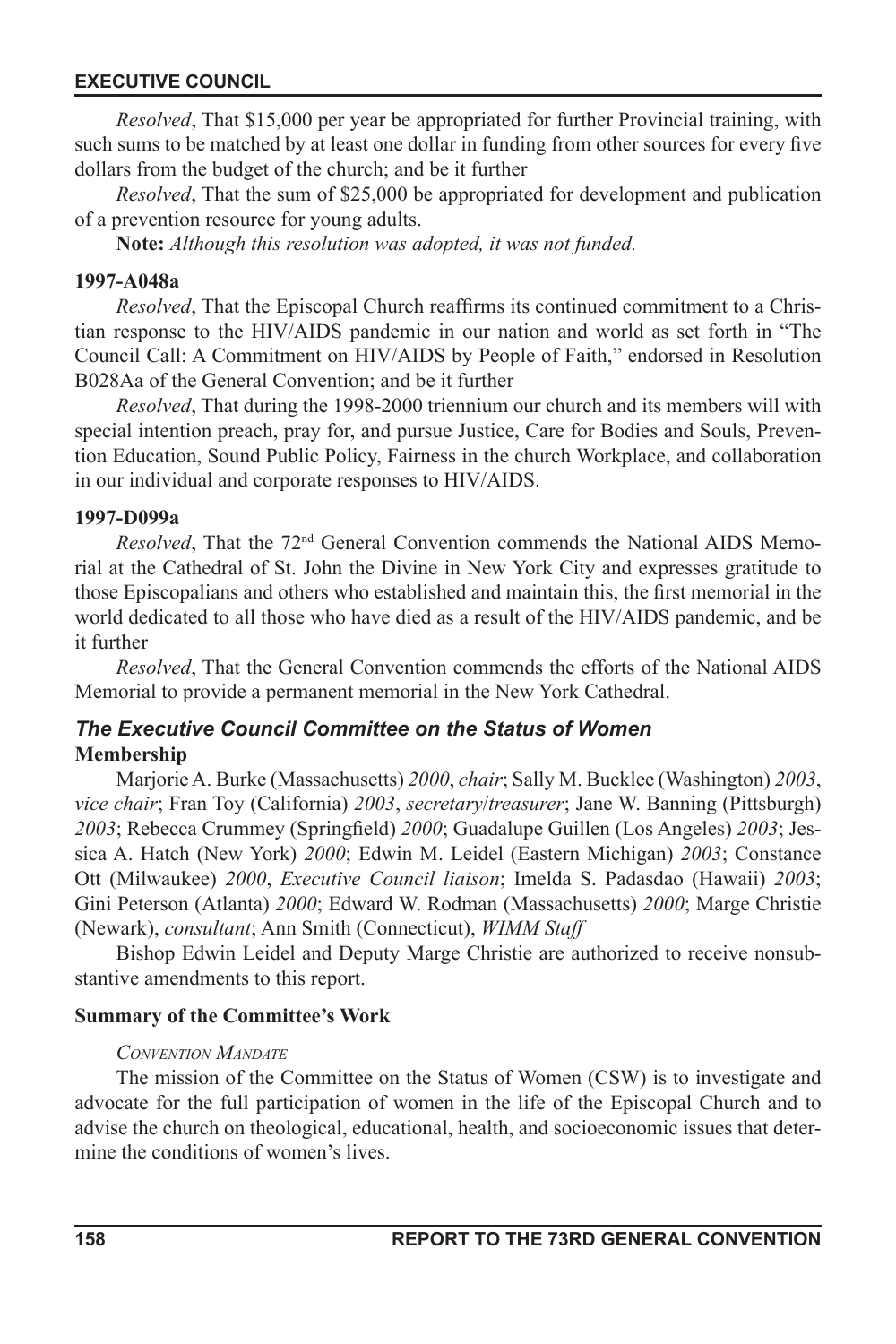#### *THEOLOGICAL BASIS*

This mission arises out of the Baptismal Covenant which binds us to "persevere in resisting evil, to strive for justice and peace among all people and to respect the dignity of every human being" and to "proclaim by word and example the Good News of God in Jesus Christ." One aspect of the Good News is that all are one in Christ Jesus, male and female. We rejoice that we have been called to minister in an age in which new implications of that unity in Christ are being recognized.

## *ACCOUNTABILITY AND GOALS*

The Committee is appointed by the Presiding Bishop and the President of the House of Deputies to report to the Executive Council in accordance with Resolution A077 of the 1988 General Convention. Based on the mandate noted above and the work of its predecessor, the Committee for the Full Participation of Women in the Life of the Church, the CSW established the following overall goals:

- to monitor the status of all women and promote their full participation in the life of the church
- to monitor the effects of sexism, racism, and all other forms of discrimination on the status of women in the United States
- to advise and recommend to the General Convention and to the church policy and program which will improve the status of women

## *ADDITIONAL MANDATE*

As a result of consultations in 1990-93 to end violence against women, the CSW recommended (and the 1994 General Convention concurred in resolution A049) making the "Episcopal Church a truly safe place for all God's people" by:

- encouraging every parish to develop ministries against violence
- continuing to raise awareness about the church's role in responding to violence against women
- extending the consultation process in every province and diocese
- providing resource people and educational materials for use in regional and local programs
- securing outside funds to support training.

# **Financial Report for the 1998-2000 Triennium**

|                           | 1998    | 1999     | 2000          |          |
|---------------------------|---------|----------|---------------|----------|
|                           | Actual  | Actual   | <b>Budget</b> | Total    |
| Income                    |         |          |               |          |
| <b>Budget</b>             | \$8,970 | \$19,667 | \$15,363      | \$44,000 |
| Expenses                  |         |          |               |          |
| <b>Committee Meetings</b> |         | \$5,573  | \$14,320      | N/A      |
| Administration            |         |          |               |          |
| Consultant                |         |          |               |          |
| (Travel, Housing)         |         |          |               |          |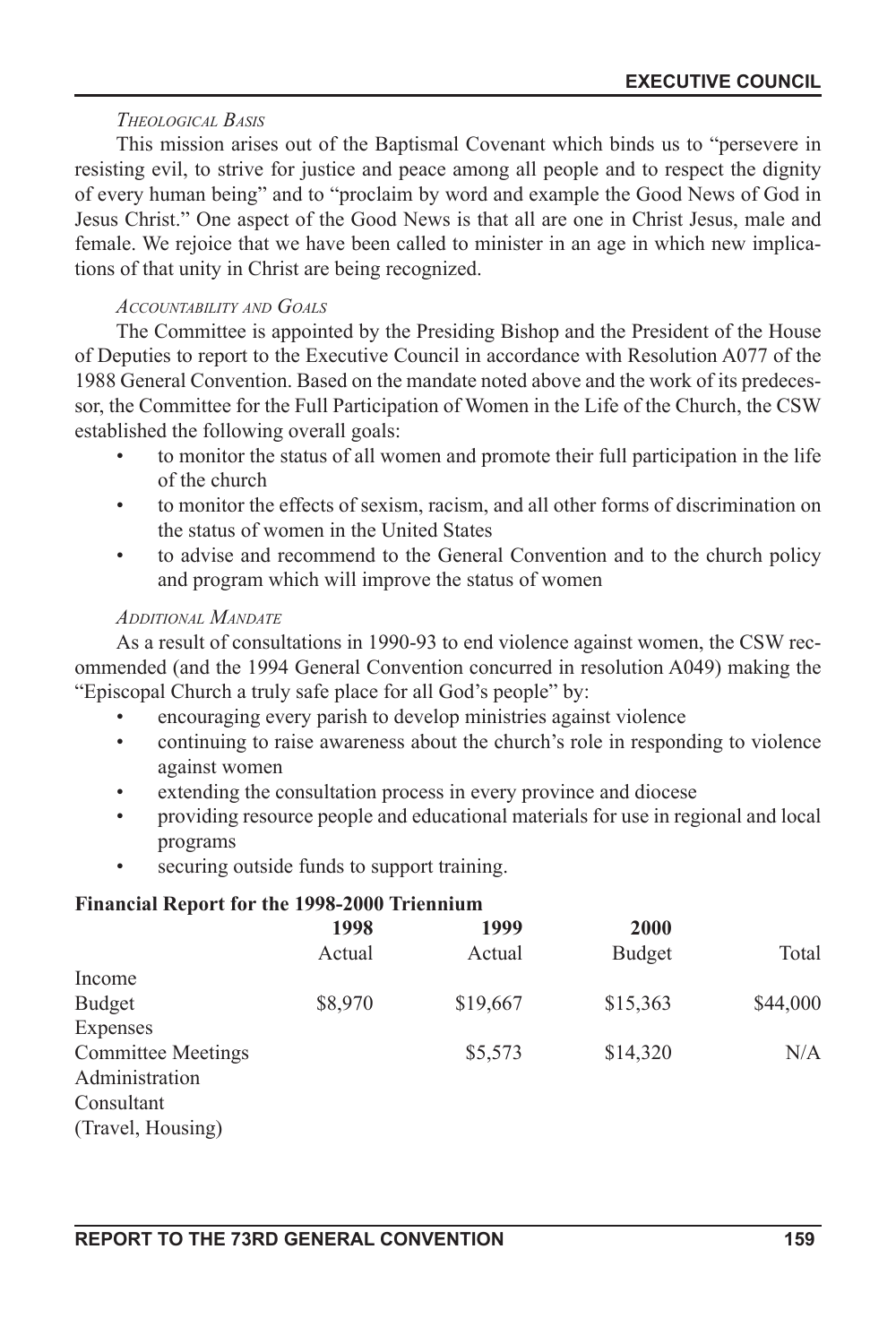#### **Objectives for 1998-2000**

The Committee on the Status of Women believes that issues of gender, power and authority contribute in major ways to a disconnection between the parish and provincial and national church leadership. Undergirding much of this disconnection are persistent racist, sexist, and heterosexist ideologies and behaviors. Therefore, the Committee commends consideration of the following objectives:

- recommend to the Presiding Bishop strategies affecting women's mission and ministry
- facilitate conversations on theologies of leadership, power-sharing, and mutual ministry
- advocate for training to identify, confront, and redress the effects of racism, sexism, and heterosexism
- call attention to the dynamics of oppression and violence against women
- monitor the impact of changes in social service policies affecting the welfare and health of women and children
- pursue data relative to the deployment and compensation of ordained and lay professional women
- support and strengthen the office of Women in Mission and Ministry in its efforts to reach out to women, provide leadership training, and hold the church accountable for resources in the language of worship and hymnody

#### **Achievements of 1998-2000 Triennium**

As the new century dawned, the Executive Committee of CSW met with the Presiding Bishop to discuss issues such as the importance of including ordained and lay women in ecumenical dialogues, discussions between him and women theologians, the inclusion of women's concerns in ECUSA's agenda and on-going mechanisms to address such issues.

It took almost the full triennium and most of CSW's volunteer energy to resolve the dilemma as to whether or not the Committee could accept a grant awarded by St Paul's Endowment Fund for Mission and Ministry (Indianapolis) to update the landmark 1987 study *Reaching Toward Wholeness*. 1 Funds were found in the ECUSA budget by the Executive Council in late fall of 1999, and Adair Lummis of the Hartford Seminary was selected as the project's consultant in November. Since she served in that role for the original study, CSW anticipates that the update will be particularly valuable and less expensive. However, having lost more than a year over the question of funding, the project will begin in early 2000 and be completed for the Blue Book report for General Convention 2003. The primary focus will be women and girls ages 15-45.

The first stage of *Reaching Toward Wholeness II* (the 21<sup>st</sup> Century Survey) will be distributed in Denver as an addendum to this Blue Book report. It will focus on the perceptions and attitudes of national staff, Executive Council members, and the chairs of the various committees, commissions, agencies, and boards.

The Committee chose its meeting places based on the ability to gather information on a variety of subjects; to elicit suggestions for setting priorities; to learn what others were doing about misogyny (the hatred of women), violence, economic justice, racism,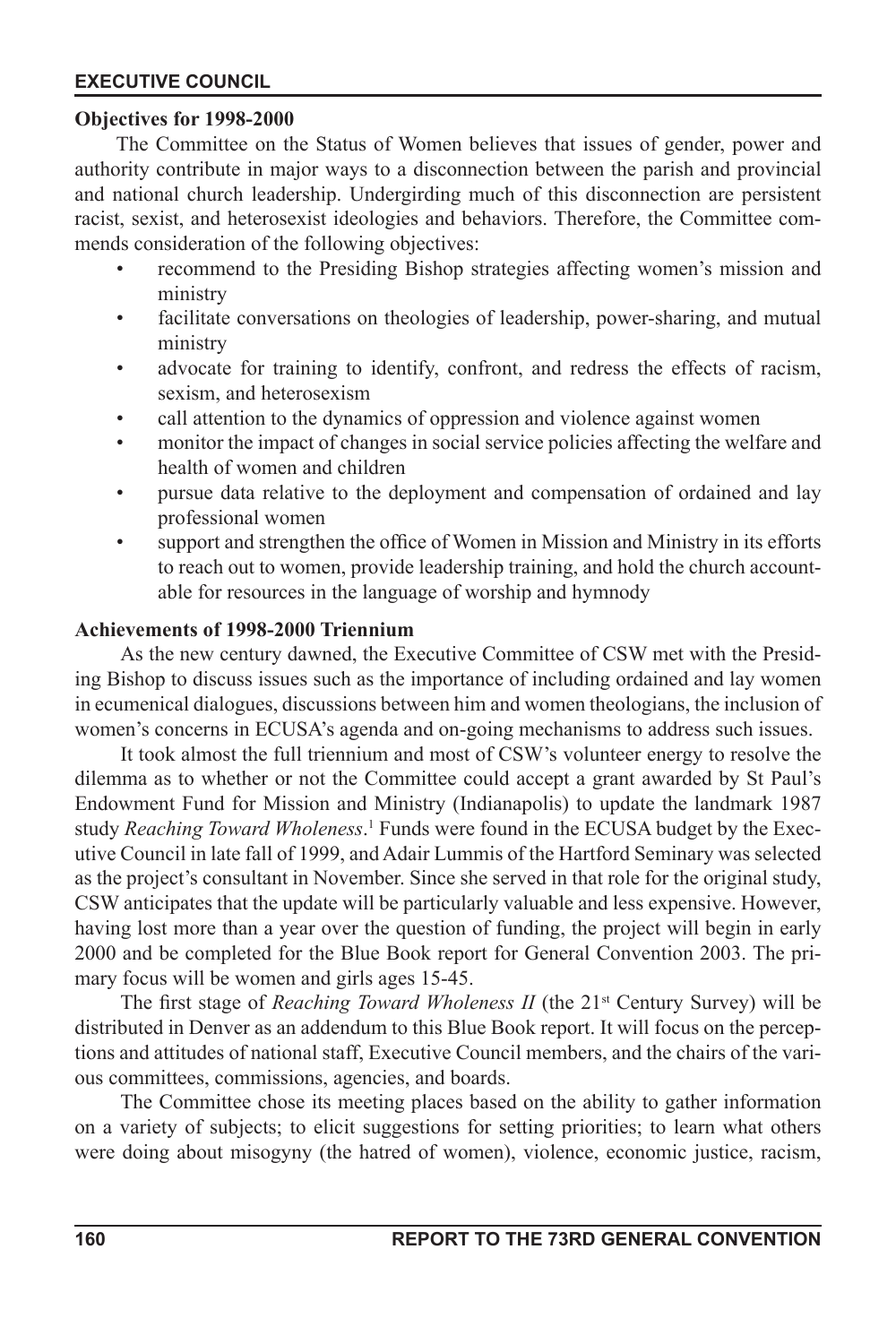and inclusion; to meet with people who could inform its work. The locations were always chosen with an eye toward inexpensive housing rates.

- Minneapolis Interim Bodies meeting: with the Presiding Bishop; Pamela Chinnis, President of the House of Deputies; Catherine Roskam, Bishop Suffragan, Diocese of New York; Carolyn Irish, Bishop of Utah; Catherine Lynch, Assistant Treasurer; members of the Sexual Exploitation Committee
- Church Center with Patricia Mordecai, Assistant to the Presiding Bishop; Rosemari Sullivan, Executive Secretary of General Convention; Melford "Bud" Holland, Coordinator, Office of Ministry Development; Pamela Ramsden, Assistant Director, Church Deployment Office; Robb Bruce, Assistant for Youth Ministries.
- General Theological Seminary with seminarians
- Seabury-Western Seminary with Pamela Cooper-White, Associate Professor of Pastoral Theology, Lutheran Theological Seminary, Philadelphia; James Griffiss, Canon Theologian to the Presiding Bishop; Ruth Meyers, Professor of Liturgy, Seabury Western Theological Seminary; seminarians, faculty, and staff
- Mercy Center with seminarians, faculty and staff from the Church Divinity School of the Pacific
- Duncan Center with Lynne Grifo, Associate Coordinator, Office for Ministry Development

Conversations with seminarians proved invaluable as Committee members were alerted anew to frustrations with the "ordination process" in various dioceses; fears surrounding less-than-helpful deployment processes, wage gaps, and other inequities which still remain and which relate to positions available to female versus male clergy and laity. At the same time these conversations provided an opportunity to talk about the history of ordained and lay women in the life of the church and the unique role the Committee on the Status of Women continues to exercise on behalf of girls and women. The Committee encourages other bodies to take advantage of such opportunities for dialogue.

As Christians today, we are faced with the common lament that we live in a violent society which acts out that violence in many ways. Therefore, the Committee:

- voted to support the Diocese of Massachusetts' resolution to amend the Marriage Canon, adding a concern for the physical and emotional safety of persons contemplating divorce
- developed a sequel to Breaking the Silence of Violence<sup>2</sup>
- redesigned and distributed a Pledge of Nonviolence
- continued collaboration with the Committee on Sexual Exploitation
- asked the Executive Council to endorse and support Pay Equity Day, which annually brings attention to the gap in the male to female earnings ratio. In 1998 women made up 47% of the U.S. work force (15 years and older) but earned only 76% of the wages earned by men. Men's earnings increased by 3.4%, women by 2.0%. As a result, women must work 2-3 months longer than a man to earn an equal annual income.<sup>3</sup> That date is calculated each year and is then known as Pay Equity Day. A member of the Committee wrote an appropriate prayer which was widely disseminated.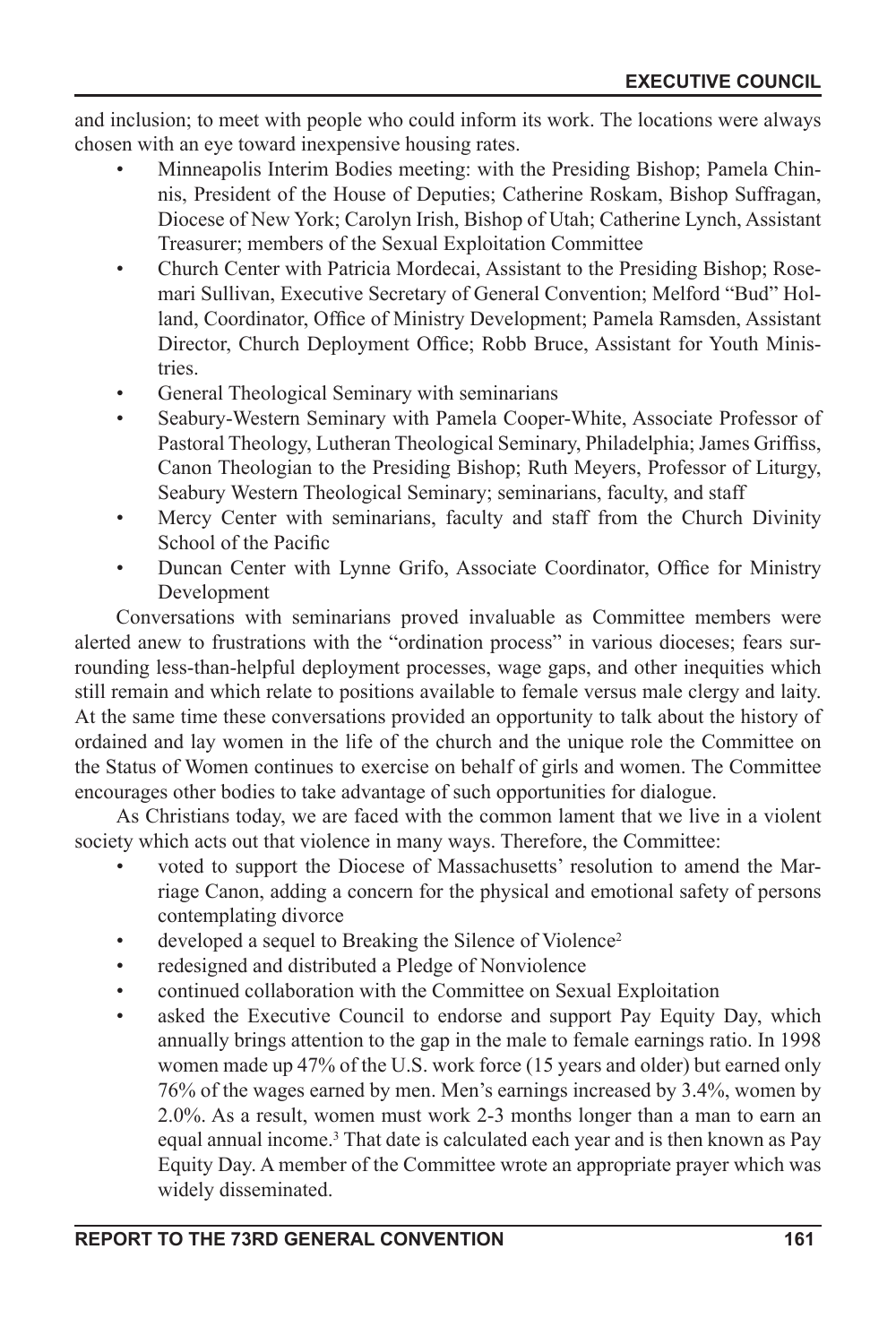Liturgy and spirituality remain of primary interest. Therefore, the committee:

- welcomed early drafts from the Standing Commission on Liturgy and Music (SCLM) of liturgies which speak to issues such as burial of a child, ministry in a health care facility, infertility, facing the choice of whether or not to terminate a pregnancy, removing life support systems
- commissioned and distributed a prayer by Avery Brooke, written in seven languages, for the eleven women who were the first female bishops to attend the Lambeth Conference
- supported the SCLM intention to complete the process for including Florence Nightingale on the liturgical calendar
- began research into the implementation of Canon IX ordinations in order to learn whether dioceses deploy such clergy equitably.

Save your Tuesdays at Convention 2000 to join the CSW at "Overcoming Overwhelmed" and "Lunch With...." Deputies, alternates, bishops, and Triennial Meeting delegates will want to reserve time on their Tuesdays at Convention to participate in two special events.

Tuesday, July 4—an appropriate day to talk about women's independence!—to discuss the basics of being an effective member of the House of Deputies or Bishops. Overcoming Overwhelmed will focus on working the schedule and the notebook, the importance of attending committee hearings, preparing to speak to issues, joining coalitions, seeking sage advice.

Tuesday, July 11—Two of the most prominent women in a city full of prominent women, the Rt. Rev. Jane Holmes Dixon, Bishop Suffragan of the Diocese of Washington, and Ms. Diane Rehm, host of her own daily talk show on National Public Radio, will be featured at CSW's fth General Convention Lunch With.. Their conversation is an invitation to listen and learn from two who have carefully nurtured the fabric of their relationship for more than a quarter century and to reflect on the possibilities for friendship in your own life. Known affectionately as "Miz Dixon and Miz Rehm" their "fierce friendship" is an instrument of God's activity in their lives, a source of renewed courage, hope and unconditional love.

#### **Basic Concepts of the Committee on the Status of Women**

**Misogyny**. Misogyny is the hatred of women. The Rev. Dr. Suzanne R. Hiatt believes that "the struggle for women's ordination has been a struggle against misogyny....Misogyny, like racism and homophobia, is finally being identified as one of those principalities and powers Paul warns us about. We battle not flesh and blood, not individual people, but the powers that have taken them over. It is time to put the struggle of women for ordination in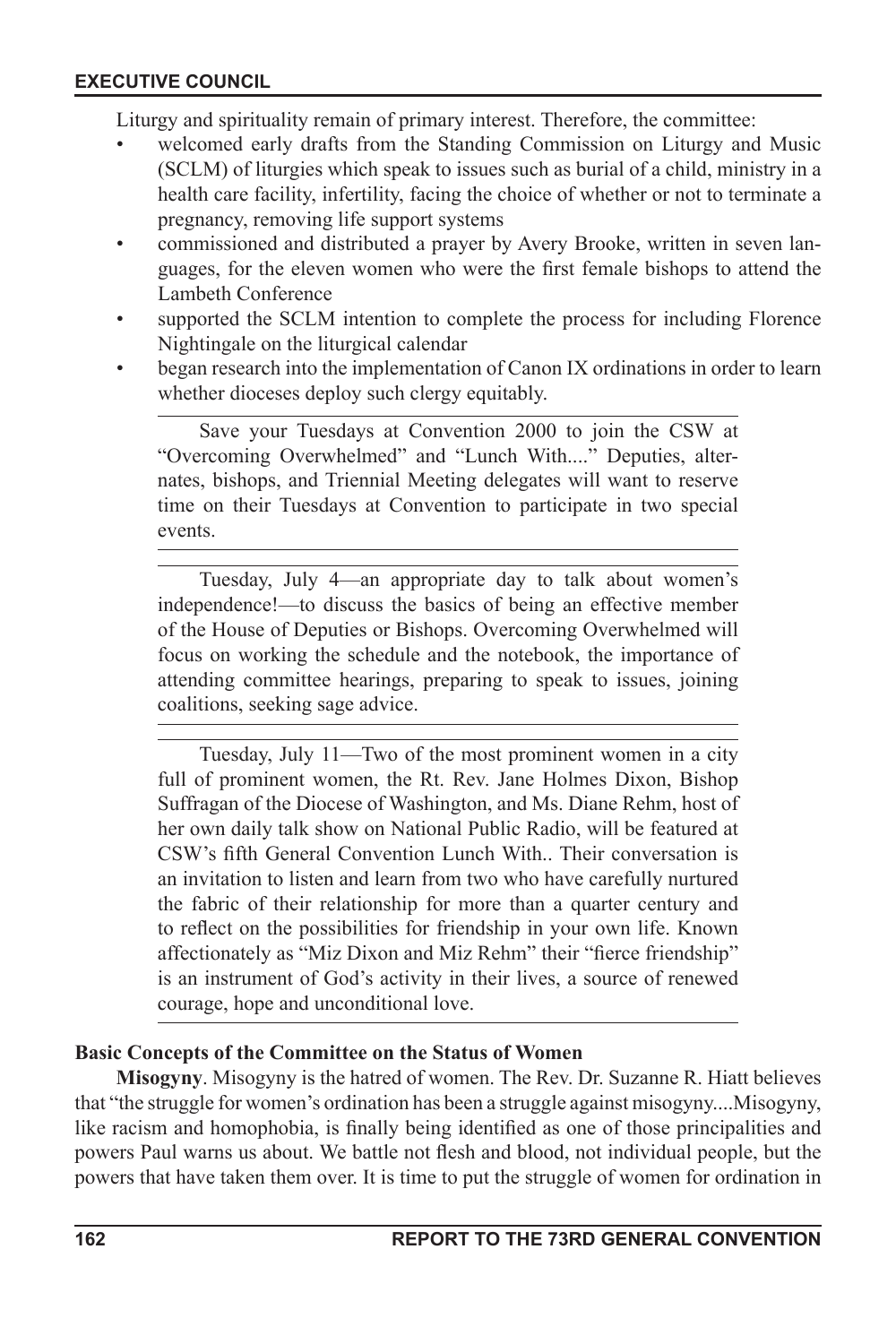that context—time to say that hatred of women is not okay and must be resisted just like the other hatreds that divide us—all this for the sake of the kingdom."4

**Power**. Women seek relationships of equality where "power with" is held in trust. The old paradigm assumes a definition of power that is finite—that there always must exist clear winners and losers. As women rooted in the Judeo-Christian tradition, we are challenged to understand authentic power as being connected to the promise of God to be with us. It is power that is abundant, and it multiplies the more it is shared with others.<sup>5</sup>

Patriarchy. Patriarchy, literally "the rule of the fathers" is so ingrained in most of the world's cultures that it is considered normative. Patriarchy includes those language patterns, attitudes, symbols, structures, social and cultural mores that constantly impress on women their inferiority and dependency. From this comes prostitution, the global sex trade, sexual abuse in both home and church, and violence against women and girls in many forms. This is not so much about women—the majority of adult Episcopalians—as it is about a system that is scripturally in error, archaic, and sick. It says the God-given gifts of female persons are not wanted and will not be used. God may call a woman to be an ordained or lay leader, but the church does not have to acknowledge that call.

Throughout the triennium we have heard the distress of girls and young women trying to counter discrimination and harassment in their schools where

- sexual harassment and sexual assault remain pervasive in middle schools, high schools, and colleges
- female athletes receive 23% of athletic budgets and 38% of athletic scholarship dollars
- women faculty are less likely (by 44% compared to 70%) than men to receive tenure<sup>6</sup>

We have heard the heartache and sorrow of women facing violence in the home and in the workplace where:

- every 15 seconds a woman is beaten by her husband/partner
- every day 4 women die as a result of domestic violence
- domestic violence is the leading cause of emergency room visits by women
- girls aged 16 to 19 experience the highest rates of violence by an intimate partner of any other age group
- children who witness domestic violence at home are 5 times more likely to commit or suffer violence when they become adults and are likely to exhibit aggressive behavior
- 50 to 70 percent of men who abuse their female partners also abuse their children7
- rape is common during wars— $20,000$  in the first few months in Bosnia<sup>8</sup>
- women earn 76 cents for every dollar paid to men; African-American women earn 63 cents; Hispanic women 56 cents
- welfare reform has caused an increased need for emergency shelter, but 67% of the cities have turned away homeless people because of lack of space; families with children are 38% of the homeless and **children by themselves are 25%**
- workfare has placed people in jobs with poverty wages, no benefits and no affordable quality child care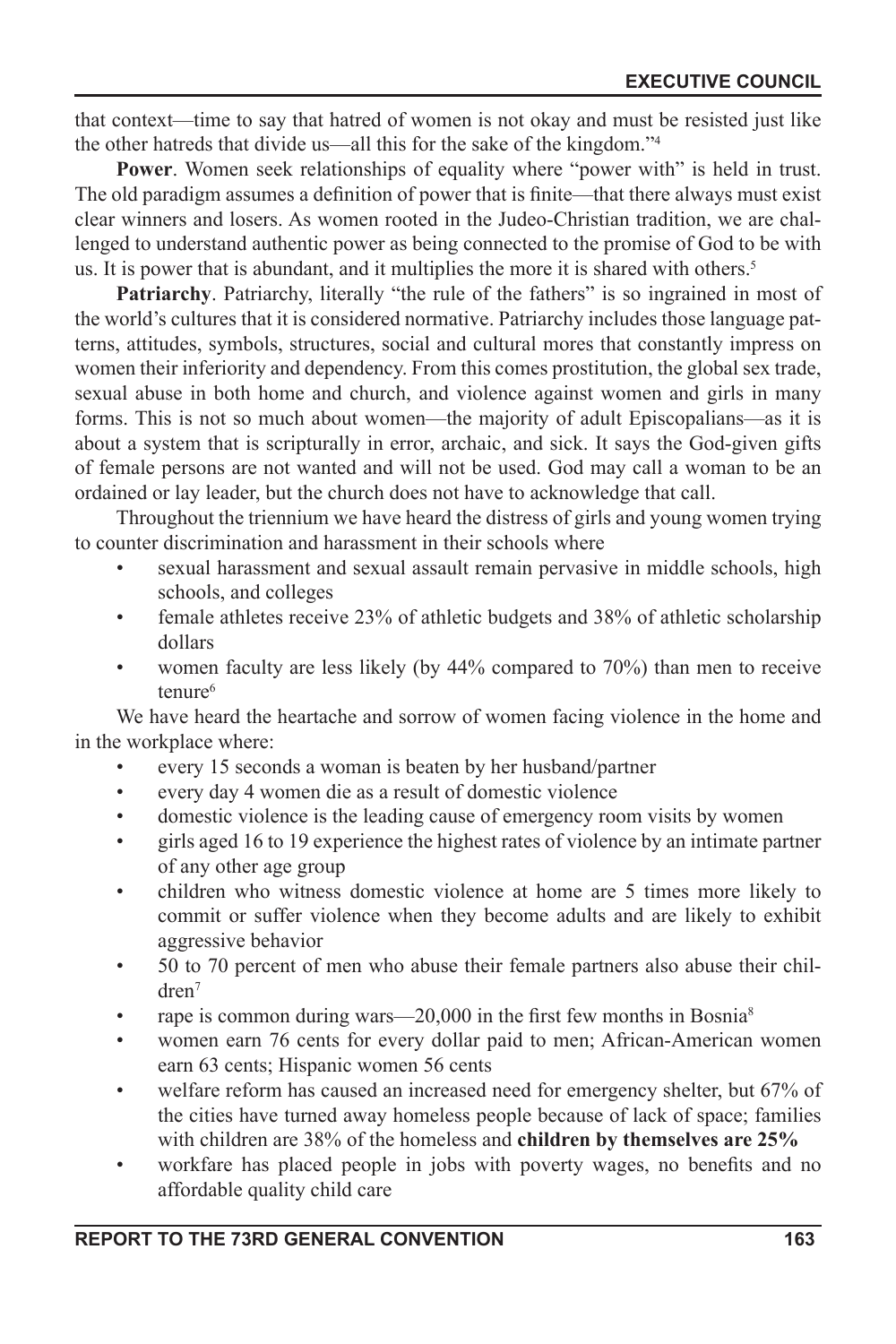- one third of municipalities report an increased need for food and clothing—in New York City 59,000 people were turned away last year because of a lack of food to distribute<sup>9</sup>
- the ultimate offense!—many states never used the funds allocated to them by the federal government<sup>10</sup>

We have heard with horror the stories about sex trafficking among women and children, both in the United States and worldwide:

- 2 million children forced into prostitution every year—half of them in Asia
- children from Mexico sold to United States brothels
- Asian women sold to North American brothels for \$16,000
- 10,000 Russian women forced into prostitution in Israel
- women forced into captive domestic slavery in this country and overseas<sup>11</sup>
- We have heard the cries of women and girls in dioceses which refuse to consider females for inclusion in the ordination process:
- there are still 3 ECUSA dioceses which refuse to ordain women as priests and an additional 3 with no women priests among their clergy
- there are 6 dioceses with fewer than 4 women priests and an additional 18 where less than  $10\%$  of the priests are women<sup>12</sup>

#### *Those who openly oppose women's ordination .... are swimming against the gospel tide of inclusivity, headed for the backwater eddies of patriarchal delusion.13*

In the Anglican Communion, there are still 10 Provinces (of 35) which do not ordain women as priests and three about which information is not available:<sup>14</sup>

| No Women's Ordination | Central Africa          |
|-----------------------|-------------------------|
|                       | Jerusalem & Middle East |
|                       | Korea                   |
|                       | Melanesia               |
|                       | Nigeria                 |
|                       | Papua New Guinea        |
|                       | Southeast Asia          |
|                       | Tanzania                |
| Deacons Only          | Indian Ocean            |
|                       | Southern Cone           |
| Deacons and Priests   | Australia               |
|                       | Burundi                 |
|                       | England                 |
|                       | Hong Kong               |
|                       | Kenya                   |
|                       | Philippines             |
|                       | Rwanda                  |
|                       | Scotland                |
|                       | Uganda                  |
|                       | Wales                   |
|                       |                         |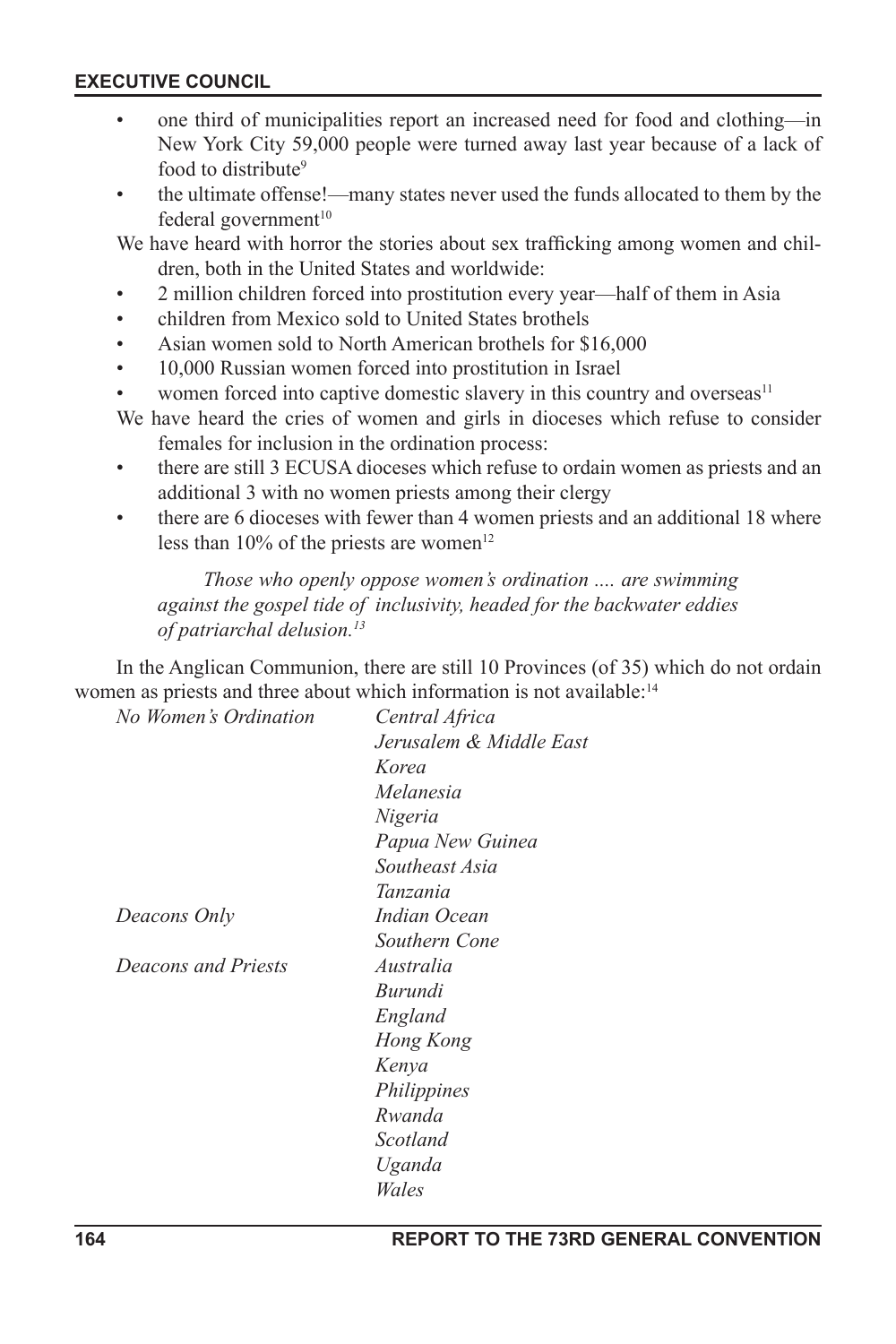|                           | West Africa          |
|---------------------------|----------------------|
|                           | West Indies          |
| Deacons, Priests, Bishops | <i>Brazil</i>        |
|                           | Canada               |
|                           | Central America      |
|                           | <i>Ireland</i>       |
|                           | Japan                |
|                           | Mexico               |
|                           | New Zealand          |
|                           | Southern Africa      |
|                           | <b>United States</b> |
| Status Unknown            | Congo                |
|                           | Mvanmar              |
|                           | Sudan                |

We have heard the anguish of lesbians and gay men who ache for the right to have their relationships blessed by their church.

We have heard the frustration of women leaders overlooked when deputies to General Convention are elected, when appointments to committees and commissions are made:

- 33 dioceses (out of 106 reporting) elected no women clergy to their deputations to the Denver convention
- 5 dioceses elected no women
- 77% of the commissions, committees, boards, and agencies were chaired by men<sup>15</sup>

We have heard the discomfort of women over the dearth of females elected to political office:

- 88% of the members of Congress are men
- women are governors in only three states
- no woman has ever served as president, vice president, speaker of the House of Representatives, or Senate majority leader<sup>16</sup>
- the United States remains the only developed nation in the world which has not ratified the UN Convention on the Elimination of All Forms of Discrimination Against Women

We have heard the disappointment of women who are yearning for a prayer book whose language includes them more fully in the worship.

The Committee on the Status of Women fervently prays for a safe, sacred, healthy place for all people—**Church, are you listening?**

# **Objectives for 2001-2003**

- 1. Complete the update of Reaching Toward Wholeness (the  $21<sup>st</sup>$  Century Survey), including an examination of such assumptions as:<sup>17</sup>
	- a. women in leadership must compromise because the church is defined and controlled by men
	- b. most women do not have access to leadership in the same way that men do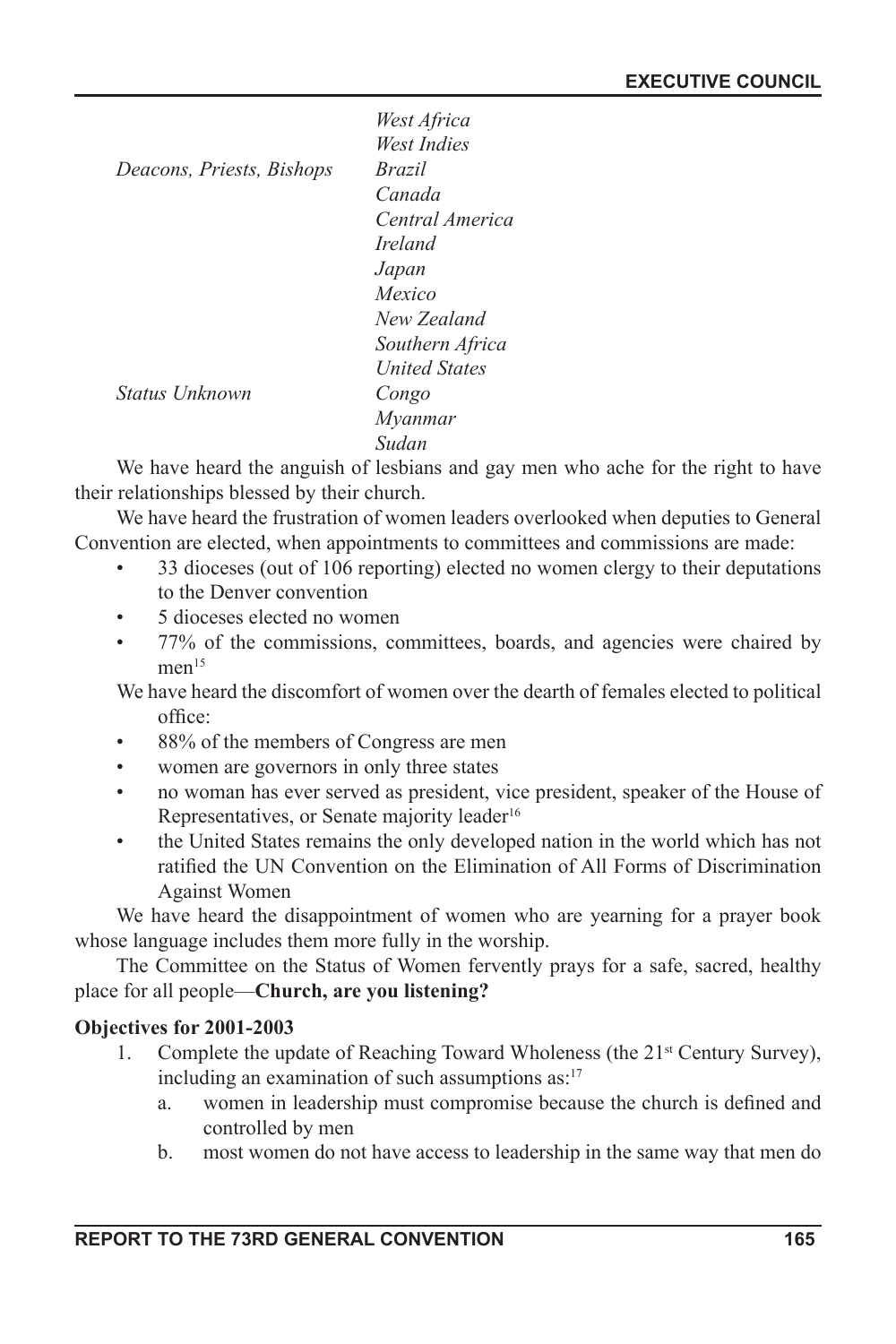- c. women in leadership burn out quickly; there is frequently little reward for very hard work
- d. in the church's patriarchal environment theology and language work against women, making sexism the norm
- e. men's tasks come before women's in setting priorities
- f. women feel unsafe because their physical boundaries are routinely compromised
- g. many women are ambivalent about power
- 2. Implement goals from the 1998 World Council of Churches Decade Festival:<sup>18</sup>
	- a. a vision of a human community where the participation of each and every one is valued, where no one is excluded on the basis of race, sex, age, religion, cultural practice, or sexual orientation and where diversity is celebrated as God's gift to the world
	- b. elimination of the evils of domination and discrimination related to opportunities for theological education, training for ministry, gender studies, inclusion in positions of leadership, and liturgical language
	- c. elimination of all forms of violence: sexual, economic, religious, psychological, physical, structural, military, spiritual
	- d. a vision of a world of economic justice where poverty is neither tolerated nor justified

# **RESOLUTIONS APPROVED BY EXECUTIVE COUNCIL FOR PRESENTATION TO THE 73RD GENERAL CONVENTION**

# *Developed by the Congregations in Ministry Committee*

#### **Resolution A045 Continue Monitoring Implementation of Ordination of Women**

- *Resolved*, the House of concurring, That the 73<sup>rd</sup> General Conven-*1*
- tion commend the progress made by the Diocese of San Joaquin and note the *2*
- responses of the Dioceses of Fort Worth and Quincy regarding the implementa-*3*
- tion of Canons III.8.1, III.16.1(d), III.16.2, and III.17.3 as required by Resolution *4*
- 97-A053a; and be it further *5*
- *Resolved*, That the Executive Council and the House of Bishops continue *6*
- to monitor progress in all dioceses toward the full implementation of the above-*7*
- mentioned canons, in particular in the Dioceses of Fort Worth and Quincy; and *8*
- be it further *9*
- *Resolved*, That the Dioceses of Fort Worth and Quincy be encouraged to *10*
- honor the above-mentioned canons of the church by bringing women into the full life and ministry of the church; and be it further *11 12*
- *Resolved*, That reports of this monitoring be received prior to the Fall 2002 *13*
- meetings of the Executive Council and the House of Bishops, and be presented *14*
- to the 74<sup>th</sup> General Convention. *15*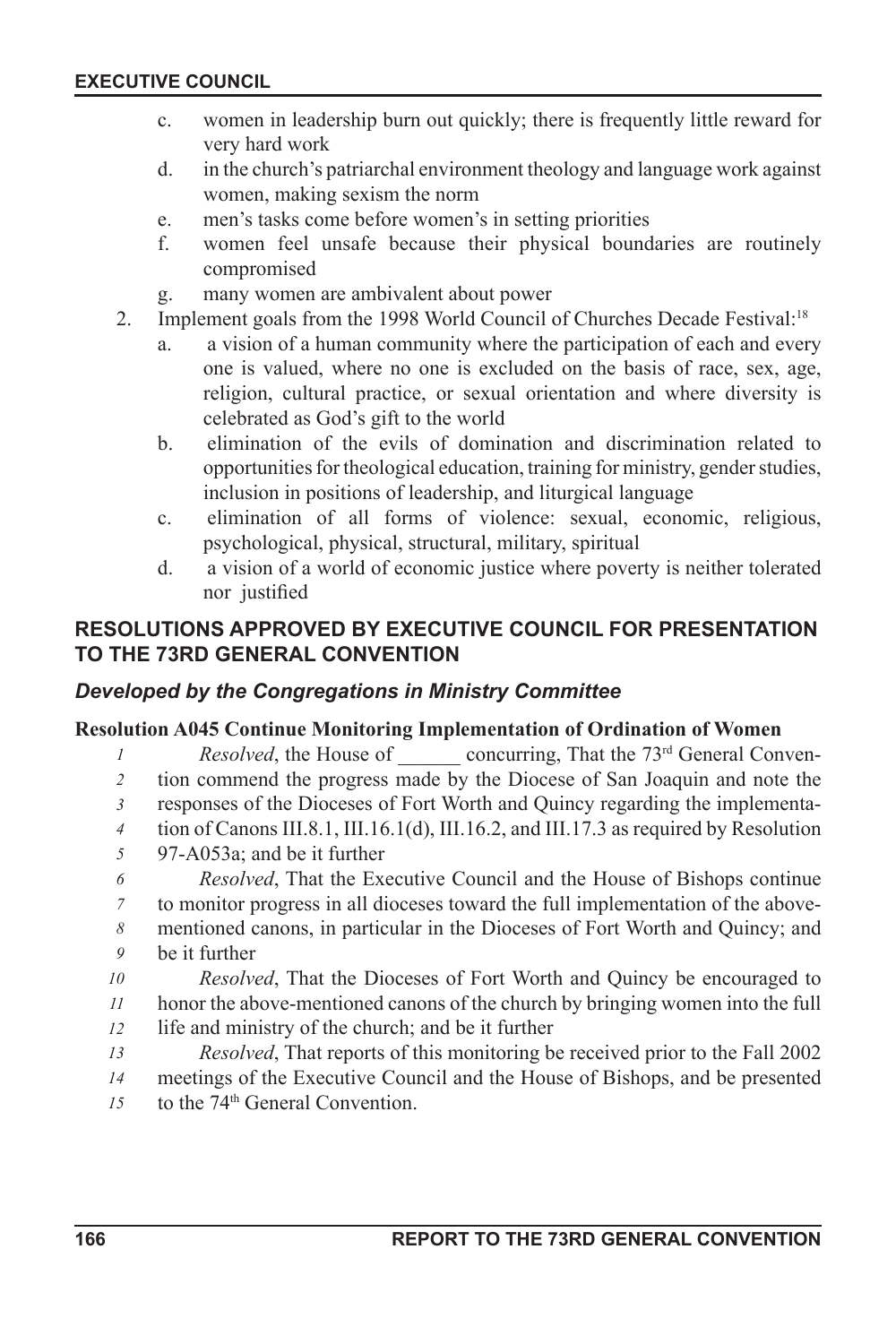# **Explanation**

While recognizing the responses made by the above-mentioned dioceses in regard to fulfilling the intent of Canons III.8.1, III.16.1(d), III.16.2, and III.17.3, we offer this resolution as an opportunity to minister to those on both sides of this issue. People in the whole church, both men and women, are enriched by the presence of ordained women. Recognizing remaining and painful divisions arising from this issue, we affirm that we are all one in the body of Christ.

# **Resolution A046 Conversation with Youth & Young Adults about Sexuality**

- *Resolved*, the House of concurring, That the 73rd General *1*
- Convention of the Episcopal Church encourage dioceses and congregations to *2*
- provide a safe, hospitable environment for frank conversation with youth and *3*
- young adults about human sexuality, to share and teach accurate information, *4*
- and to promote dialogue, not conclusions, and be it further *5*
- *Resolved*, That the Episcopal Church Center's Ministries with Young People *6*
- Cluster, in consultation with provincial networks, identify and recommend com-*7*
- prehensive guidelines and resources for these conversations. *8*

# **Explanation**

While dioceses and congregations have been asked to convene dialogues on human sexuality and identity by past General Conventions, these dialogues have rarely included young people. This resolution, emphasizing *conversation* and *relationship* between older adults and young people in the context of our *faith* responds: 1) to the needs expressed by participants at the 1999 Episcopal Youth Event, 2) to an increase in bias crimes toward lesbian and gay young people, and 3) to the need for Episcopal youth to have accurate information on topics such as human physiology, sexually transmitted diseases, etc.

# *Developed by the Anti-Racism Committee of JPIC*

# **Resolution A047 Extend Anti-Racism Commitment Another Nine Years**

- *Resolved*, the House of concurring, That having noted the 1991 *1*
- resolution from the 70th General Convention, D-113, called this church to a nine *2*
- year commitment to address racism inside our church, within society, and in our *3*
- world, this 73rd General Convention does now commit itself for another nine *4*
- years to continue the work already begun in these past three triennia in order that *5*
- we become a church committed to ending institutional and other forms of racism *6*
- within our polity, within our society, and throughout the world. *7*

# **Explanation**

While much work has begun at local, diocesan, and national levels to engage the whole church in dialogue on racism in our midst, much more work remains before this vision, lifted up in 1991, can begin to approach reality. Only now are many members of the church beginning to understand the depth of the problem among us and many yet still resist confronting this pernicious evil. This resolution places before the church a clear call from its highest deliberating body to continue in this engagement and to expand and deepen the work begun.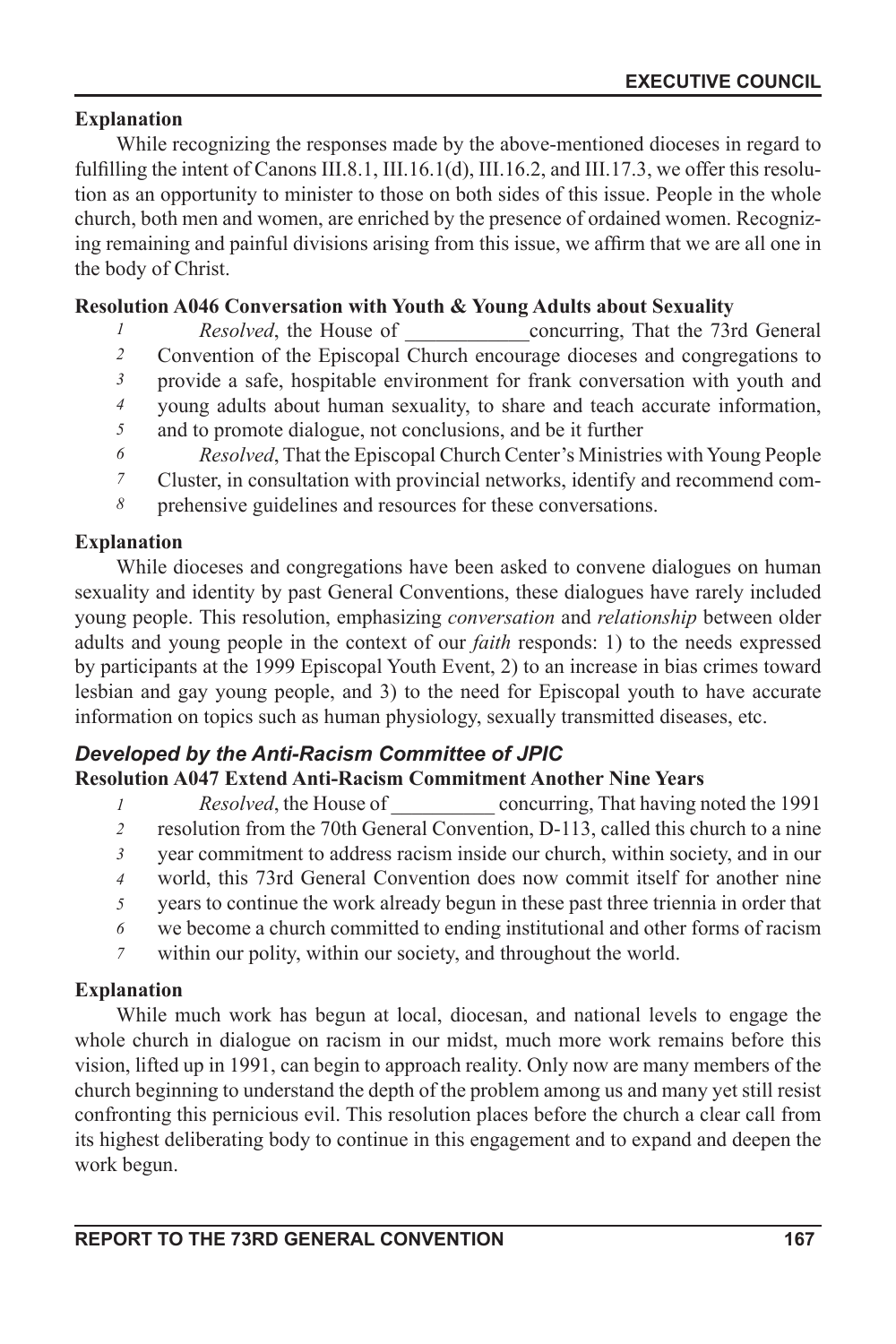# *Developed by the Episcopal Ecological Network of JPIC*

# **Resolution A048 Consider Environment When Choosing Electric Energy Supplier**

*Resolved*, the House of \_\_\_\_\_\_\_\_\_\_\_ concurring, That the 73rd General *1 2*

- Convention encourages all members, congregations, dioceses, and other church institutions, in choosing electric energy suppliers, to examine the choices of *3*
- energy generation, and to use environmentally safe and sustainable energy *4*
- *5*
- sources, especially those deriving from sun and wind; and be it further *6*
- *Resolved*, That the church at every level seek out expertise in selecting an energy provider through such resources as Episcopal Power and Light. *7*

#### **Explanation**

Building on the resolution passed at the 1997 General Convention and the growing concern about climate change, the Episcopal Church is moving towards a response that calls for more efficient use of energy, and the selection of energy suppliers that generate fewer fossil fuel emissions than in the past.

Many states are now moving towards energy deregulation, which will allow consumers a choice in who supplies their energy needs. This is an historical first, allowing the church to "put its faith into action." In 1998 the Federal Energy Regulatory Commission (at the request of large commercial enterprises) mandated wholesale competition among utilities. This competition allows utilities to buy and sell electricity to each other and allows consumers the opportunity to choose their electric utility company.

Transmission and distribution will continue to be regulated by monopolies, so as not to interfere with the delivery system. The spiritual implications of this choice will reflect the church's leadership role as a steward of God's creation.

# *Developed by the Committee on HIV/AIDS*

#### **Resolution A049 Continuation of the Executive Council Committee on HIV/AIDS**

- *Resolved*, the House of \_\_\_\_\_\_\_\_ concurring, That the 73rd General Con-*1*
- vention re-authorize the Executive Council Committee on HIV/AIDS to be con-*2*
- tinued for the 2001-2003 Triennium; and be it further *3*
- *Resolved*, That the Executive Council Committee on HIV/AIDS report at *4*
- least annually to the Executive Council of the General Convention on the state *5*
- of the church's response to the HIV/AIDS pandemic, with particular attention *6*
- to how General Convention resolutions are being implemented and the ways in *7*
- which other commissions and committees of the General Convention might have *8*
- an impact on the Episcopal Church's response to the pandemic; and be it further *9*
- *Resolved*, That the following amounts be included in the budget of the Executive Council for support of the Committee on HIV/AIDS: \$12,500 for *10 11*
- 2001, \$12,500 for 2002, \$12,500 for 2003. this totals \$37,500 for the Trien-*12*
- nium. *13*

# **Explanation**

Statistical evidence is clear that far from receding, the HIV pandemic is expanding and continuing to have devastating effects on individuals, the church, and the World. A new generation is coming of age to face the life-threatening dangers of infection, while at the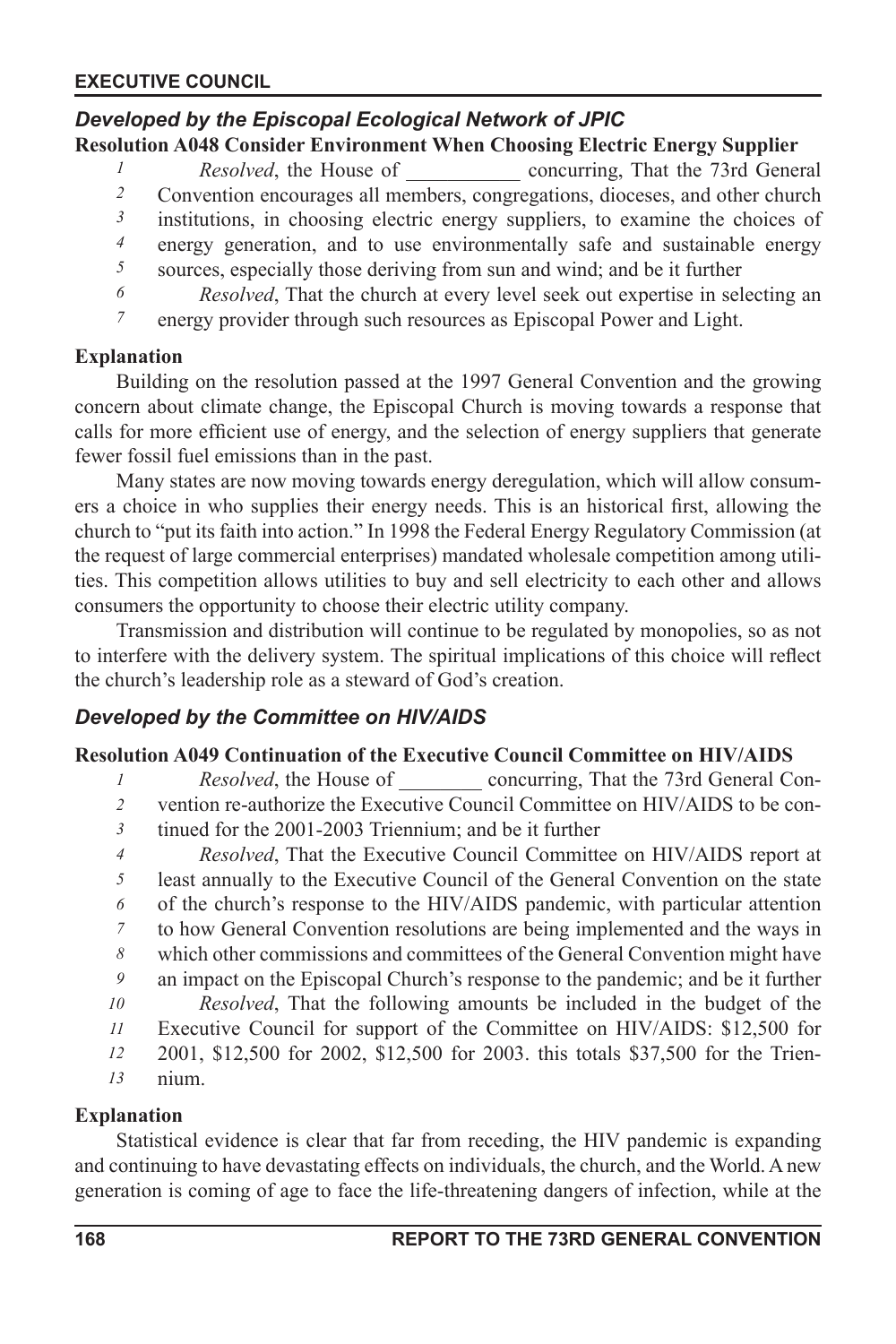same time, cultural and societal issues have hindered prevention education for and effective ministry and treatment for women and people of color. HIV/AIDS is interconnected with other social issues, such as drugs, alcoholism, promiscuity, birth control and other issues, etc., and our approach to the pandemic must be multi-disciplinary. The Executive Council Committee on HIV/AIDS, through its hearings and visits to AIDS ministries carries the concern of the whole church about this issue to the world, and reports to the church on the needs of those affected.

## **Resolution A050 HIV/AIDS Prevention Education**

- *Resolved*, the House of concurring, That the 73rd General Convention calls for the life-saving work of prevention education in the Episcopal Church to be continued by providing further Provincial training in the use of materials developed collaboratively by the appropriate bodies of this church for the prevention of AIDS among teens; and that the ministry of prevention be expanded to young adults, through development or adaptation of existing resources, to include emphasis on abstinence as well as on proven harm and risk reduction strategies, such materials to respect the cultural differences among the peoples of this church; and be it further *Resolved*, That up to \$40,000 be allocated from the Program Budget for this *1 2 3 4 5 6 7 8 9 10*
- work. *11*

## **Explanation**

This resolution continues to develop and actively support the use of prevention education materials which recognize the cultural diversity and sensitivities present in this church. Statistics reports are clear that, particularly in the United States, the incidence of new infections among teens and youth is increasing. The Committee on HIV/AIDS frequently heard that the method of prevention instruction used by the majority culture is not always, and frequently is never, the way to approach such instruction in minority cultures. However, it can be done and we need to recognize the need for more than one prevention resource in our church.

#### **Resolution A051 Availability of AIDS-related Medications**

- *Resolved*, the House of concurring, That the 73rd General Con-*1*
- vention supports compassionate initiatives to make AIDS-related medications *2*
- available at affordable prices to infected persons throughout the world, especially *3*
- in the poorest and neediest nations; and be it further *4*
- *Resolved*, That the General Convention of the Episcopal Church urge the *5*
- government of the United States to work with other governments to find ways *6*
- both to make affordable drugs available and to provide for continued research *7*
- and development of AIDS-related medications. *8*

# **Explanation**

AIDS virus infections continue to rise worldwide. In Sub-Saharan Africa, the area hardest hit by the AIDS pandemic, one in eight South Africans, one in seven Kenyans, and one in four Zimbabweans has HIV/AIDS. In South Africa, where there are 1,500 new HIV infections daily (65% among people between the ages of 15 and 25), a month's supply of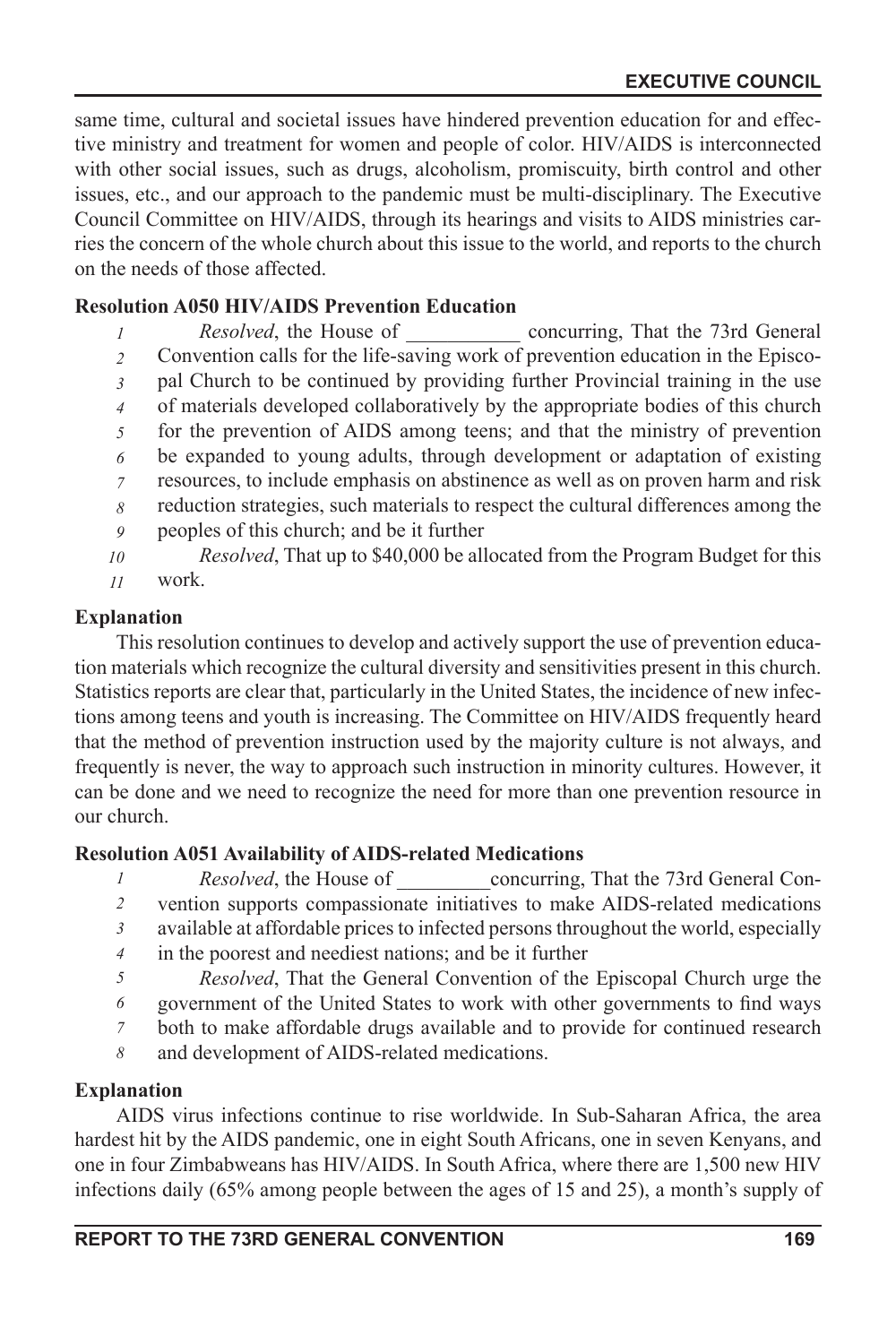AZT costs R400 (US\$80) and the more effective combination of drugs R2000 (US\$334). Yet 60% of South Africans live on a monthly income ranging only from R460 to R2680. The government of Honduras has no money for AIDS medications of any kind for those infected. Similar situations exist throughout the Third and Fourth worlds. Health workers cannot provide adequate treatment under these circumstances, and governments around the world are becoming increasingly desperate in their search for ways to provide affordable drugs, sometimes feeling compelled to find ways of skirting international trade agreements. Finding a compassionate, just, and equitable solution to this problem, without jeopardizing research and development work, is of paramount importance.

## **Resolution A052 Encourage Awareness of Justice Issues Related to HIV/AIDS**

- *Resolved*, the House of \_\_\_\_\_\_\_\_\_\_\_ concurring, That the 73<sup>rd</sup> General Con-*1*
- vention of the Episcopal Church encourage the church at every level to combat *2*
- the oppression of people based on race, gender, and sexual orientation, which *3*
- contributes directly to the spread of HIV/AIDS and which hinders the effective *4*
- prevention, education, treatment, and access to services for HIV/AIDS; and be it *5*
- further *6*
- Resolved, That the 73<sup>rd</sup> General Convention of the Episcopal Church, as a *7*
- response to the continuing pandemic of HIV/AIDS, call the church to preach, *8*
- pray for, and pursue Justice, Care for Bodies and Souls, Prevention Education, *9*
- Sound Public Policy, Fairness in the Church Workplace, and collaboration in our *10*
- individual and corporate responses to HIV/AIDS. *11*

# *Developed by the International and National Concerns Committee*

#### **Resolution A053 Migration Ministries Mission Statement**

- *Resolved*, the House of concurring, That the 73<sup>rd</sup> General Conven-*1*
- tion of the Episcopal Church adopt the statement "The Episcopal Church in *2*
- Service to Refugees and Immigrants" as a mission statement of the Episcopal *3*
- Church on behalf of refugees and immigrants. *4*

#### **Explanation**

Increasingly, immigrants and asylum seekers are of concern to the church as they experience the consequences of restrictive immigration policy. The plight of refugees overseas demands heightened advocacy to ensure their protection and safety. The mission statement follows:

#### **The Episcopal Church in Service to Refugees and Immigrants**

#### *INTRODUCTION*

As the landscape of our nation expresses greater diversity of nationalities and ethnicities, we are reminded of our heritage as a nation of immigrants and, more importantly, as a people of Christ who are called to extend hospitality to strangers as a central principle of our faith. We also rejoice in the diversity which both former and new waves of immigrants bring us, recognizing that our community is global and our commitment to love our neighbor involves incorporating into our lives persons in the farthest reaches of the world.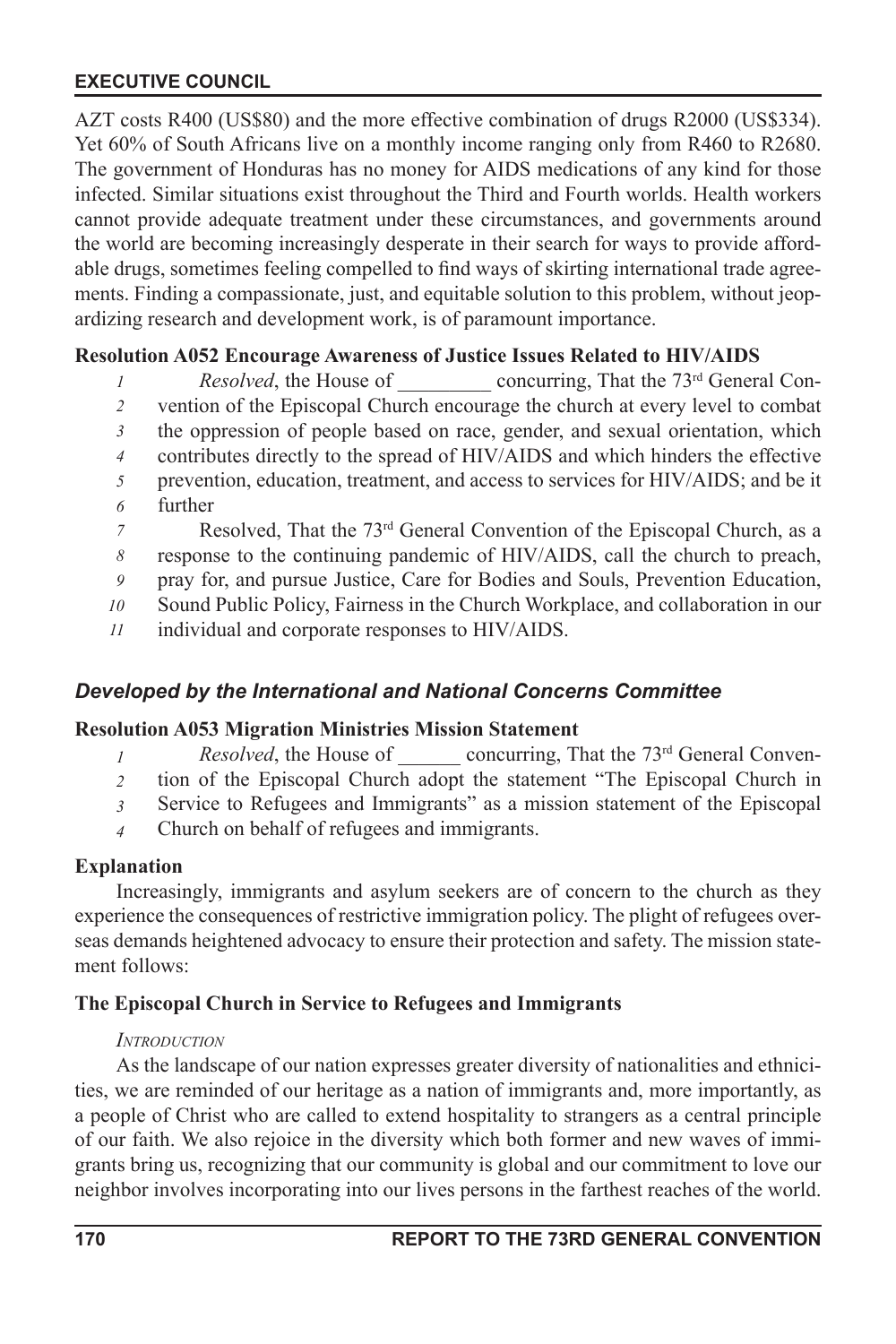We understand that the body of Christ has no boundaries; recognizing that fullling our commitment to be the body of Christ in a broken world requires the widest extension of hospitality. We also embrace a view of family which excludes no one as sister or brother.

The Anglican Communion of which the Episcopal Church of the United States is a part encompasses many parts of the world where the tragedy of forcibly displaced and uprooted persons is a daily reality. For example, members of the Anglican family in Africa, the continent that generates the largest number of refugees, is the home to about 38 million Anglicans. Many of our Anglican brothers and sisters live in countries where the ravages of civil war and insurgency have profoundly affected their lives. The devastating impact of a protracted civil war in the Sudan, the genocide in Rwanda, the ongoing uncertainty in Liberia and Sierra Leone resulting from recent wars, and turbulence in other countries such as Burundi, Angola, Uganda, Sri Lanka and Burma, where our church is present, reminds us vividly that our family in faith is suffering. Even if our Biblical injunction to welcome the stranger did not exhort us to reach out to others, our commitment to our spiritual family certainly would.

Beyond this is the profound commitment of our church to care for all in need, even those beyond our political, communal, and faith boundaries; in honoring our commandment to be a hospitable people. Our hospitality is available equally to the Kosovar Muslim or the Sudanese Christian.

The many voices and languages that are increasingly heard in our churches and our communities give evidence to the consequences of a world where persons leave their homelands, often because the nation of their birth can no longer give them the safety and freedom needed to live in dignity and peace. Their movement is a response to a need to be free and safe.

The Episcopal Church has through its various programs and offices been a part of the Christian response to the forcible displacement of persons in so many parts of the world.

*The Episcopal Church is a visible presence in responding to the enormity of the humanitarian crises which occur when civil wars and violence brutally dislodge families from their homes, forcing them to cross borders to find safe haven.* 

#### *THEOLOGICAL PREMISES*

No leap of theology is required to place ministry to displaced, uprooted persons in a fundamental relationship to our Christian calling. As we are initiated into our faith through baptism, we are reminded in the covenant made at baptism that we must *"seek and serve Christ in all persons, loving our neighbor as ourselves"* and *"strive for justice and peace among all people, and respect the dignity of every human being*". The Baptismal Covenant is a call to reach out to those who are a part of a suffering community.

Commencing with the Old Testament, God reminds the people of Israel in Leviticus to extend themselves to strangers since they too experienced alienation as inhabitants of another land. To be linked to our immigrant origins and to affirm our nation as one having a vibrant immigrant tradition is to recall our roots as a basis for identifying with those who are repeating, although often under more traumatic circumstances, the journey of earlier sojourners. Unfortunately, our recollection must also include those periods in our history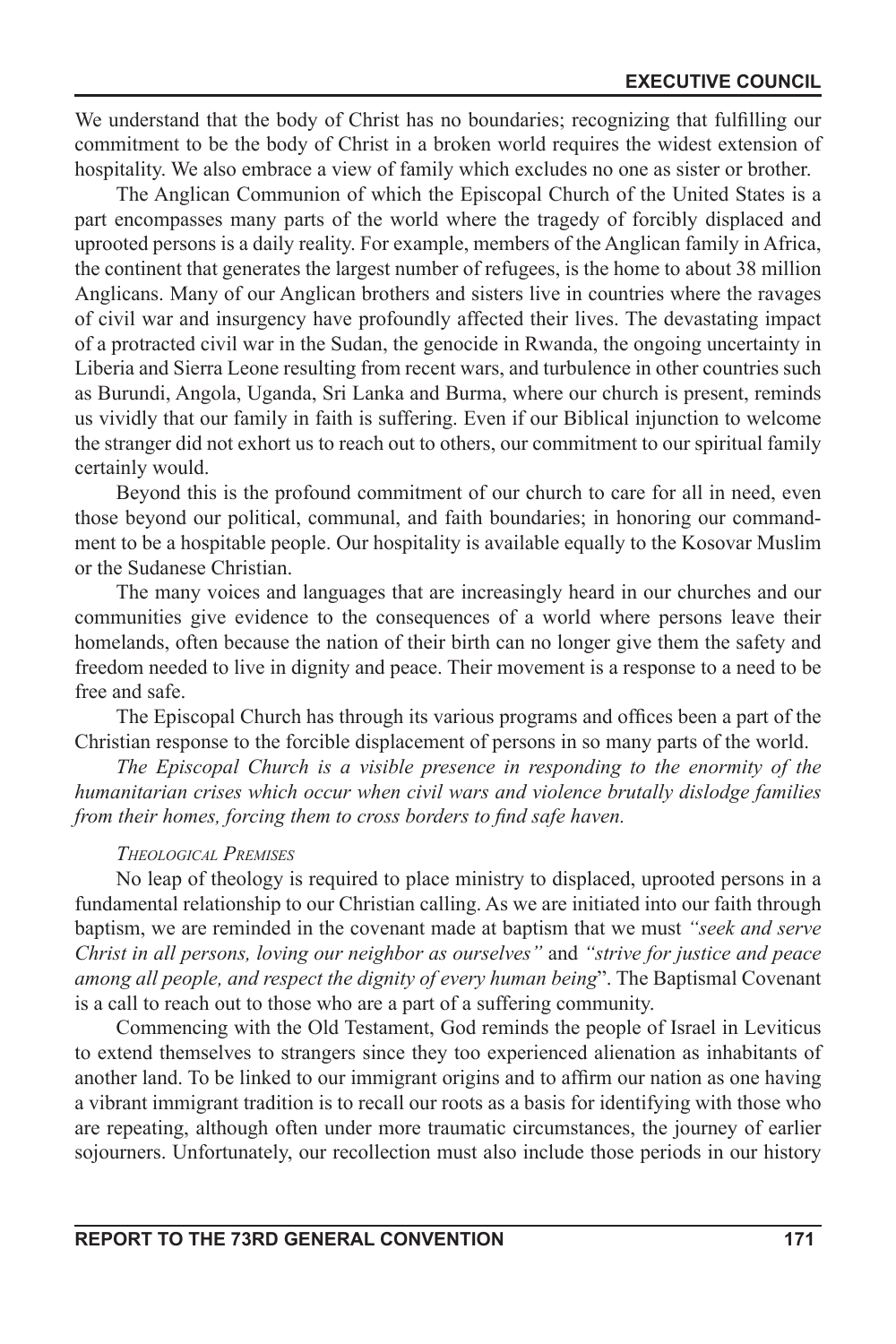where nativism and parochialism painfully thwarted the aspirations of newcomers to find a comfortable welcome in their adopted homeland.

As Christians we also understand the many forms in which God's presence is made known and the myriad ways we are called to be receptive to God's grace. In Paul's letter to the Hebrews, welcoming the stranger was noted as the occasion when, surprisingly, God's people might find themselves entertaining angels. Among the unexpected ways in which *God's message might be delivered is found in welcoming a refugee family into a community or parish.* The reciprocal nature of hospitality is frequently evidenced when the life of the refugee welcomed into a community and the life of the sponsoring parish are both transformed and blessed.

Probably no gospel story so clearly underscores the hospitality expected of us as than that of the Good Samaritan. On so many levels, the account of the Samaritan offering comfort and support to the wounded traveler underscores the gospel imperative of hospitality. This parable reminds us that neighbors are often unlike us and may come from communities and regions that have been shunned or treated with disdain. Yet, we are told to embrace an inclusive view of family and community in expressing our faith. In the parable, the provision of hospitality is more than a gesture—it is a willingness to see the hurt friend through to recovery, to make a difference in restoring hope to the suffering. We are admonished to create the time and space to extend help. *The story of the Good Samaritan calls us to invest ourselves in the restoration and recovery of others regardless of circumstance. It is also a message against the racism and prejudice that can affect our attitude toward refugees and immigrants.*

Linked to all of this is the notion of extending help and hope to the most vulnerable. On virtually any continuum of vulnerability, refugees and displaced persons would rank among the most deserving of our friendship. *Thus, our Lord's injunction that as we serve the least of those among us we are truly serving Him makes the critical connection between the ministry of assisting refugees and honoring the gospel mandate to be hospitable.* 

Our tradition as an Easter people with a commitment to resurrection takes on special meaning when applied to refugees and displaced persons. Among the many characterizations attributed to refugees is their loss of hope and the despair which often accompanies their hopelessness. The trauma of being a refugee is profound. The refugee leaves home, family, and friends abruptly—often in the midst of devastation and destruction. All that defines worth and identity are brutally annihilated. The government which is to protect and provide safety is often the perpetrator of persecution and violence. Neighbors not of your religion or ethnicity might suddenly become your enemy. Treachery surrounds you as you attempt to suddenly reorganize your life. It is against this reality that receiving refugees into our parishes and communities occurs. *The restoration of hope in one's self and in one's ability to move forward without traditional social and behavioral underpinnings is a formidable challenge—one that those who extend hospitality help meet. The motto of refugee resettlement could well be "from death to resurrection."*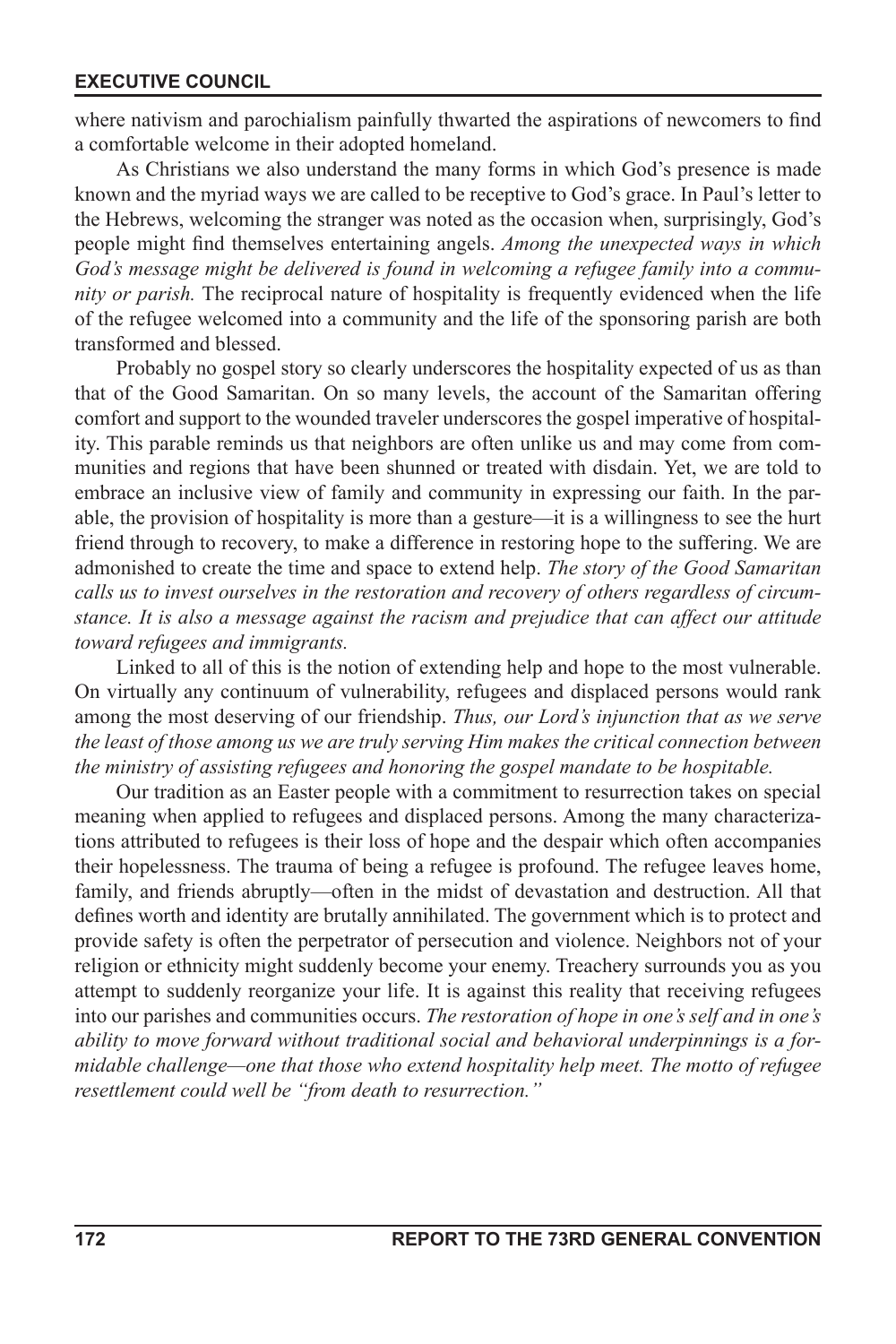#### **Our Mission and Ministry**

#### *RESETTLEMENT*

A tangible and central part of our ministries to refugees is the resettlement program administered by Episcopal Migration Ministries (EMM). EMM which resettles an estimated 3,000 to 3,500 refugees annually is carrying out, with other church and secular agencies, a national program of refugee resettlement, partially funded by the U.S. government. In 1999, 31 dioceses involving 39 communities were involved in resettlement work. Refugees are received from all parts of the world. Sponsorship is offered to all refugees without regard to national origin, race, or religion.

Beyond meeting the formal requirements of the U.S. government's resettlement program, Migration Ministries asks parishes to assist with sponsorship of new refugee families. Parish-based resettlement incorporates churches into the center of this ministry and, in so doing, provides the refugee with a more caring resettlement experience than might otherwise be possible. Most importantly, *church sponsorship promotes the healing and recovery that helps make resurrection happen.* 

Embracing parish resettlement as the preferred means of transitioning newcomers to their adopted homeland provides them with mentors and advocates as they translate their new and often confusing environment into something understandable. *The Episcopal Church encourages dioceses and parishes to be partners with Episcopal Migration Ministries in ensuring that church-based resettlement remains the hallmark of the church's approach to receiving newcomers.* 

In the truest sense, resettlement is an act of rescue. It is one of the three "durable solutions" or internationally acknowledged alternatives available to refugees once they are forcibly displaced from their homelands. The other solutions include voluntary repatriation, done when the persecution that precipitated the refugee crisis has abated, and local integration in the country of first asylum—the country that initially received the fleeing refugee.

Episcopal Migration Ministries continues to press the U.S. government to adopt policies which make immigration readily accessible to those who seek to join family members in the United States. *Reuniting families is important not only to save overseas family members from future violence and the agony of separation from loved ones but to solidify the transition of the U.S. resident refugee.* In assisting refugees to apply for the relocation of family members and urging the U.S. government to adopt the broadest application of the principle of family reunification, our resettlement program honors the value of family as a source of strength and hope for all persons, particularly those seeking to overcome the adversity of being a refugee.

In addition to the lives that are saved through resettlement, *receiving refugees into the United States provides communities with poignant, dramatic personal evidence of the suffering associated with the global refugee crisis.* Resettlement gives reality to the daunting statistics provided to explain the worldwide refugee crisis. Against the background of 14 million refugees worldwide, the U.S. resettlement numbers are modest. Yet resettlement is a form of witness which signals to those who languish in camps overseas that there are compassionate persons in the world prepared to alleviate their suffering. Resettlement is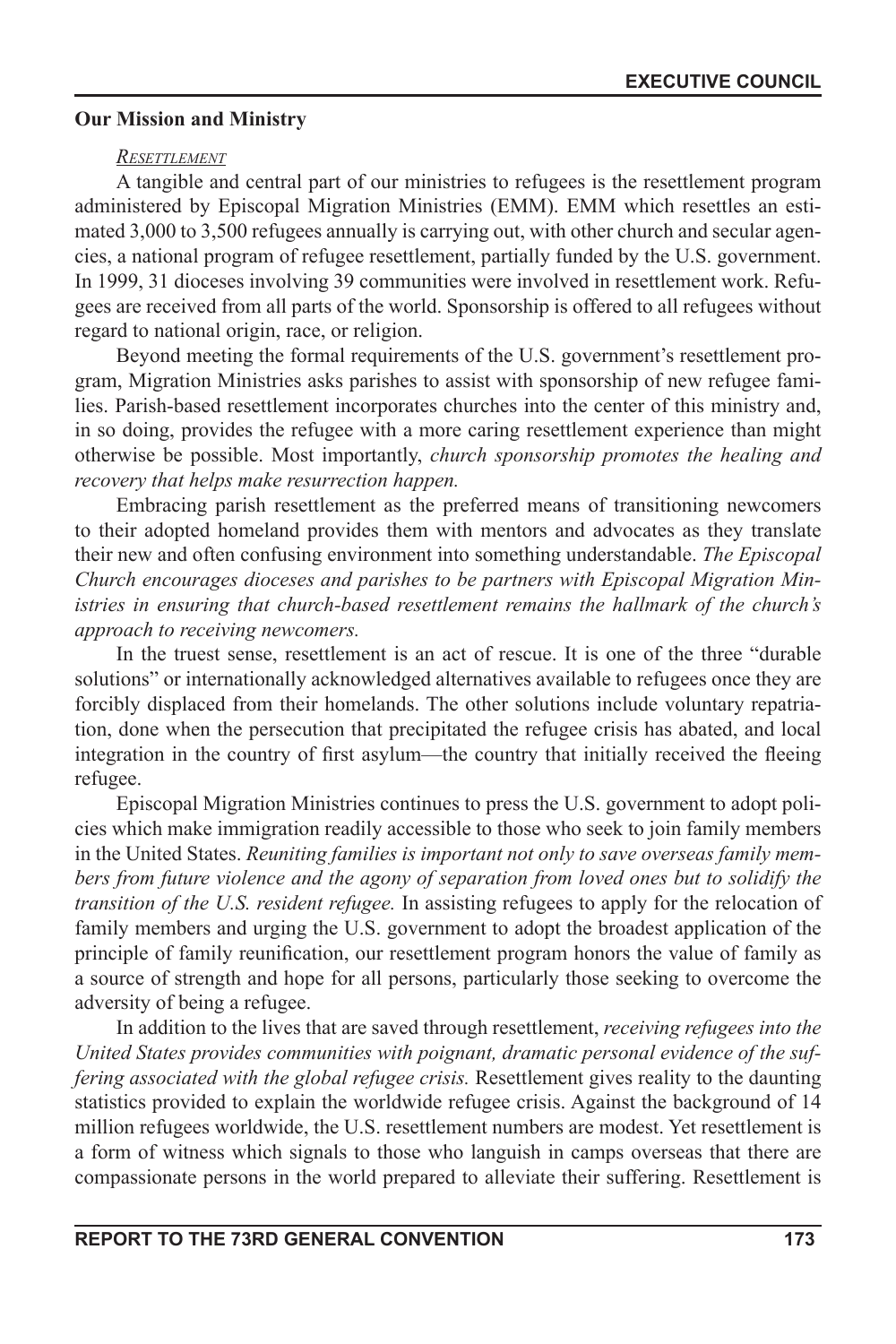a way that those who receive refugees can achieve a connection with the suffering of geographically remote sisters and brothers. While there may be a temptation to let the complexity and magnitude of the global refugee crisis become a pretext for inaction or indifference, resettlement is a means of intervening personally in an otherwise hopeless situation. Resettlement provides the opportunity to witness to the goodness of God's people. *Just as the ministry of Christ was carried out with individuals who sought his intervention, so must as his emissaries be expressed in helping suffering individuals where we meet them. Witness matters.* 

Resettling refugees in the United States signals to desperately poor countries who receive millions of fleeing refugees that their burden will be shared. This signal encourages poor countries with fragile socio-economic and political structures to keep their doors open. The U.S. cannot exercise moral leadership in responding to the international dilemma of millions of uprooted persons without upholding a generous U.S. admissions program.

Joining EMM in local ministry to refugees and immigrants are 30 Jubilee Centers of the Episcopal Church who in a variety of ways assist some of the most marginalized and vulnerable immigrants in their search for security and justice.

#### *ADVOCACY*

*Refugee Admissions* It is the policy of the Episcopal Church to urge the U.S. government to support a program of generous admissions to the United States, giving special attention to parts of the world such as Africa where resettlement numbers have often been disproportionately low given the total number of African refugees for whom resettlement might be their only option.

Allowing increasing numbers of refugees to find a home in the United States enhances *prospects for temporary hospitality in first asylum nations. It also expresses our moral leadership as a nation which not only respects the human rights of all persons but acts concretely to protect some number of those whose rights have been severely violated.*

*Immigrants and Asylum Seekers* The uneven history of the United States in welcoming refugees and immigrants continues to manifest itself as new assaults on generous and fair treatment of immigrants occur. In the early 90s, anti-immigrant sentiment resulted in Congress legislating measures which deny benefits even to legal immigrants. The culmination of this anti-immigrant sentiment were laws enacted in 1996 unfriendly to immigrants. So-called welfare reform legislation modied welfare programs to severely curtail benets to immigrants.

An immigration control law was passed which established more restrictive treatment for asylum seekers and a host of measures which increased occasions for deporting both legal and undocumented residents. The consequence has been the summary exclusion of hundreds of persons annually. These persons have been unable to present a credible case for which the U.S. government could make a grant of asylum. Modifications in U.S. asylum practices permit low level immigration officials to judge the credibility of a person's claim and, if unconvinced, exclude that person from the U.S.. Those who wish to appeal such denials of asylum are detained, often for as long as five (5) years, while their cases are being prepared for review and action. Providing such an abbreviated review process and making detention the consequence of having one's claim heard thwarts yet another route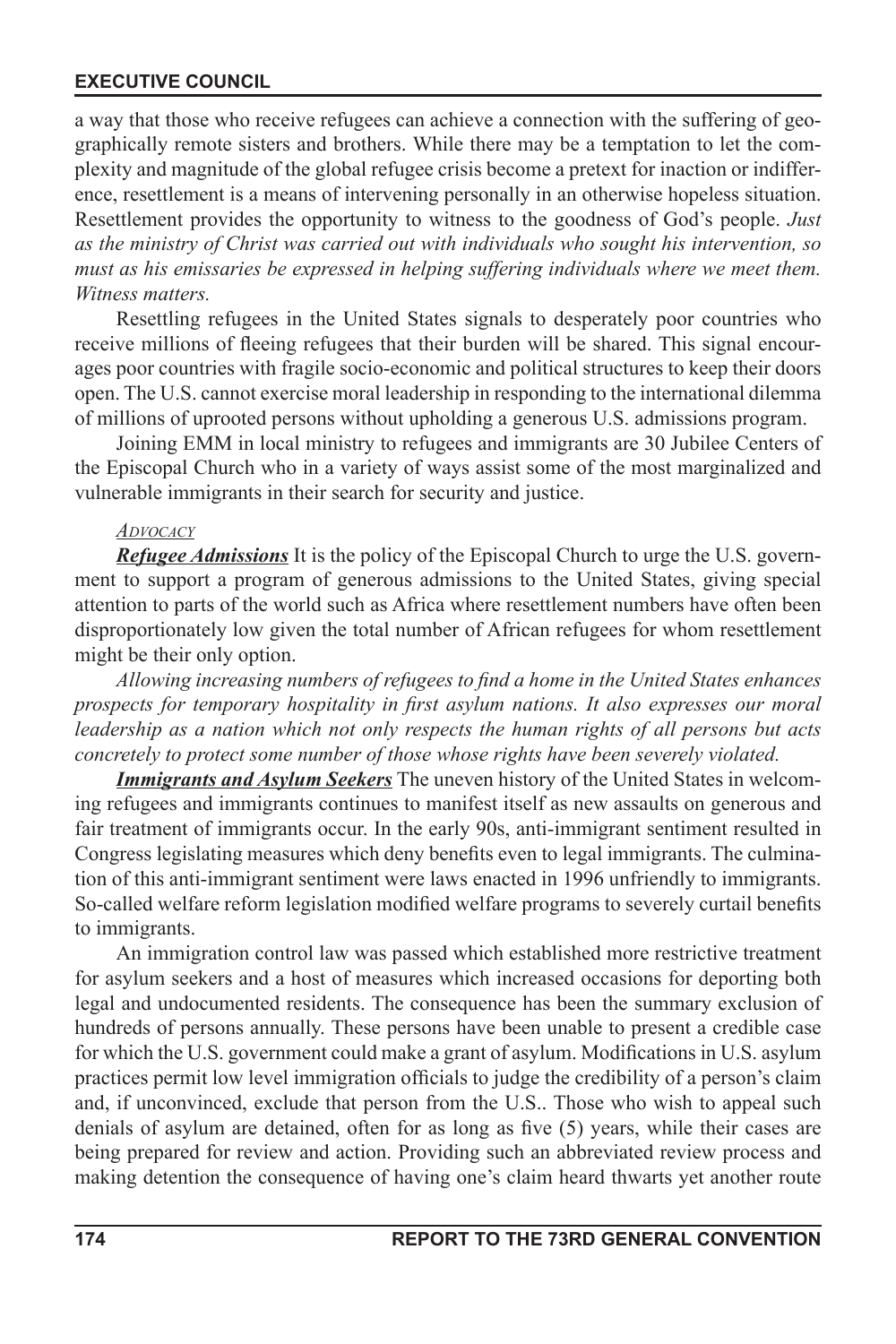through which persecuted persons from other countries can seek protection in the U.S.. *Recognizing the varying validity of asylum claims, a process which is more amenable to the fair adjudication of claims is a goal to be vigorously pursued if we aspire to have a fair asylum system.*

Coupled with this concern are other harsh measures now invoked by the U.S. government against those legally in the United States. For example, minor offenses can be the basis for deporting legal aliens. Asylum seekers and other aliens detained in the United States are especially vulnerable, particularly if the counsel is not readily available when needed to negotiate an often costly and difficult legal system. Current practices affecting due process severely jeopardize the principles of fairness and justice which are presumably enshrined in our political and judicial systems.

*The church seeks to redress laws and regulations which fail to offer fair and just treatment to those seeking asylum in the United States, to amend policies which overlook compelling family and other humanitarian considerations in carrying out deportation policies, and to assist in the fulllment of a more just and equitable immigration system.*

*The Episcopal Church urges a fair and just asylum process which assures that all worthy applicants are given access to asylum and not subjected to prolonged detention as a consequence of pressing an asylum claim.*

Finally, the need for safety net benefits for vulnerable persons in our society, particu*larly refugees and immigrants, is a justice issue about which the church has spoken.*

*Education* A corollary of the above is the need to inform and educate the church about the gifts which immigrants and refugees offer and their overall contributions to their communities. Findings show that misinformation and misunderstanding about refugees and immigrants are often sources of the negative sentiment that impedes a generous and compassionate response to newcomers. Negative legislation can also result from a failure to understand fully the refugees/immigrants' experience including their suffering as well as the gifts which they bring to their new home. *Consistent with the many initiatives of the*  church which celebrate and affirm diversity, the EMM network seeks to be a source of reli*able information about the contributions of immigrants and refugees.* 

*International Peace and Justice* Refugees exist because of injustice which often takes the form of persecution. Refugee crises can only truly end when peace comes. The precursor of peace is justice. Addressing the problems that produce upheaval is a paramount responsibility of the Episcopal Church. The Justice and Peace Office provides leadership in identifying peace and justice issues which warrant advocacy, with the expected result being church resolutions or statements announcing to the larger church as well as the national and international communities the position of the church on justice and peace issues affecting refugees and immigrants. Such pronouncements and resolutions frame the policy and provide the authority for advocacy. The Peace and Justice office lends the voice *and moral resources of the Episcopal Church to promoting peaceful resolution to the con icts which, if unattended, foment refugees crises.*

**Public Policy**: The church's public policy network provides Episcopalians nationwide the opportunity to express their opinions to the Administration and Congress on issues regarding refugees and immigrants, consistent with policies adopted by the General Convention of the church or its Executive Council.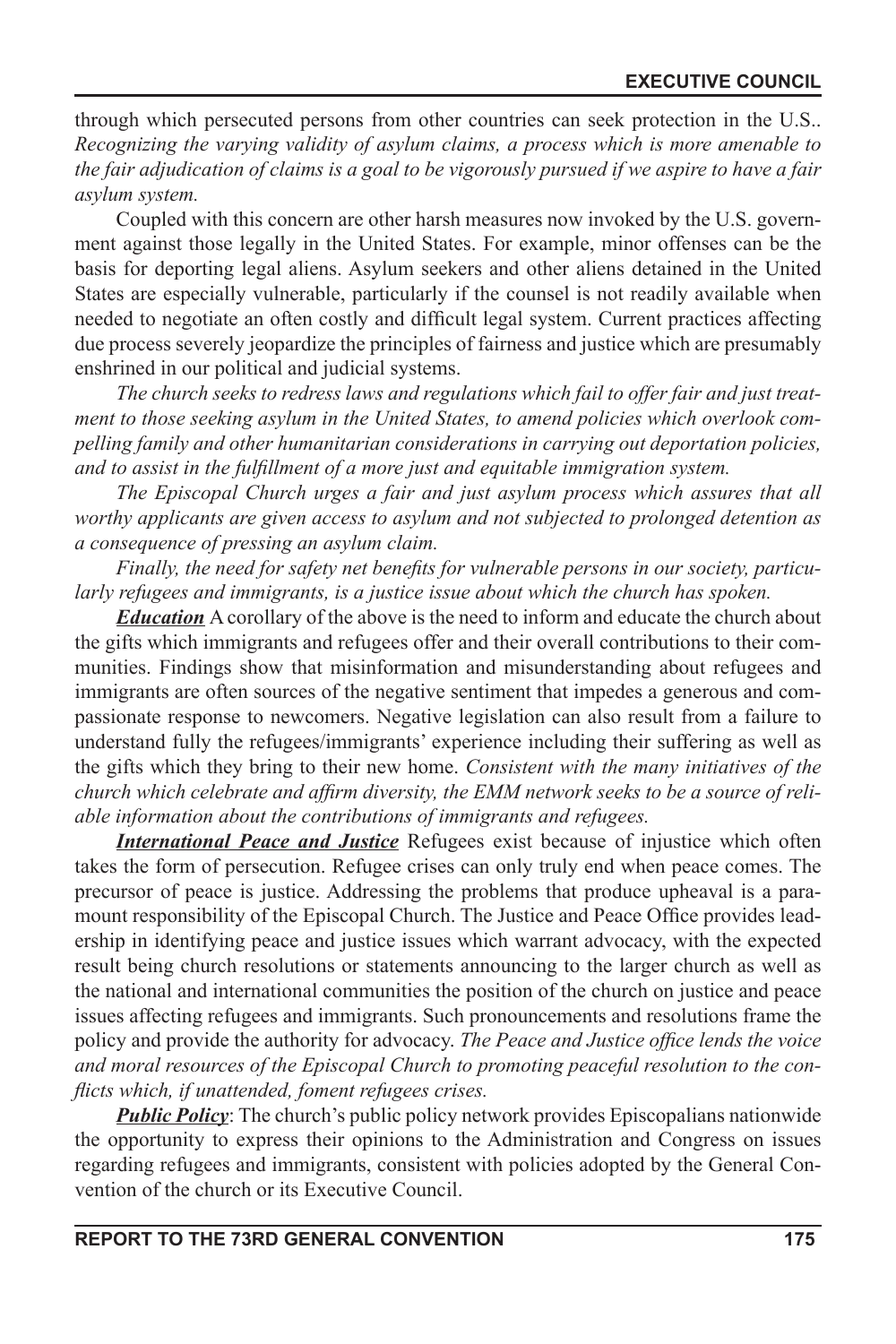Through its Washington Office, the Episcopal Church monitors legislation and executive actions which impact on the welfare of refugees and immigrants. The office coordinates advocacy with EMM to ensure that the voice of the Episcopal Church is heard on matters concerning the well-being of the refugees and immigrants.

A compelling concern of our church is the poverty and despair which often contribute to volatile political and economic situations that frequently deteriorate into violence. These events sow the seeds of human displacement. *Thus, within the larger context of refugee and*  immigration policy, addressing causes of political and economic instability forms another *mission of the church.*

A notable example is the initiative undertaken by the Washington Office on behalf of debt reduction. Relieving impoverished nations of the need to expend virtually all foreign exchange in paying off debt enhances prospects that economic growth and development in some countries can produce sufficient stability to check the temptation of dissident elements to engage in brutally disruptive behavior. Such behavior often provokes widespread human displacement for entire regions.

*Linkages with the Anglican Communion:* The Episcopal Church monitors the refugee crisis worldwide, engaging different entities of its structure in doing so. The office of Anglican and Global Relations (AGR) in coordinating the work of ECUSA with partners across the Anglican Communion facilitates access to overseas churches whose members are often targets of displacement and violence. As churches themselves are the victims of persecution, AGR serves as the conduit of information about such persecution, assists the church to witness on behalf of suffering sisters and brothers and works with other components of the church in advocating for policies which will relieve their suffering and reverse the circumstances contributing to their plight. *AGR fosters communication between ECUSA and other church partners so that the ECUSA can effectively represent and speak for suffering sisters and brothers.*

As a part of this connection, EMM plays a leadership role in the Anglican Refugee Network by linking nations within the communion that are both experiencing and attempting to respond to refugee crises.

*Humanitarian Assistance*: The Episcopal Church has for the past sixty (60) years offered humanitarian assistance in the United States and abroad in supporting uprooted and displaced persons through the Presiding Bishop's Fund for World Relief. This tradition continues with renewed energy and direction. The Fund has worked both ecumenically and directly with Anglican Church partners in meeting urgent humanitarian needs in refugee crisis spots around the world.

Domestically, the Fund assists a variety of refugee related projects in dioceses around the United States. These projects include assistance with asylum seekers, English language programs for non-English speakers, special training and acculturation projects involving refugees and immigrants, immigration counseling assistance, and funding for sponsorship outreach efforts carried out by various diocesan resettlement programs. Fund resources remain an important source of aid to deserving EMM affiliates.

By providing millions of dollars annually to relief and development efforts domestically and overseas, *the Fund makes an invaluable contribution to relieving the suffering*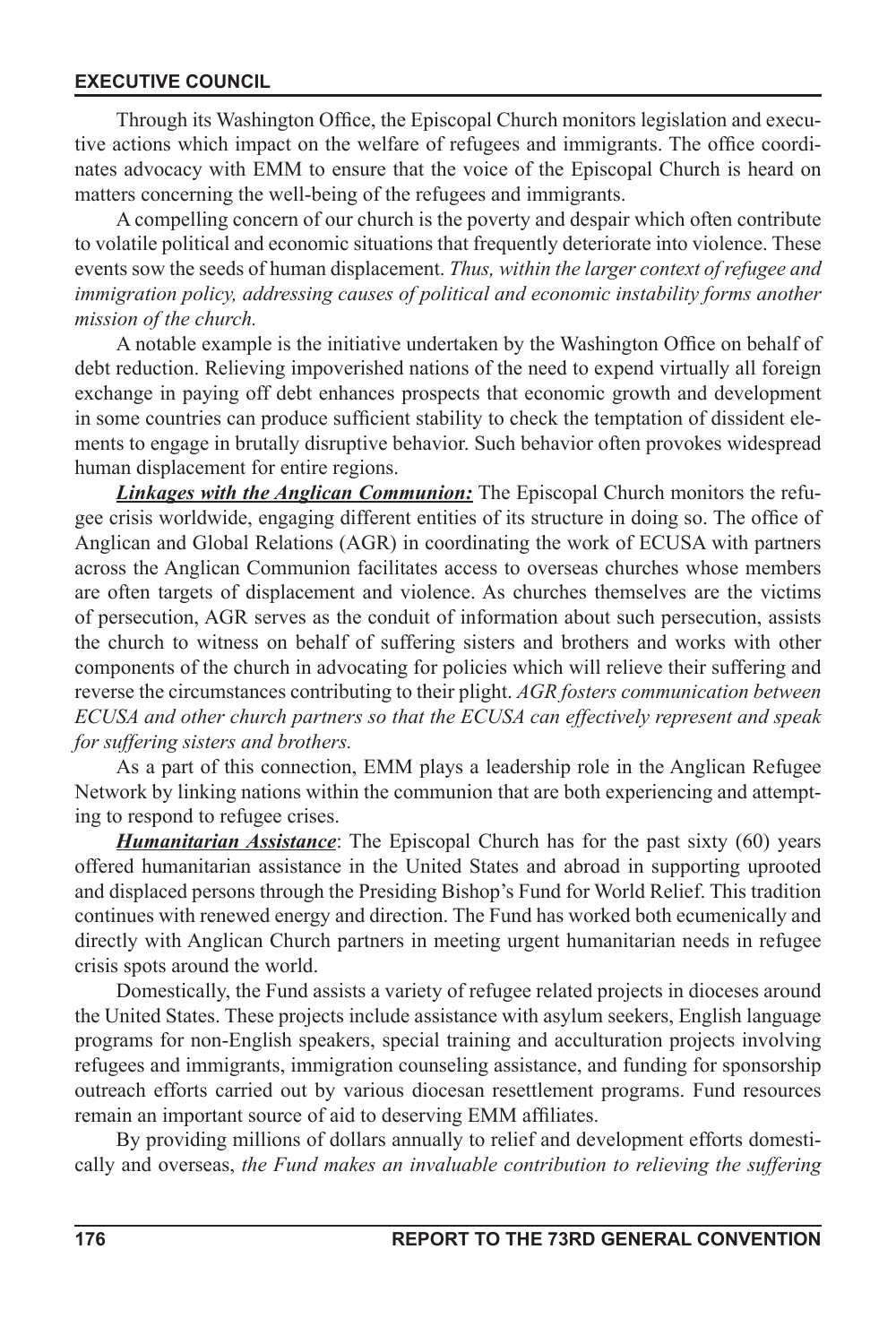*which "uprootedness" causes and supports the rebuilding and rehabilitation which promote peace and recovery.*

# *CONCLUSION*

As the numbers of persons seeking protection from persecution increases and safety from violence becomes a more urgent need in so many parts of the world, the Episcopal Church in the spirit of Jubilee, affirms its commitment to those suffering from persecution and forced migration. This extends to strengthening relations with ecumenical and Anglican partners in lifting up and responding to the concerns of displaced persons. Underlying this is a commitment to stand in solidarity with our suffering sisters and brothers through our prayer life and liturgical expressions. As we live into our commitment to be the body of Christ, we offer our prayers and our resources to accompanying those who are surely among those vulnerable persons whom our Lord has called us to serve.

# **RESOLUTIONS FOR GENERAL CONVENTION DEVELOPED BY THE COM-MITTEE FOR THE STATUS OF WOMEN**

# **Resolution A054 Committee on the Status of Women Budget Appropriation**

- *Resolved*, the House of concurring, That the sum of \$45,000 be *1*
- appropriated from the Budget of General Convention for the expenses of the *2*
- Committee on the Status of Women for the next triennium. *3*

## **Explanation**

|                           | 2001   | 2002   | 2003   | <b>Total</b> |
|---------------------------|--------|--------|--------|--------------|
| <b>Committee Meetings</b> | 13.000 | 13.000 | 13.000 | 39,000       |
| <b>Other Meetings</b>     | 1.000  | 1.000  | 1.000  | 3,000        |
| Administration            | 1.000  | 1.000  | 1.000  | <u>3,000</u> |
| <b>Total</b>              |        |        |        | 45,000       |

# **Resolution A055 Budget for Reaching for Wholeness II (the 21st Century Survey)**

- *Resolved*, the House of concurring, That the sum of \$35,000 be *1*
- appropriated from the Budget of General Convention for the Status of Women *2*
- Committee to implement the survey, Reaching for Wholeness II. *3*

# **Explanation**

|                            | 2001   | 2002   | 2003  | <b>Total</b> |
|----------------------------|--------|--------|-------|--------------|
| Consultations with         |        |        |       |              |
| Hartford Seminary &        |        |        |       |              |
| <b>Field Survey Groups</b> | 12.000 |        |       | 12,000       |
| Continuing Consultations,  |        |        |       |              |
| Writing & Publication      |        | 15,000 |       | 15,000       |
| Writing, Publishing $&$    |        |        |       |              |
| Distributing Study Guide   |        |        | 8,000 | 8,000        |
| <b>Total</b>               |        |        |       | 35,000       |
|                            |        |        |       |              |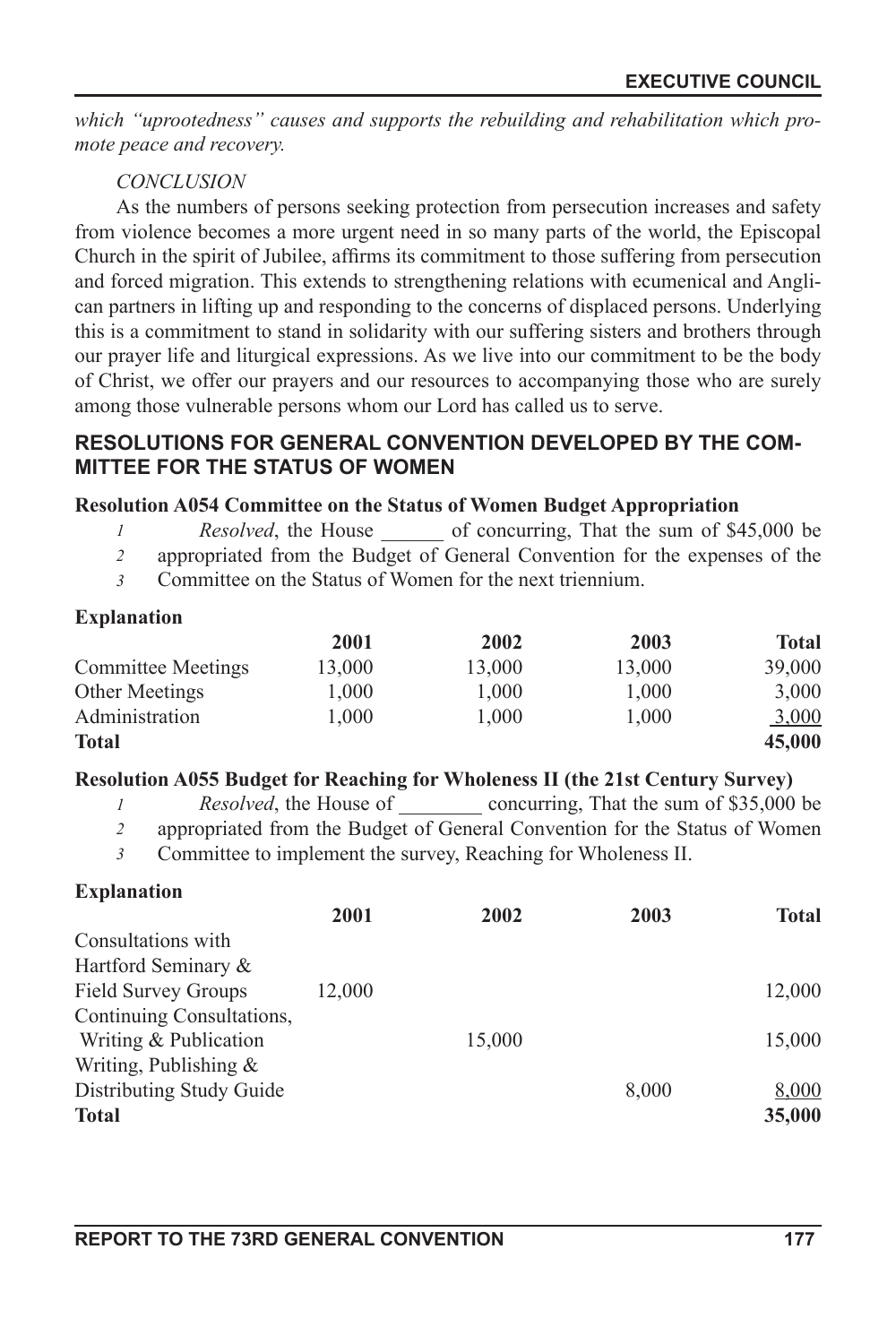**Supporting Documentation:** The Explanation accompanying the October 29, 1999 resolution of the Executive Council which granted CSW the first \$10,000 to begin the Survey stated "The funds requested in this resolution will provide the committee with the ability to at least prepare a preliminary report to the General Convention with a clear provision of funds from the 2001-03 triennial budget to complete the project."

# **RESOLUTIONS**

#### **Resolution A056 Revision of Canon I.19.1**

- *Resolved*, the House of concurring, That the 73<sup>rd</sup> General Convention *1*
- revise Canon I.19.1 with the following: *2*
- Sec. 1. When marital unity is imperiled by dissension, it shall be the duty *3*
- of either or both parties, before contemplating taking permanent legal action, to *4*
- lay the matter before a Member of the Clergy; and it shall be the duty of such *5*
- Member of the Clergy to first work to protect and promote the physical and emo-*6*
- tional safety of those involved and only then, if it be possible, to labor that the *7*
- parties may be reconciled. *8*

## **Explanation**

The Committee is pleased to also submit this resolution since it is a direct outcome of work done in the Diocese of Massachusetts in response to CSW's early Consultation on Violence Against Women in Boston in the spring of 1992. CSW urges careful reading of the Explanation accompanying the Massachusetts resolution. It is time to bring our national Canons into congruence with the various resolutions on domestic violence which have been passed at the diocesan and national levels of the church.

#### **Resolution A057 Recognition of the Problem of Trafficking in Women, Girls, and Boys**

- *Resolved*, the House of concurring, That the 73<sup>rd</sup> General Convention *1*
- recommends that every diocese bring to the attention of its members the problem *2*
- of trafficking in women, girls, and boys, urging efforts to achieve national and *3*
- international policies to prevent the injustice, protect its victims, and prosecute *4*
- its perpetrators. *5*

# **Explanation**

Sexism and the devaluation of women and children in an unjust society are the root cause of the enormous incidence of trafficking, both in the United States and throughout the world. Poverty and survival needs are the driving forces of this phenomenon. According to the United Nations four million persons are trafficked annually for slavery-like work, including forced prostitution, sweatshop labor, and domestic servitude.

# **Resolution A058 "A Pledge of Nonviolence"**

- *Resolved*, the House of concurring, That each congregation of the *1*
- Episcopal Church be encouraged to become a "circle of peace" using the tool "A *2*
- Pledge of Nonviolence." *3*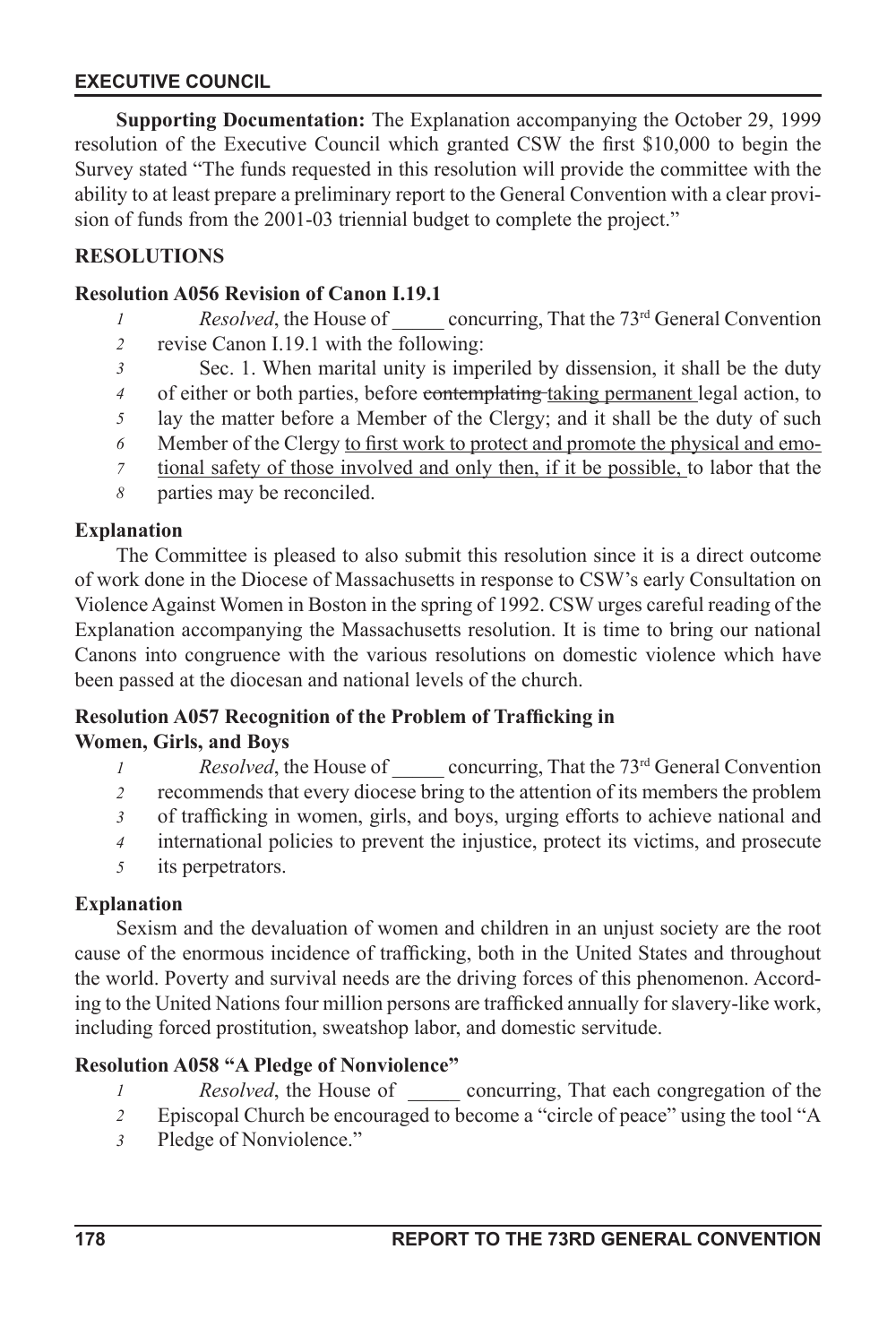## **Explanation**

By bringing into consciousness methods of nonviolent behavior, our church can move toward becoming a force for change in a society which continues to exhibit violence in many settings and situations. The Pledge of Non-Violence comes from the Institute for Peace & Justice, St. Louis, Missouri. Families are also encouraged to use this pledge.

> *THE PLEDGE OF NONVIOLENCE Making peace must start within ourselves. I commit myself to become, with God's help, a nonviolent and peaceable person.* To respect myself, to affirm others and to avoid un-*Caring criticism, hateful words, physical attacks And self destructive behavior. To share my feelings honestly, to look for safe ways to express my anger and to work at solving problems Peacefully. To listen carefully to one another, especially those who disagree with me, and to consider others' feelings And needs rather than insisting on having my own way. To apologize and make amends when I have hurt another, to forgive others and to keep from holding grudges. To treat the environment and all living things, including our pets, with respect and care. To select entertainment and toys that support healthy values and to avoid entertainment that makes violence look exciting, funny or acceptable. To challenge violence in all its forms whenever I encounter it, whether at home, at school, at work, at church or in the community and to stand with others who are treated unfairly.*

*This is my pledge. These are my goals. I will check myself on what I have pledged once a month for the next twelve months so that I can help myself and others become more peaceable people.*

# (Endnotes)

- <sup>1</sup> Study prepared for the 69<sup>th</sup> General Convention (Detroit-1988) by the Committee
- for the Full Participation of Women in the Church.<br><sup>2</sup> Institute for Peace and Justice, 4144 Lindell Boulevard, St. Louis, MO 63108.<br><sup>3</sup> ILS Department of Labor Labor Force Statistics taken from the Current Pop
- U.S. Department of Labor, *Labor Force Statistics taken from the Current Population Survey*, 1998.
- <sup>4</sup> Sermon preached by the Rev. Dr. Suzanne R. Hiatt at Celebration of the Ministryof Women and the 25<sup>th</sup> Anniversary of the Ordination of Women, Holy Innocents Episcopal Church, West Orange, NJ, October 20, 1999.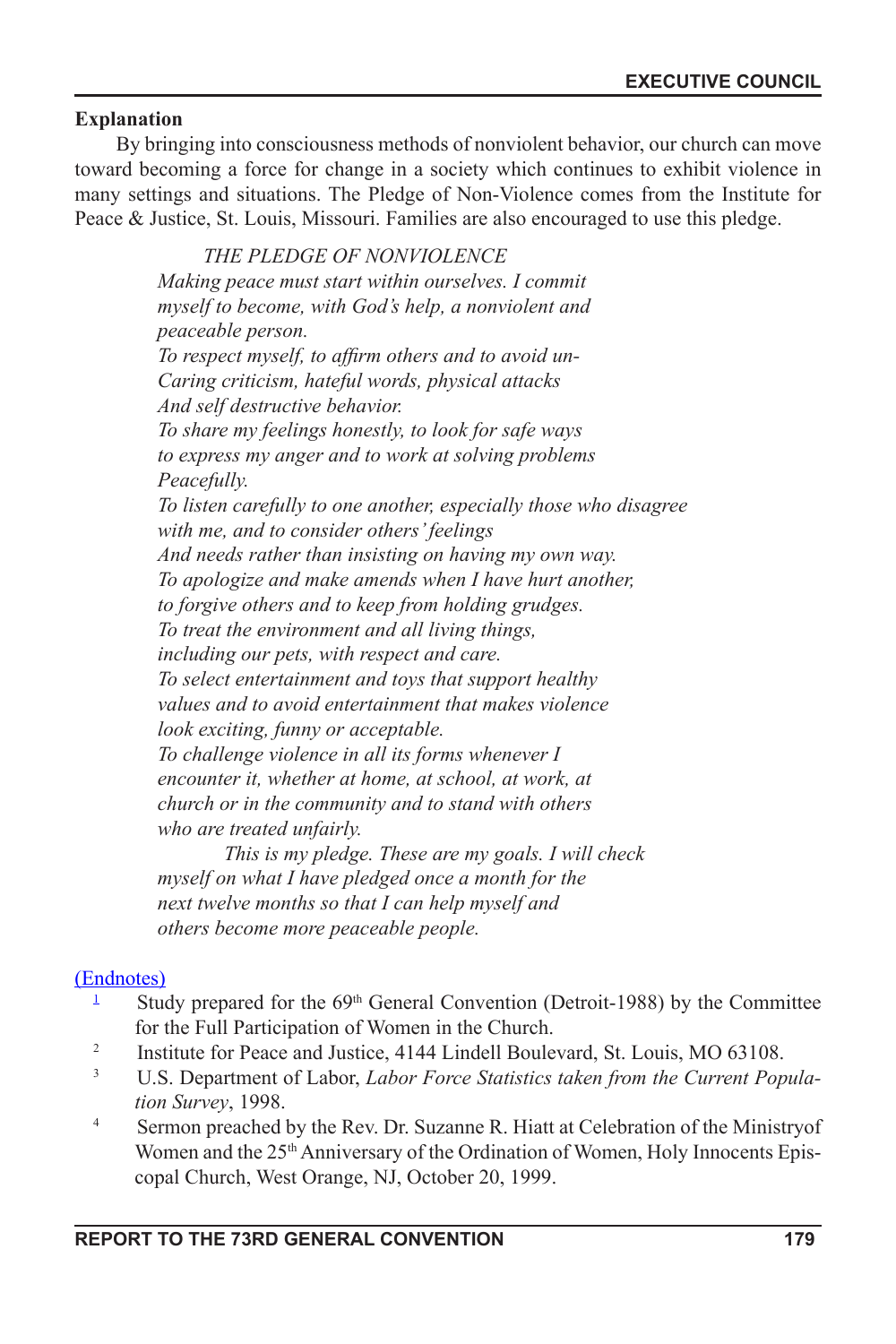- <sup>5</sup> From a *Policy Statement on Violence*, Church Women United, November 1999.
- <sup>6</sup> National Coalition for Women and Girls in Education, *Title IX at 25: Report Card on Gender Equity*, Washington, DC, 1997
- $\frac{7}{8}$  The House of Ruth, Washington, DC.
- <sup>8</sup><br>Church Women United, New York, NY.<br>National Council of Churches, Washing.
- National Council of Churches, Washington Office, April 1999.
- <sup>10</sup> Center on Budget and Policy Priorities, Washington, DC, 1998.
- <sup>11</sup> Women and Public Policy Program, Harvard University—John F. Kennedy School of Government.
- <sup>12</sup> Statistics from the *Clerical Directory* and *Lay Leadership Directory*, compiled by Dr. Louie Crew.
- <sup>13</sup> Sermon preached by the Rt. Rev. Barbara C. Harris, The 25<sup>th</sup> Anniversary of the Ordination of Women, Philadelphia, PA, July 29, 1999.
- <sup>14</sup> Chart prepared for The  $25<sup>th</sup>$  Anniversary of the Ordination of Women by the Rev. Canon John L. Peterson, Secretary General of the Anglican Consultative Council.
- <sup>15</sup> Compiled by Marge Christie for the Committee on the Status of Women.
- <sup>16</sup> National Council of Women's Organizations, July 1998.
- <sup>17</sup> Taken from *Leading Women: How Church Women Can Avoid Leadership Traps and Negotiate the Gender Maze*, Carol E. Becker, Abingdon Press, Nashville, TN, 1996
- <sup>18</sup> Letter to the World Council of Churches Assembly in Harare, Zimbabwe, November 1998, from the Decade (Churches in Solidarity With Women) Festival delegates.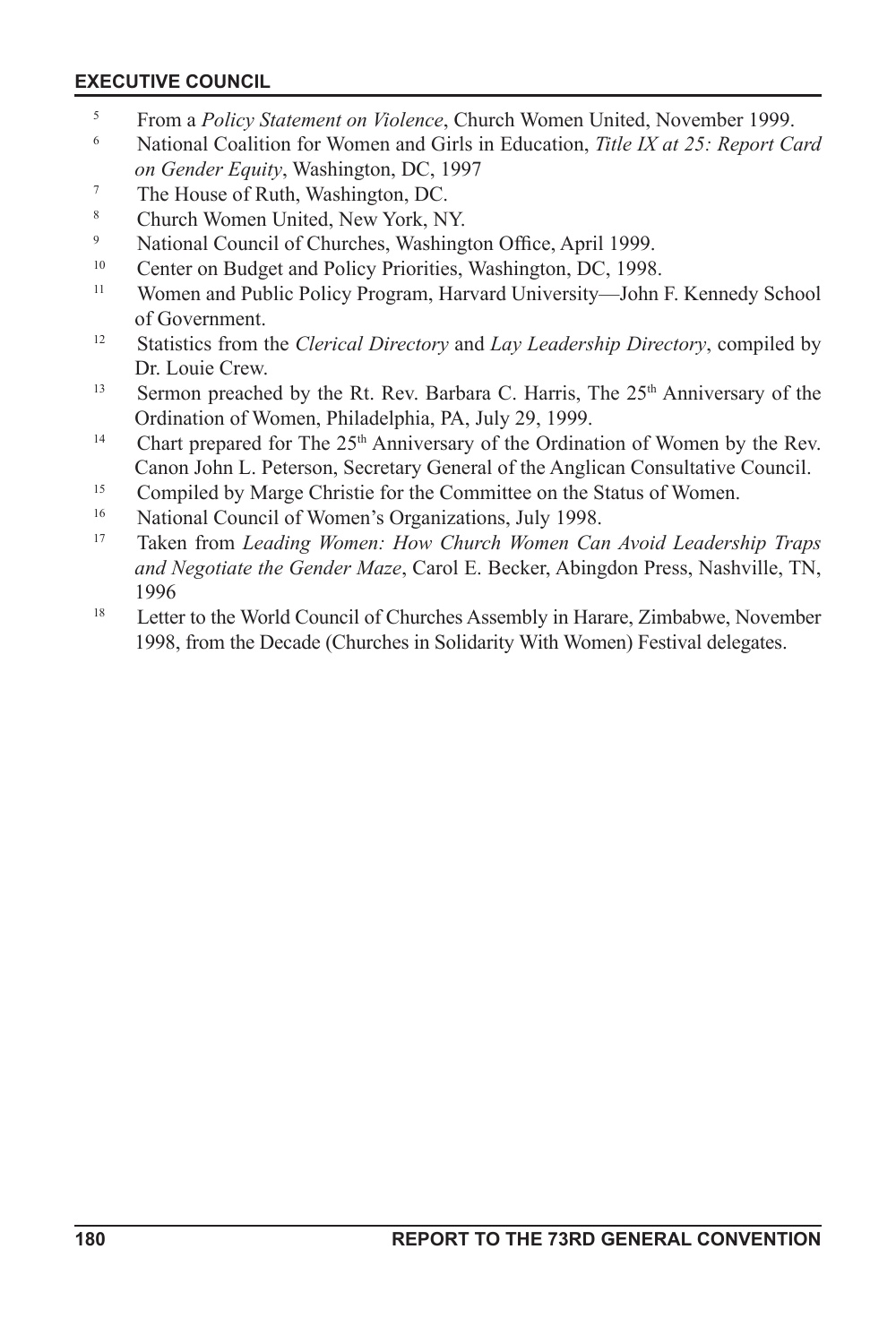# **GENERAL CONVENTION DIOCESAN REPORTS AND RESOLUTION TRACKING**

# *Diocesan Reporting Compliance for 1996-1998*

Canon 1.6.2 on Annual Diocesan Reports directs: "the report shall include statistical information in a form authorized by Executive Council" and shall include a report of resolutions specifically identified by the Secretary of General Convention under Joint Rule 13 calling for Diocesan action. During the triennium the Executive Council and the Committee on the State of the Church recommended and authorized revisions to the 1998 Diocesan Report and the 1999 Report of Congregations and Missions (otherwise know as the Parochial Report). For specific recommendations and revisions to the reports and to Canons 1.6.2, I.17, and I.4.6(i), see the Report of the Committee on the State of the Church to the  $73<sup>rd</sup>$  General Convention. In compliance with Canon 1.6.2 the Council authorized for report year 1998 the inclusion of the Resolution Tracking Report for resolutions referred to dioceses for their consideration or further action.

# *Diocesan Compliance*

Compliance has improved following the simplication and revisions authorized by Council. The following Dioceses have not submitted their canonically required Diocesan Reports during this triennium: Connecticut, Albany, and Maryland.

# *1998 Resolutions referred to Diocese for Action:*

| Res.#        | <b>Title / Summary</b>        |
|--------------|-------------------------------|
| *A020a       | Constitution, Article VIII    |
| *D094s       | Canons - Title IV             |
| A022a        | Interfaith Dialogues          |
| A035a        | <b>Welcome Native Peoples</b> |
| A039a        | Racism:                       |
| A050a        | Welfare Reform                |
| A053a        | Opp. Women                    |
| A063a        | Human Affairs                 |
| A068s        | Marginalized                  |
| A074         | Study / Use                   |
| A075a        | "Enriching Worship"           |
| A076s        | "Rite III"                    |
| A085a        | Congregational Development    |
| A094s        | Pro Forma Resignations        |
| A129         | <b>Migrant Workers</b>        |
| A138s        | <b>Tithe</b>                  |
| <b>B005</b>  | Children's Charter            |
| B017a        | Conflict of Interest          |
| <b>B018s</b> | Parity for Lay                |
| B025a        | College Work                  |
| C020s        | <b>Early Retirement</b>       |
| D034a        | <b>Continuing Education</b>   |
| D044a        | Church Planting               |
| D082a        | Living Wage                   |
| D089a        | Young Adult Rep.              |